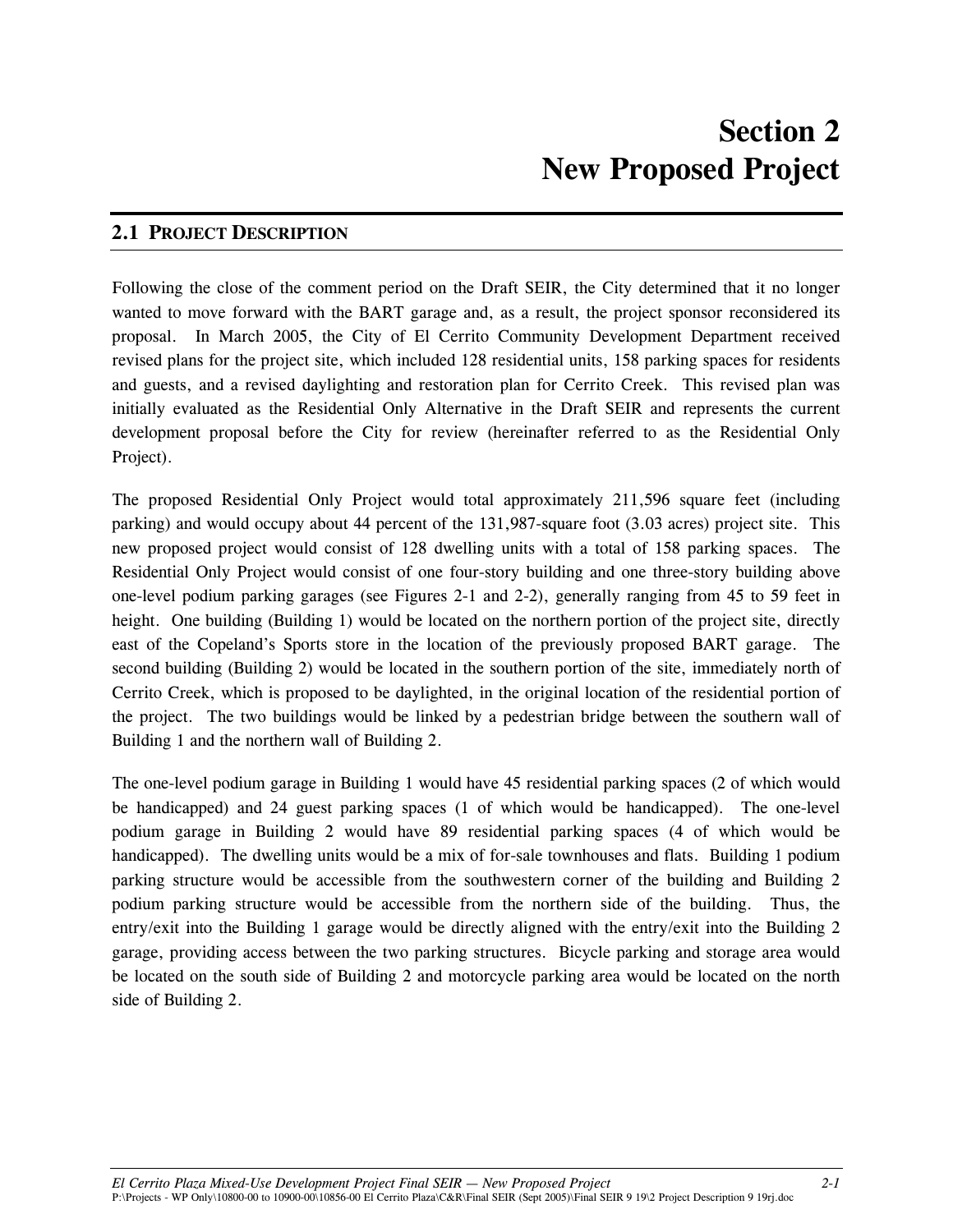Slipsheet Figure 2-1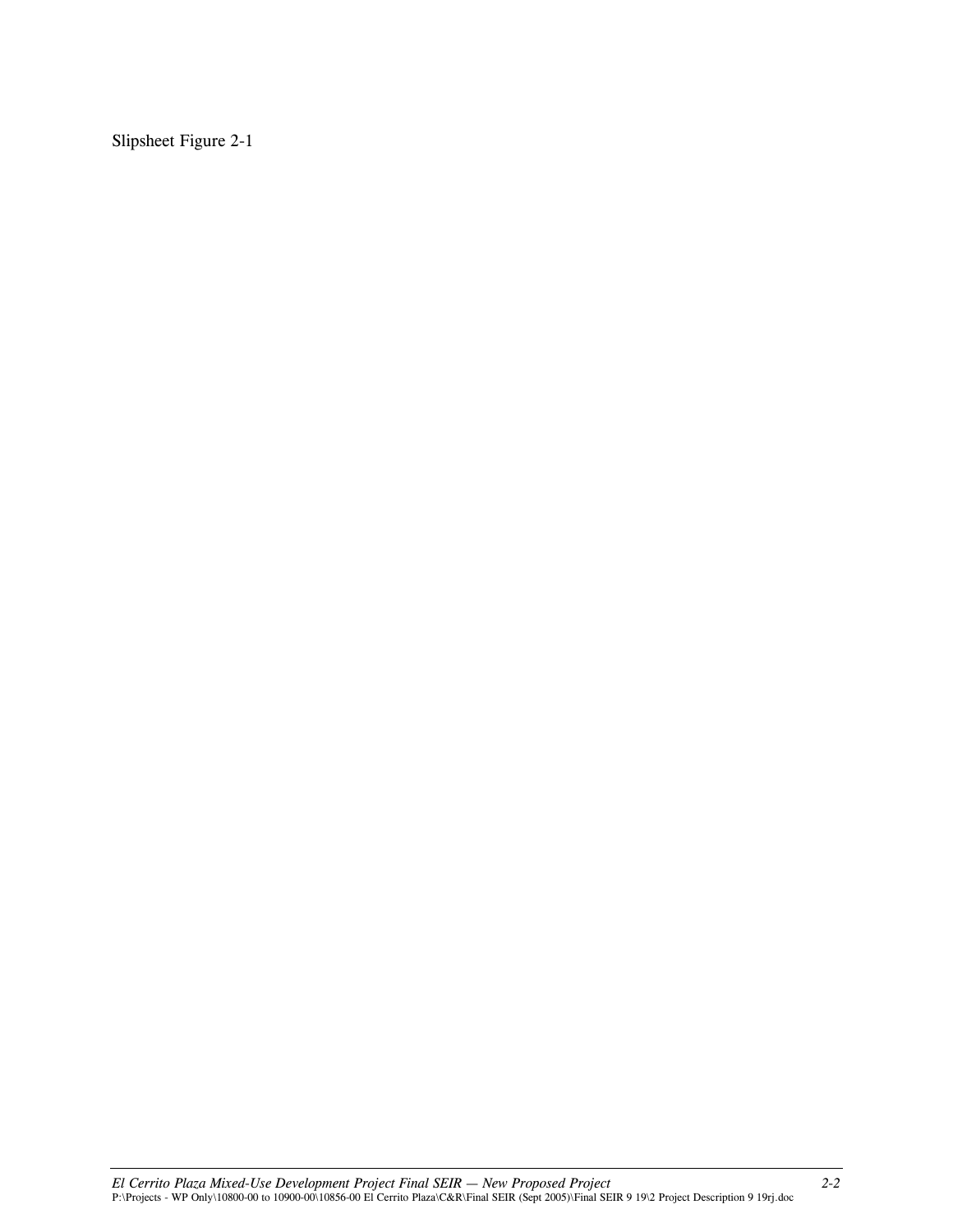Slipsheet Figure 2-2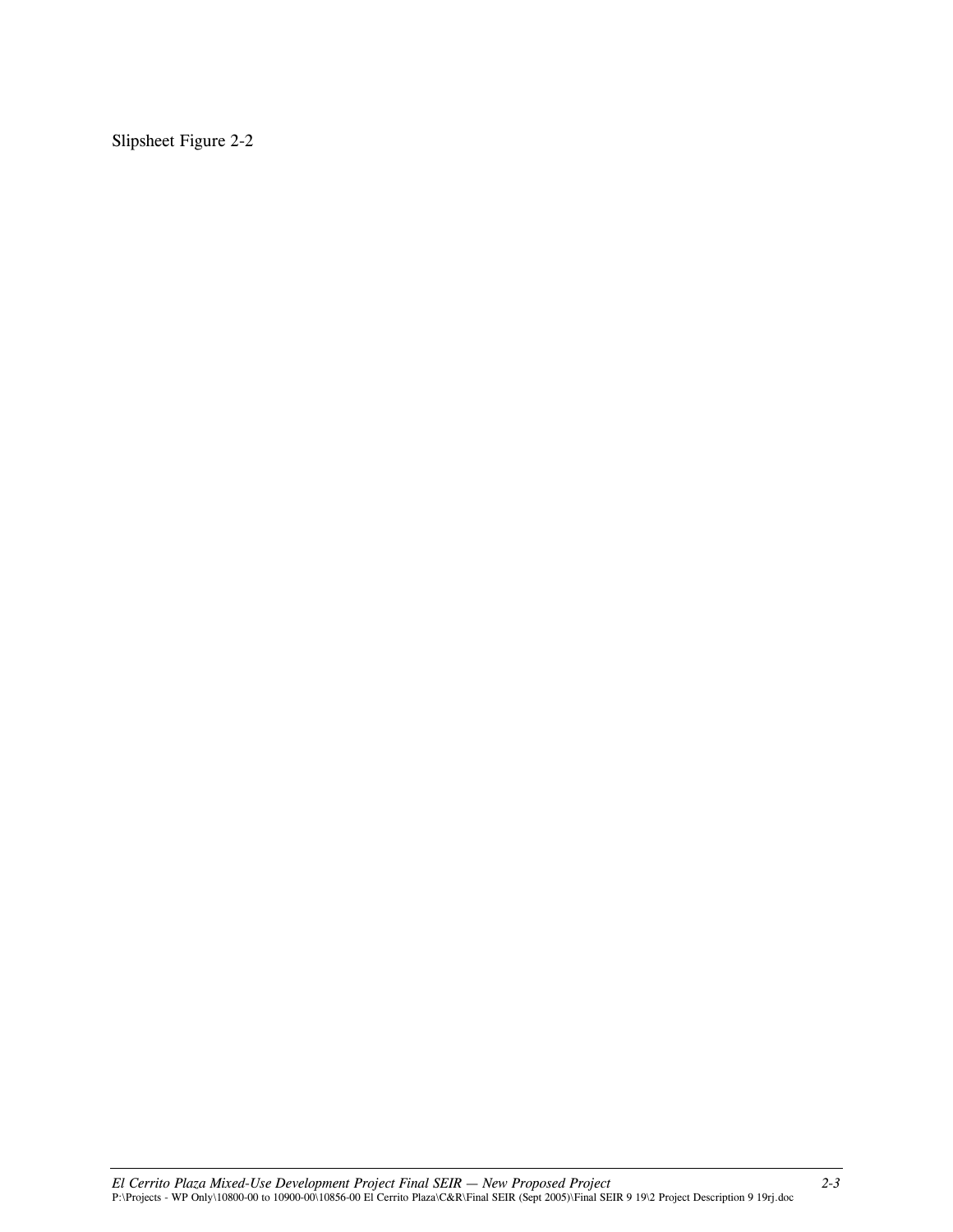As part of the Residential Only Project, approximately 180 feet of Cerrito Creek, currently culverted, along the southern border of Building 2, would be daylighted and restored to a natural condition. Daylighting would include an approximately 60-foot creek corridor right-of-way, where 20 feet would be dedicated to bank slopes and 39 feet to the meandering belt, which would include an 11-foot wide active channel. In addition to daylighting the creek, the project sponsor would provide a 10-foot-wide, with 2-foot buffers on each side, multi-use path along the north bank of the creek. The multi-use path would connect to the Ohlone Greenway. Figure 2-1 shows the creek corridor and the multi-use path.

Vehicular access to the Residential Only Project would be provided via Evelyn Avenue in the City of Albany as well as through the El Cerrito Plaza Shopping Center along the western and northern perimeter of the project site. Emergency vehicle access would be provided via an emergency vehicle access road stretching most of the length of the eastern border of the project site and extending into the interior of the project site between Building 1 and Building 2 (see Figure 2-1). Pedestrian access into the Residential Only Project would be provided through three separate lobby areas; one lobby area on the south side of Building 1 and two lobby areas on the north and south sides of Building 2, respectively. A sidewalk would be provided along the western side of both residential buildings. The sidewalk would connect to three pedestrian crosswalks leading to the El Cerrito Plaza Shopping Center.

The Residential Only Project would include 35,936 square feet (0.82 acres) of shared open space: 12,616 square feet (0.29 acres) would be on the podium, 15,915 square feet (0.37 acres) would represent the daylighted Cerrito Creek, and 7,405 square feet (0.17 acres) would represent the emergency vehicle access road. The Residential Only Project would also include 50 square feet each of personal open space for 112 of the 128 units. Approximately 23,912 square feet (0.55 acres) of the project site would be landscaped. Most of the landscaped area would be at grade around the perimeter of Buildings 1 and 2.

Figure 2-3 illustrates building elevations, essentially showing how the buildings would appear at each of its facades. Figure 2-4 presents sections of the buildings.

The construction of the Residential Only Project would take approximately 20 months. The daylighting of Cerrito Creek would take about two months to complete and would be expected to take place towards the end of construction of the Residential Only Project.

#### **2.2 IMPACT ASSESSMENT**

This analysis expands on the Residential Only Alternative impact assessment presented on pages 4-7 through 4-10 of the Draft SEIR. Additionally, the impact assessment compares the impacts of the proposed project from the Draft SEIR to those of the Residential Only Project.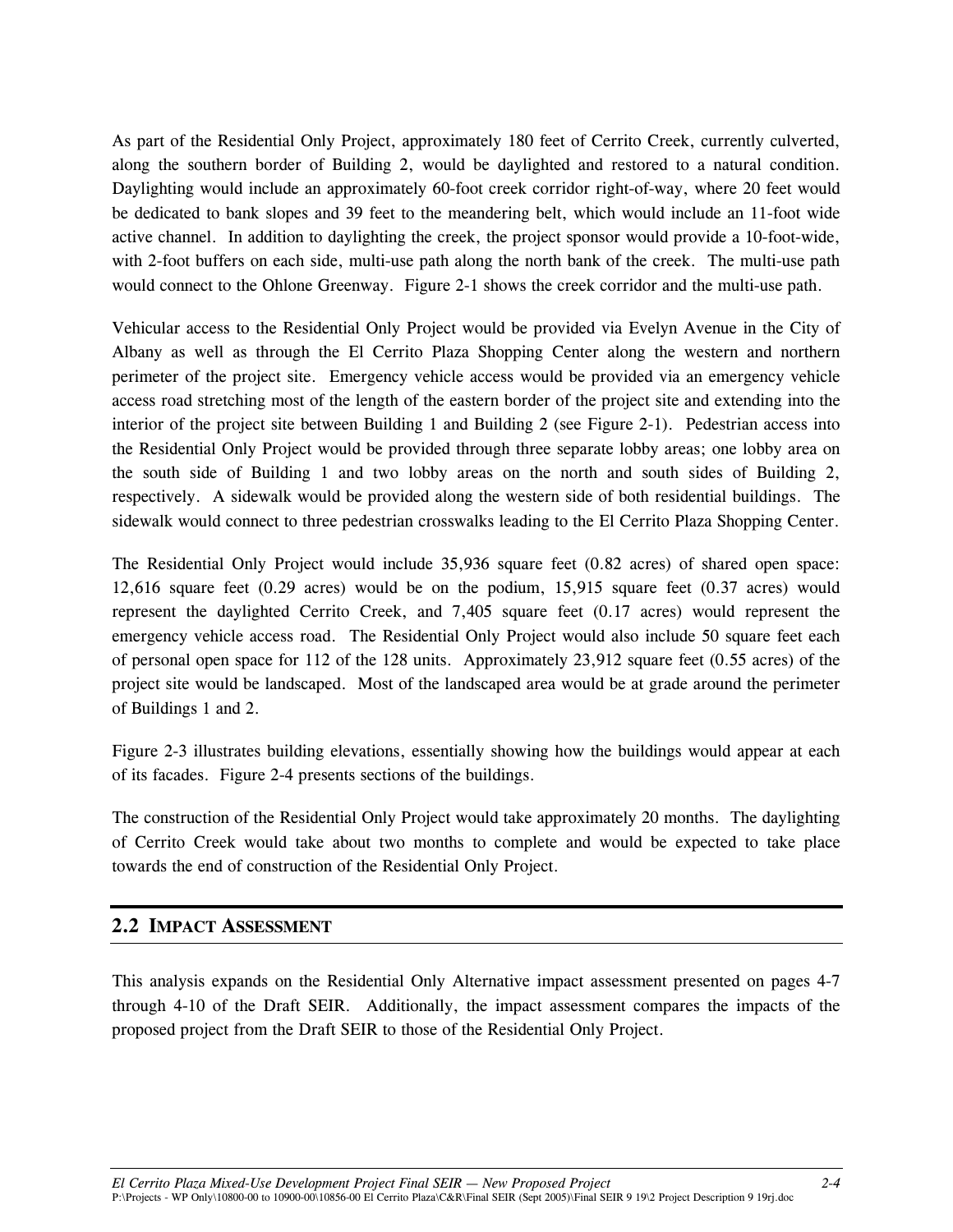Insert figure 2-3: elevations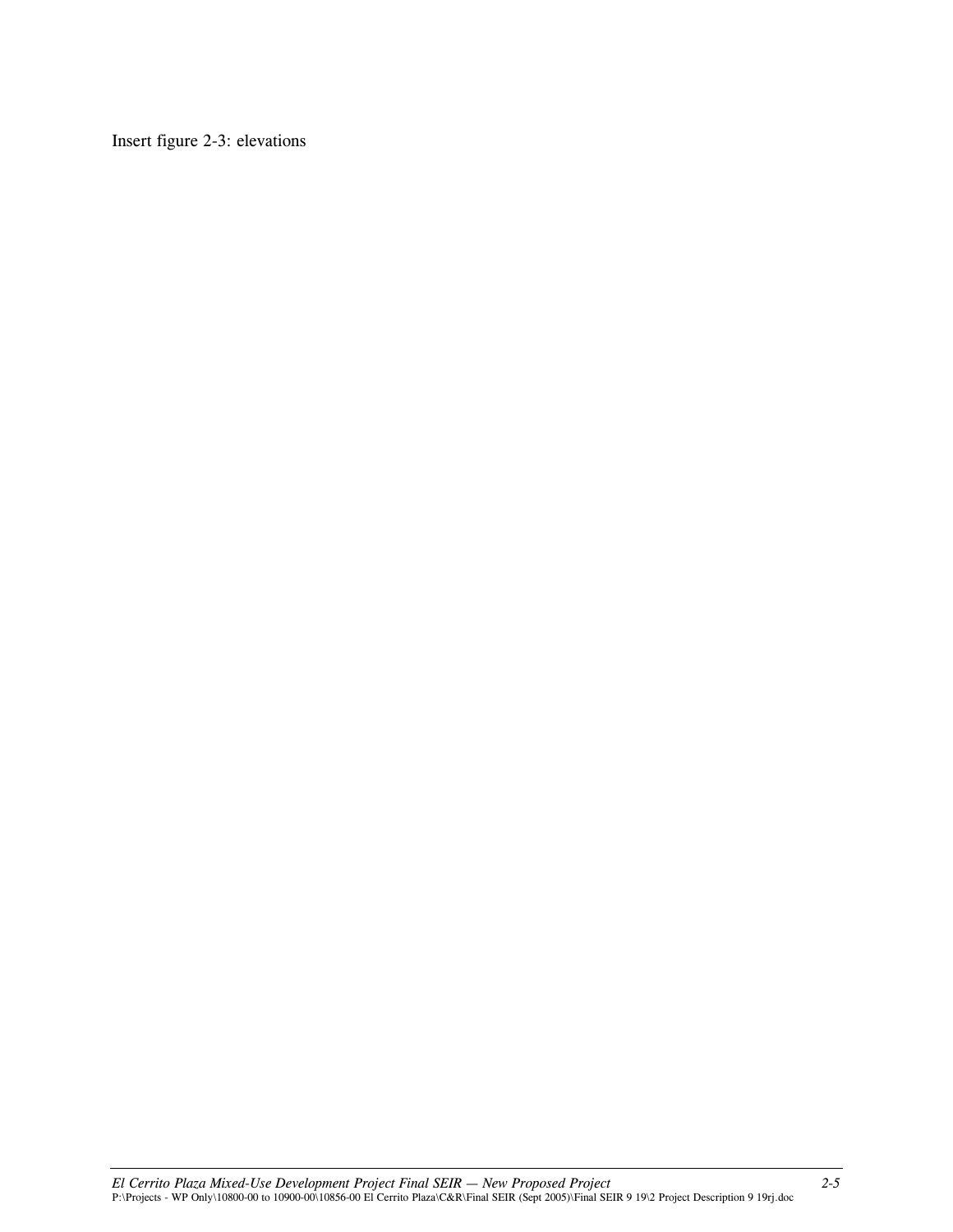Insert figure 2-4: sections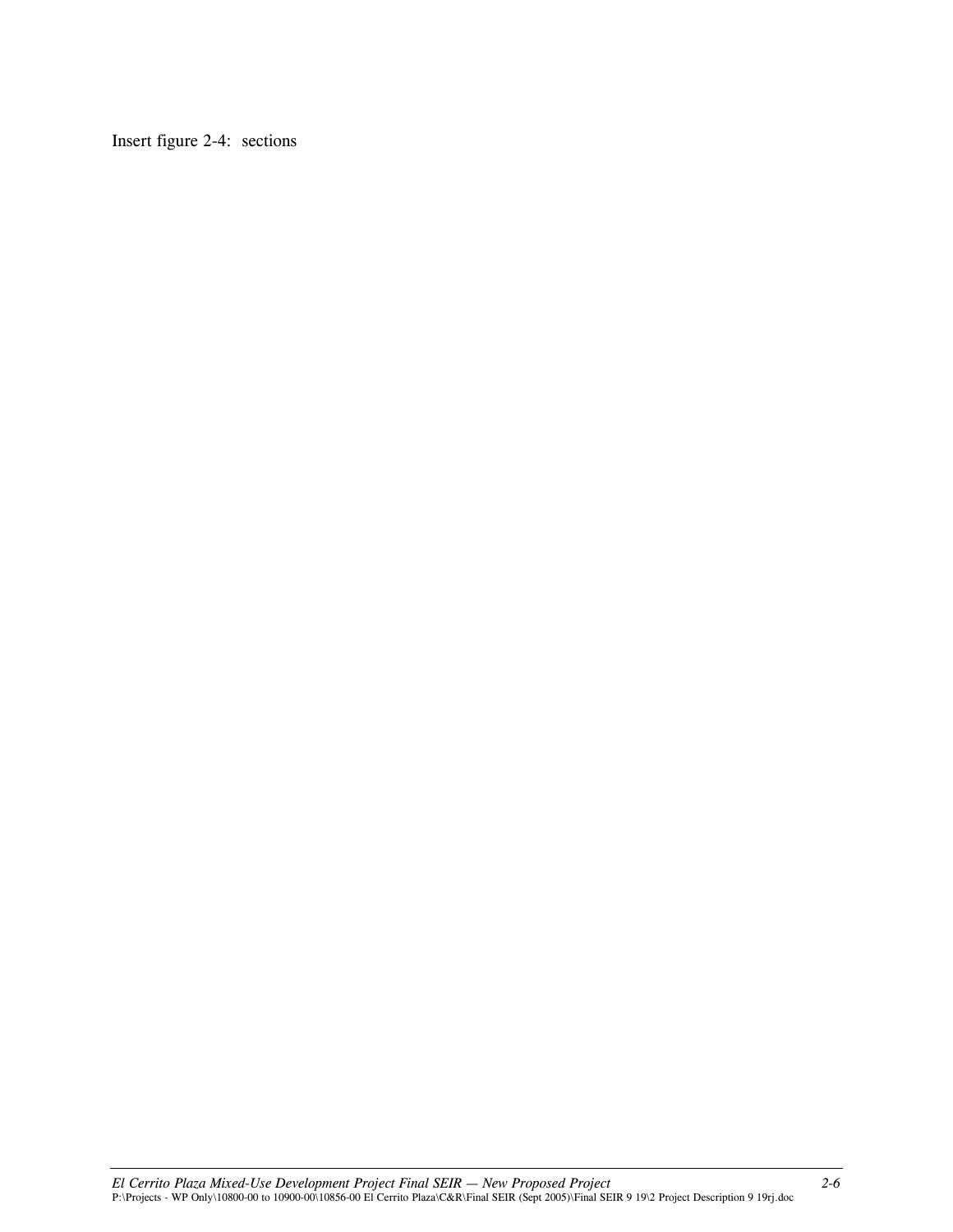#### **Land Use, Plans, and Zoning**

As discussed in the Draft SEIR, page 4-7, the Residential Only Alternative would have had land use impacts similar to the proposed project in that it would not divide a community and not conflict with any applicable habitat conservation plan or natural community conservation plan.

As under the proposed project, the Residential Only Project would be consistent with and help achieve the City of El Cerrito's goals of revitalizing the El Cerrito Plaza Shopping Center area and developing uses that would functionally complement each other. The Residential Only Project would result in 211,596 square feet of floor space including the garage on the 3.03-acre lot. The parking areas of this project would cover 44 percent of the lot area. As with the proposed project, this alternative would provide open space amenities as well as a multi-use path along the restored portion of Cerrito Creek and would, thus, be consistent with the policies regarding provision of amenities for residential uses and along the restored portion of Cerrito Creek.

The Residential Only Project would result in a density of approximately 45 dwelling units (d.u.)/acre.<sup>1</sup> Unlike the proposed project under the Draft SEIR, the Residential Only Project would comply with the maximum density of 45 d.u./acre permitted under the City's Incentives Program. (For a detailed explanation of the City's Incentives Program, please refer to page 3.1-8 of the Draft SEIR). As discussed in the Draft SEIR page 3.1-8, a project processed under the Incentives Program must include desirable features, such as exceptional design, creative design of off-street parking, enhancements to public amenities, environmental benefits such as creek restoration, and similar benefits to the community. Section 19.32.200 of the El Cerrito Zoning Ordinance lists 17 desirable features that would qualify a project to be processed through the Incentives Program. An application for the Incentives Program need not include all of the desirable features listed in Section 19.32.200, and the Planning Commission may approve an Incentives Program permit if a project incorporates some of the desired features. Finally, it is not the Draft SEIR that makes the determination about whether the project is eligible for the Incentives Program; that determination lies with the Planning Commission. The role of the Draft SEIR is to identify the potential impacts associated with a project and to recommend mitigation measures where warranted.

The above discussion notwithstanding, the Residential Only Project would provide several desirable features listed in Section 19.32.200. Specifically, this alternative would provide an environmental benefit by daylighting Cerrito Creek and a recreational benefit by providing a multi-use path that connects to Ohlone Greenway along the restored creek. Furthermore, the Residential Only Project would locate housing close to shopping and transportation centers and, as such, would reduce reliance on automobile usage. During project approval, the Planning Commission will make a determination as to whether the above-described desirable features warrant the exceptions to development standards sought by the project sponsor.

 1 128 dwelling units / 2.76 acres = 43.68 dwelling units per acre. Pursuant to El Cerrito procedures, per acre calculation excludes existing easements.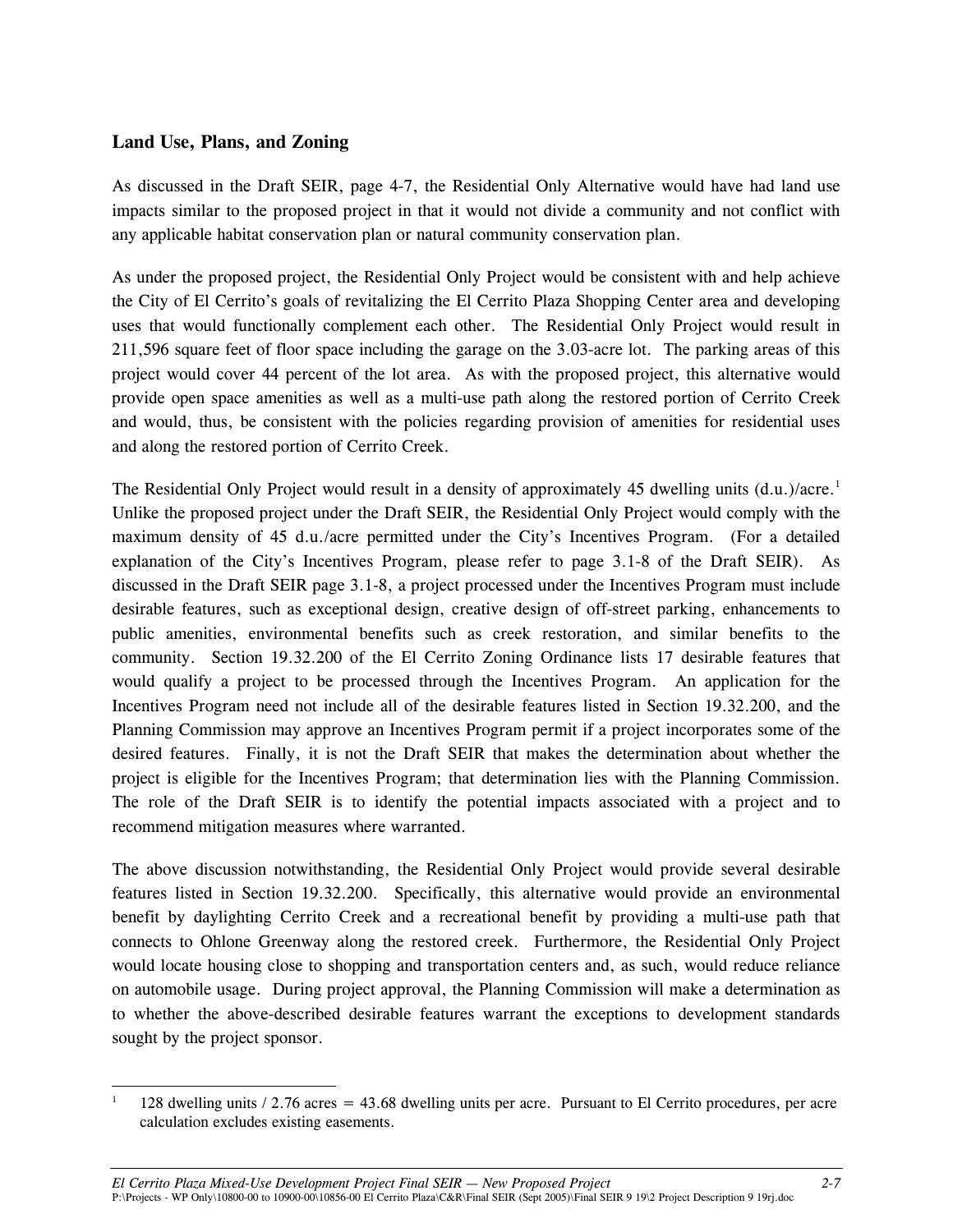The Draft SEIR notes that the residential area around Cougar Field is designated for Low Density Residential and is zoned R-1, Single-Family Residential, which allows up to 9 d.u./net acre. While the El Cerrito single-family residential neighborhood east of the project site allows up to 9 d.u./acre, the neighborhood is separated from the proposed residential development by Cougar Field, the Ohlone Greenway, and BART aerial tracks. Thus, the Residential Only Project would not be directly adjacent to a single-family neighborhood. The Albany residential neighborhood immediately south of the project site consists of a mix of single-family and multi-family housing units, including apartment buildings (zoned R-3, Residential High Density, allowing densities of up to 39 d.u./acre). Given this mix, the Residential Only Project would not be incompatible with the residential uses south of the project site.

Furthermore, unlike the proposed project, the Residential Only Alternative would be consistent with Policies CD2.7 and LU5.5, which require that site design meet accessibility needs of the community, not be exclusively oriented to those who travel by car, provide adequate pedestrian and bicycle facilities, and ensure accessibility for persons with disabilities are available. The Residential Only Project would support these policies, because its design includes a ramp serving people with disabilities and a connection between the proposed multi-use path adjacent to Cerrito Creek and the Ohlone Greenway.

The Cerrito Creek Bay Trail Connector Master Plan (Master Plan), Goal 6, calls for designing segments of the Cerrito Creek Greenway Project according to current best practices that exceed existing local, state, and federal standards. (For information on the Master Plan, see page 3.1-9, of the Draft SEIR). The California Department of Transportation (Caltrans) recommends a minimum width of 10 feet for a high-use paved multi-use Class I path, with two feet lateral clearance on each side of the trail and eight feet vertical clearance. The proposed multi-use path would satisfy Caltrans' recommendations and, as such, would be consistent with Goal 6 of the Master Plan. Compared with the proposed project, which did not meet Goal 6 of the Master Plan, the Residential Only Project would result in a less-than-significant impact.

Similar to the proposed project, the Residential Only Project would be subject to review and discretionary approval as required by the Zoning Ordinance. The required approvals are listed on page 3.1-16, of the Draft SEIR. The conditional approvals by the City would avoid significant land use impacts resulting from this alternative's inconsistencies with the Zoning Ordinance. It should be noted that the proposed 23,912 square feet (0.55 acres) of landscaping would exceed the required 12,809 square feet (0.29 acres) of landscaping. The 35,936 square feet of shared open space would also exceed the required 19,200 square feet. The Residential Only Project, however, would not meet City parking requirements, which call for 201 parking spaces. The Residential Only Project would provide 158 parking spaces, a 43-space shortfall. Finally, the Planning Commission would permit the Residential Only Project to exceed the maximum allowable height of 35 feet, with a use permit.

General Plan Policies LU1.3 and LU4.5 require that development address quality of life issues, including visual quality, traffic, noise, and air quality. The proposed project was found to be inconsistent with these policies but the potentially significant environmental impacts could be reduced to less than significant if the proposed mitigation measures were adopted. The Residential Only Project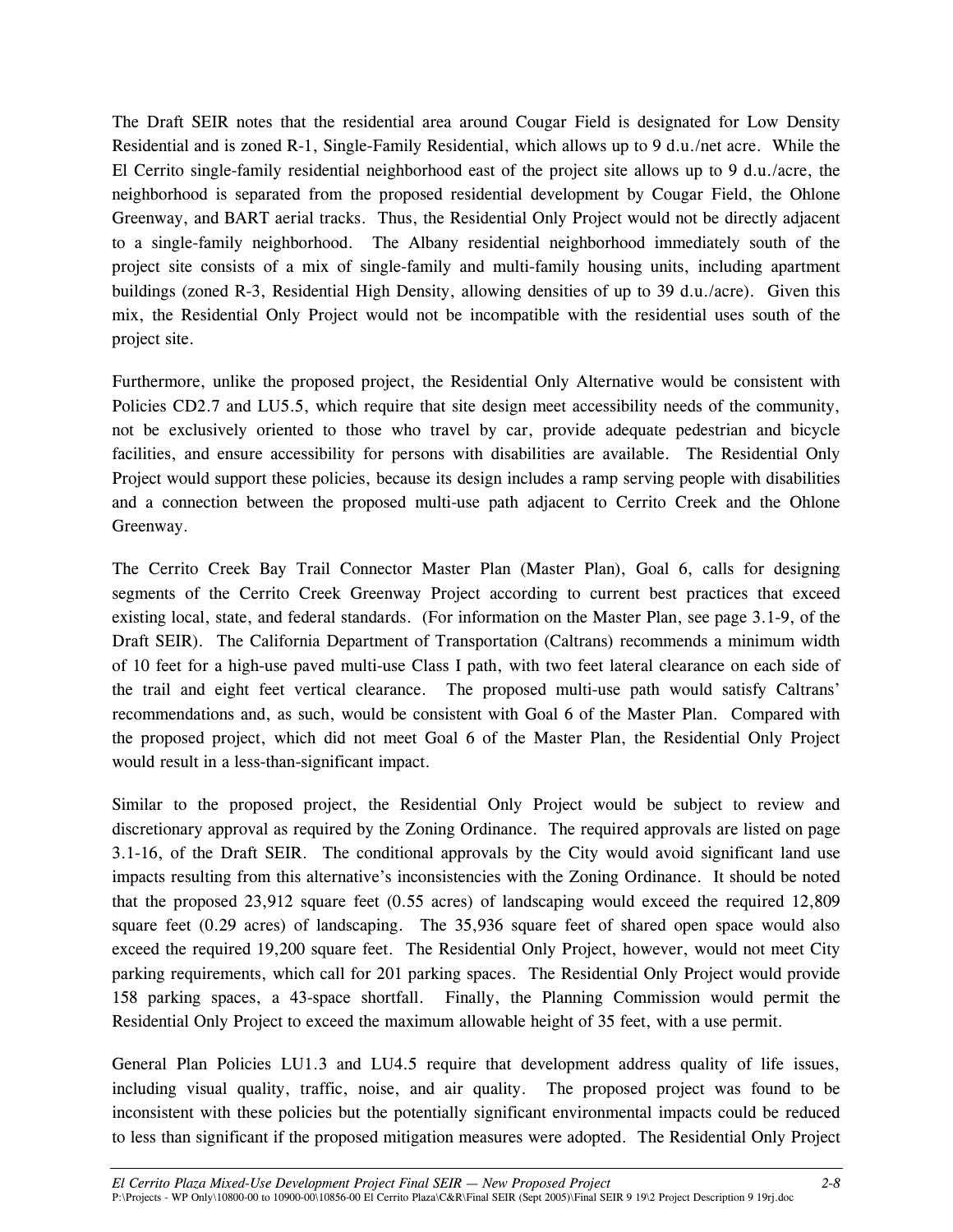would result in fewer impacts than the proposed project (lower buildings, 1,549 fewer weekday vehicle trips, less BART train noise reflection, and lesser automobile-related air emissions) and be more supportive in achieving Policies LU1.3 and LU4.5 than the proposed project identified in the Draft SEIR.

Overall, the Residential Only Project would result in fewer land use impacts than the proposed project. Land Use Mitigation Measures LU-2.1 through LU-2.3 would no longer be applicable. Cumulative land use impacts of the Residential Only Project would result in the same less-than-significant impact identified for the proposed project on page 3.1-19 of the Draft SEIR.

#### **Population, Housing, and Employment**

The Draft SEIR on page 4-8 presents a discussion of population, housing, and employment impacts associated with the Residential Only Project. The Draft SEIR concluded that the Residential Only Project would result in the same less-than-significant project-specific and cumulative impacts as the proposed project.

# **Visual Quality**

The Residential Only Project would further reduce less-than-significant visual quality impacts identified for the proposed project, because building heights and residential density under the Residential Only Project would be less than the proposed project. The proposed project would include buildings with heights ranging from 45 to 68 feet, as opposed to the Residential Only Project, which would include buildings with heights ranging from 45 to 59 feet.<sup>2</sup> The height of the Residential Only Project is more comparable to the nearest residential structure on Evelyn Avenue which reaches about 35 to 40 feet in height. The Residential Only Project would be one story taller than the existing residential development nearest to the project site on Evelyn Avenue. Views of the project site from other El Cerrito locations would also result in lesser impacts under the Residential Only Project than under the proposed project. As noted above, this alternative would comply with the El Cerrito Incentives Program by not exceeding the maximum allowable density of 45 d.u./acre. Finally, this alternative eliminates the Measure C parking garage which does not lend itself to a visually cohesive design with surrounding uses.

The Residential Only Project would be subject to review and approval by the zoning administrator, administrative design review committee, and design review board "to properly guide the development of the city to insure the health, sale, comfort and general welfare of the citizens of the city", as described in Chapter 19.36 of the City's Zoning Code. In order to approve this project, the design review board must confirm that all colors and materials of the exterior surface of buildings, other structures, landscaping, and site design be harmonious and architecturally compatible with their surrounding environment. The board must determine that the proposed building or structure is compatible in its exterior design and appearance with the appearance of other existing structures in the neighborhood that would cause the local environment to materially depreciate in appearance and value.

 $\overline{2}$ MVE & Partners. Electronic communication with EIP Associates, June 29, 2005.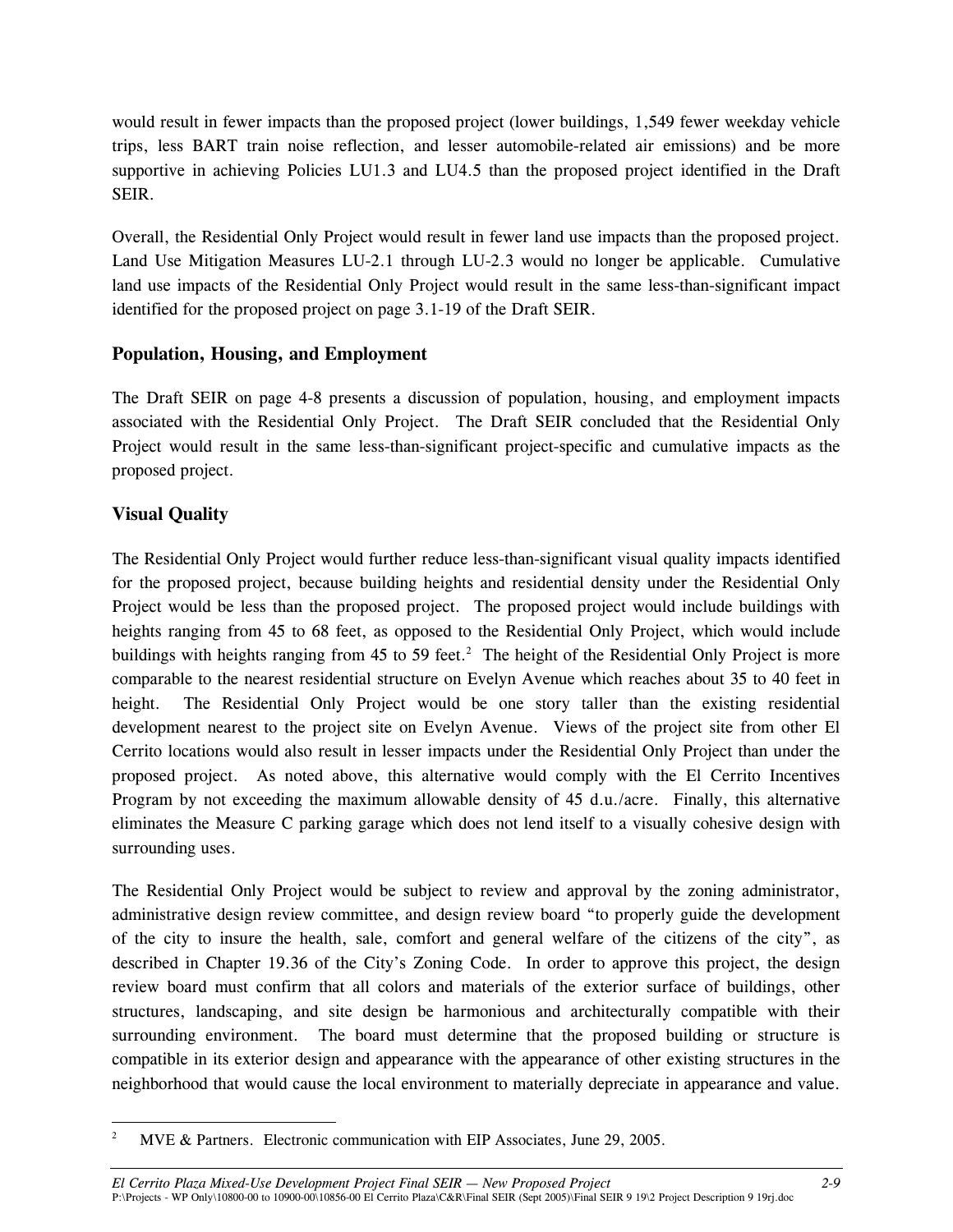Emphasis is placed upon exterior design with regard to height, bulk and area openings, breaks in the facade facing on a public or private street, line and pitch of roof, and arrangement of structures on the parcel. Additionally, the circulation pattern must be designed to maximize pedestrian safety and minimize traffic congestion. As discussed above, the maximum height limit of 35 feet may be exceeded, provided a use permit is obtained.

The design review process includes public review, possibility for required design change, and public ability to appeal design review board decisions. Building permits are not issued unless approval of the proposed development is granted in accordance with the provisions of Chapter 19.36, of the Zoning Code. Business licenses for any activity, operation, or establishment would not be issued unless design review occurs and approval is granted. Therefore, the design review process would mitigate various potential impacts associated with scenic vistas, scenic resources, and existing visual character or quality of the site.

Reference to the *Bowman v. City of Berkeley* case in the impact analysis is included to provide an example of an urban infill project that also deals with a neighborhood concern for aesthetic impacts. The Bowman decision found that "purely aesthetic" impacts generally are not significant for projects in developed areas. The project building in question in the Bowman case generated an outcry from neighbors concerned about the scale of the structure. The Court held that such differences of opinion regarding aesthetics did not amount to a "fair argument" under CEQA, particularly where the building had undergone an extensive design review process. As stated in the decision, "Where a project must undergo design review under local law that process itself can be found to mitigate purely aesthetic impacts to insignificance, even if some people are dissatisfied with the outcome." It should be noted that the design review process must result in some noticeable change in the design of the project in order to mitigate potential visual impacts. In cases where design review is advisory and may not yield recommended revisions to the plan design, the impacts could remain unchanged. The Draft SEIR states on page 3.3-21 that information from the Bowman decision in combination with other significant factors led to a conclusion of less-than-significant impacts. To reiterate, the Bowman decision says that "purely aesthetic impacts *generally* are not significant for projects in developed areas" and that is why a project specific analysis was completed for the El Cerrito Plaza Mixed-Use Development Project, including visual simulations, site visits by environmental and visual consultants, and shadow analyses. It should also be noted that the building in question in the Bowman case and the proposed project buildings are required to undergo extensive design review, as discussed above. The inclusion of the Bowman decision is not meant, in and of itself, to explain the conclusions provided in the Draft SEIR, which are made clear with the disclosure of information from various site-specific studies and acknowledgement of stringent design review criteria.

**Views from the Cerrito Creek Greenway**.The Residential Only Project would result in the same beneficial impact as the proposed project because it would replace existing views of an undeveloped parking lot with views of an architecturally interesting design as well as landscaping (see pages 3.2-18 through 3.3-19 of the Draft SEIR). Views north of the Cerrito Creek Greenway looking toward the project site would include the daylighted creek and various California native trees, shrubs, grasses, and vines planted in the creek corridor. Views of the project site from the Cerrito Creek Greenway would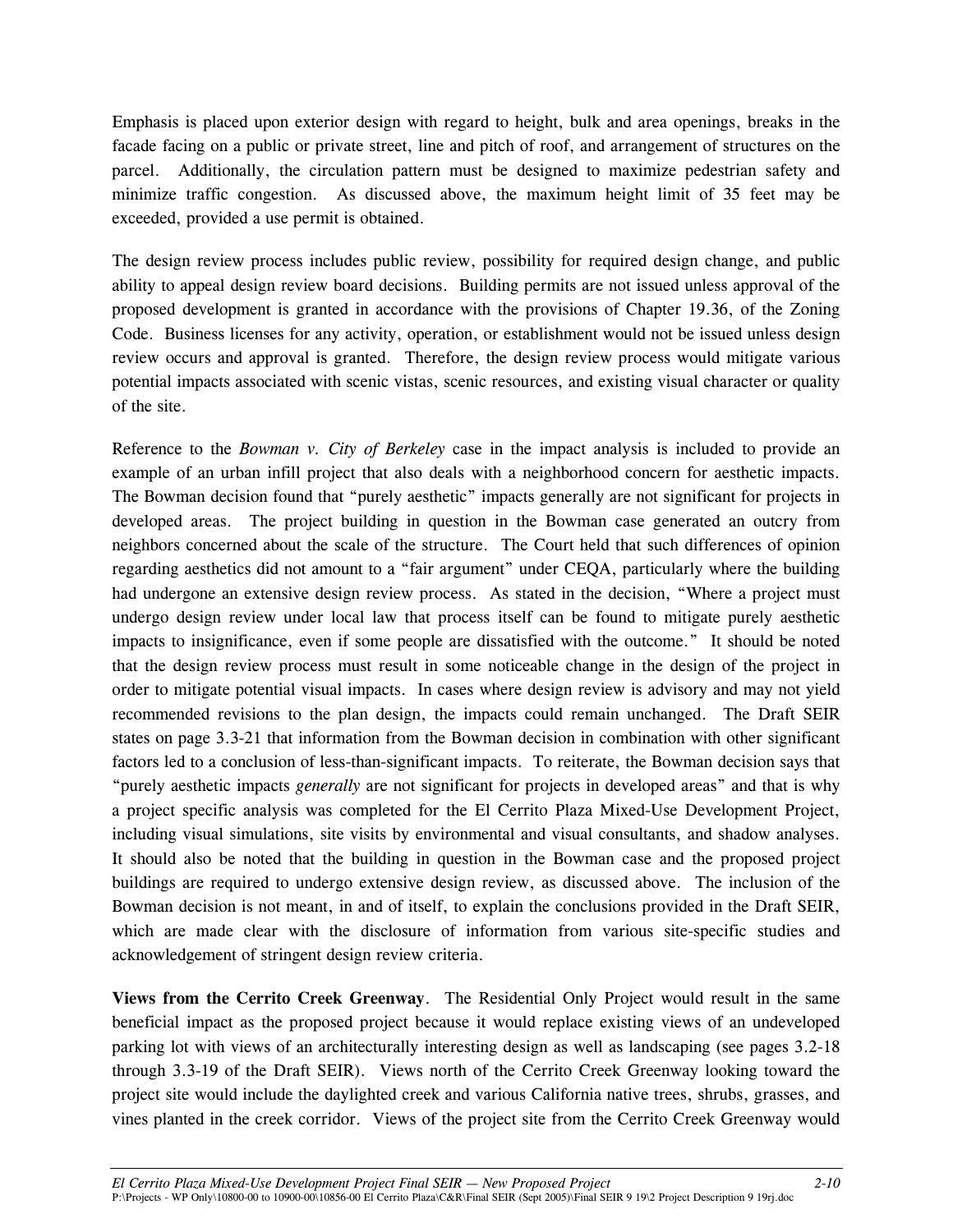include a Class 1 asphalt bicycle/pedestrian path and planting area in front of the residential structure. There would be a pedestrian entry to podium level from this bike trail. As part of the pedestrian entry from this vantage point would be a quasi-public open space that would connect the residential units and the Cerrito Creek Greenway, which would be gated during evening hours.

**Views from Evelyn Avenue**. Building 2 of the Residential Only Project would be visible from Evelyn Avenue. Occupants of the adjacent three-story apartment building fronting Brighton Avenue and backing the project site have a close, direct, and unobstructed view of the site. The eastern portion of this view would be similar to the view described above from the Cerrito Creek Greenway. Along its southern perimeter, the proposed project would rise to about 50 feet in height, which would replace views of the undeveloped surface parking lot of the site. The proposed 59-foot tower would also be visible from Evelyn Avenue. Building 1 would not be visible from this area. Figure 2-5 presents an existing view northward toward the project site from Evelyn Avenue, as well as a simulation including Building 2 of the proposed Residential Only Project superimposed onto the existing view.

Although the proposed residential structures would demonstrably alter views from Evelyn Avenue, the resulting change is not considered significantly adverse, because (1) the 46- to 59-foot-tall structures would be comparable in scale to existing development along Evelyn Avenue, which is approximately 35 to 40 feet tall near the southern portion of the project site, (2) the structure would include articulation that would reduce the massing of the buildings, (3) the proposed design of the structures would reflect a contemporary Italianate character, similar to Italianate architectural styles applied within various urban cores in the San Francisco Bay, (4) the daylighting of the creek would improve foreground views, and (5) the building would be set back approximately 60 feet from the Albany border.

**Views from the Ohlone Greenway Recreational Trail**. The Residential Only Project would result in the same beneficial visual impact as the proposed project. According to General Plan Policy CD3.9, the Ohlone Greenway should have entries, yards, patios, and windows facing Ohlone Greenway. The policy discourages blank walls, backs of buildings, and large parking lots next to Ohlone Greenway. Currently, there is a large parking lot next to Ohlone Greenway. Beyond the large parking lot are rear views of El Cerrito Plaza Shopping Center buildings, which have blank walls, except for truck loading and unloading areas. All of these characteristics are discouraged by the General Plan next to the Ohlone Greenway. As discussed on page 3.3-21 of the Draft SEIR, enhancement of the Ohlone Greenway's aesthetics and ambience would be accomplished through the proposed architectural design of the buildings, including windows, entries, access to pedestrian pathways, landscaped areas facing the Ohlone Greenway, and daylighting of Cerrito Creek. Near the northern end of the project site, parallel to Building 1, views along the Ohlone Greenway would include a few large canopy trees, two rows of small flowering trees, and an approximately 15-foot wide linear turf area. Also, along the Ohlone Greenway, at the approximately 50-foot corridor between the two project buildings, would be additional trees, a concrete pathway, a gravel pathway, and an aerial walkway. Toward the southeastern corner of the project site, parallel to Building 2, views along Ohlone Greenway would include a few large canopy trees, two rows of flowering trees, turf area, planting area, a concrete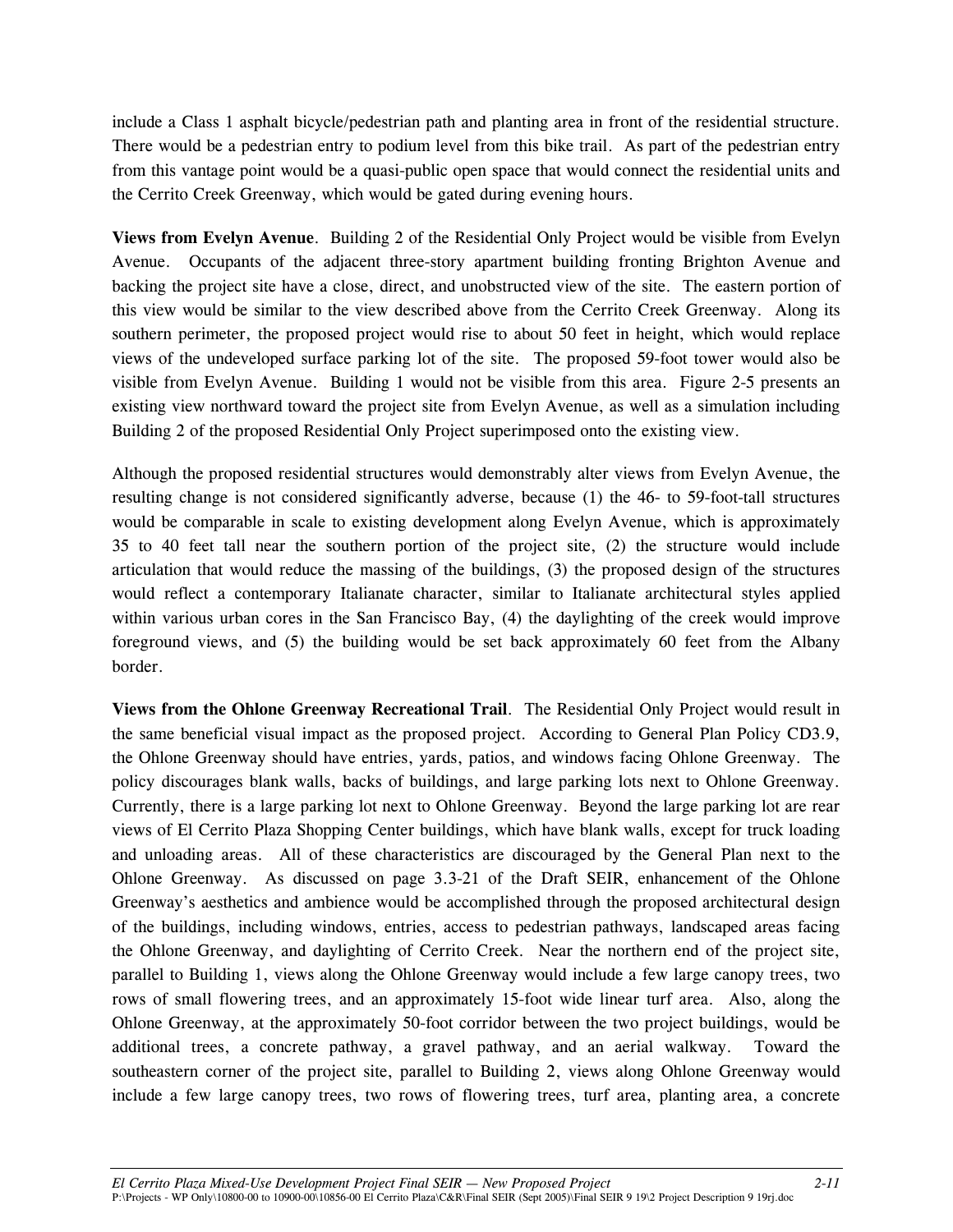# ALL ON ONE PAGE

Insert new Figure 2-5a: existing photo of project site along Evelyn Avenue

and

Insert new Figure 2-5b: photosimulation of proposed project looking down Evelyn Avenue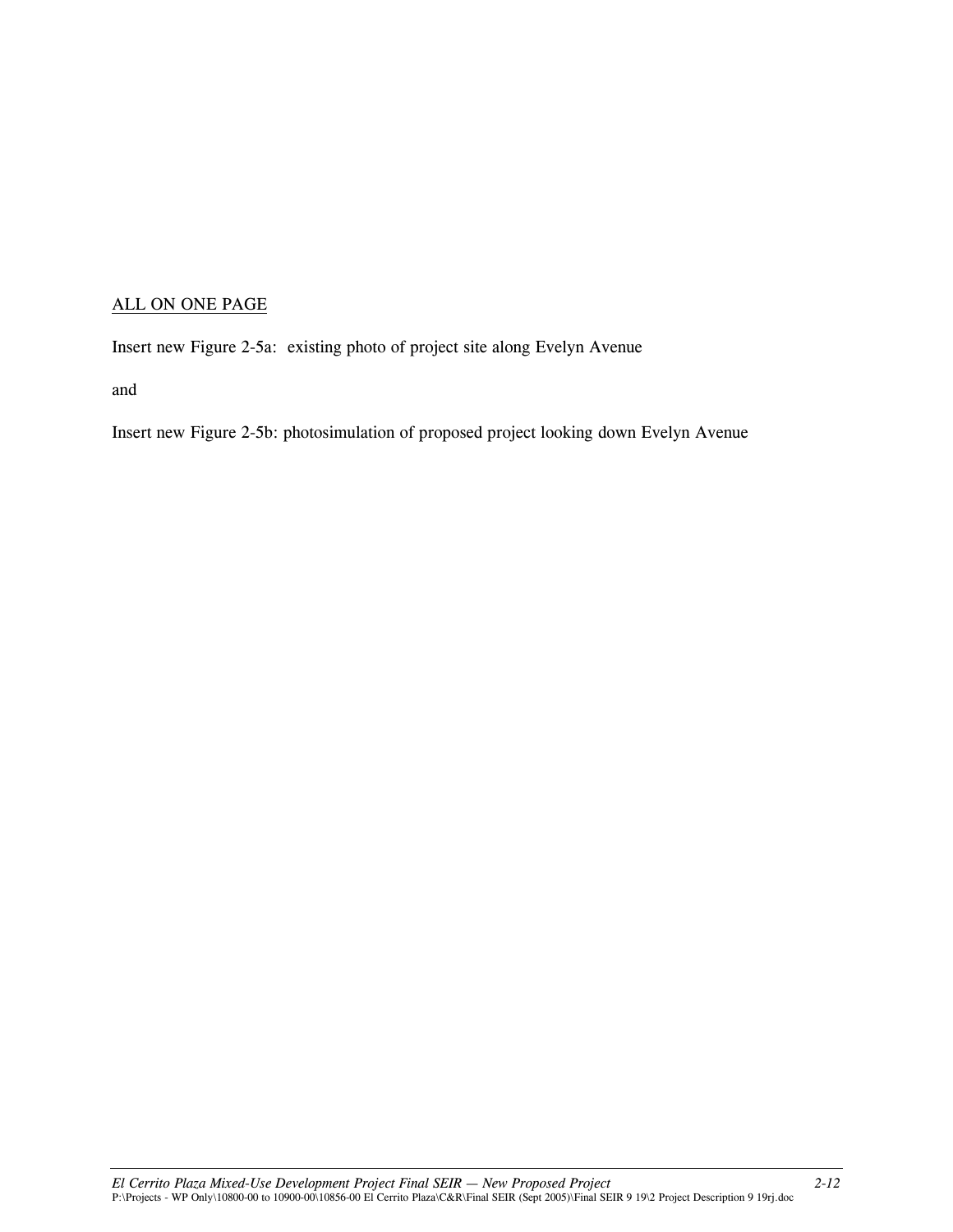pathway and an asphalt path that connects to the greenway, and a public open space providing outdoor seating and interpretive signage. Just south of the multi-use path would be the daylighted and restored Cerrito Creek. A field reconnaissance by the City's EIR consultant shows that homes along the pedestrian trail are heavily screened at the lot line, as depicted in Figure 2-6.

Additionally, the height of the Residential Only Project would be reduced compared to the proposed project. While views of the sky would be diminished to the west of Ohlone Greenway, open space, sky, and hillside views would remain looking east from the Ohlone Greenway; therefore, a sense of open space would be partially maintained.

**Views from Cougar Field and Nearby Residents**. The Residential Only Project would result in the same visual impact to views from Cougar Field and nearby residents as presented in the Draft SEIR for the proposed project. As discussed on page 3.3-11 of the Draft SEIR, "viewers east of the BART tracks and Cougar Field have low viewer sensitivity, except occupants of three residences along Behrens Street." Therefore, the proposed structures, which are one story lower in the Residential Only Project than the proposed project, would comprise a moderate element in the visual character as viewed from these locations. Two homes, located at 139 and 135 Behrens Street, and possibly the west-facing upstairs windows of 131 Behrens Street would have views of the project site. All other residences in this area are screened at the back lot lines, or are screened by existing buildings on the Cougar playfield, so that views westward are obscured.

Figure 2-7 is an aerial view showing the portion of Behrens Street residences with potential views of the project site from their homes or backyards. There are roughly 16 homes facing the site that have a lot line facing Cougar Field. Figure 2-8 is a view looking toward the homes (eastward) from the west side of Cougar Field. This figure shows all potential viewers of the project site in the Behrens Street area. If the viewer/viewpoint cannot be seen due to landscaping, fencing, or other screening, then those locations correspondingly cannot see the site. No other views from Behrens Street and the vicinity could have views of the site except for those with potential views over Cougar Field, and views from homes on the Ohlone Greenway pedestrian trail. Homes along the aerial BART tracks facing the site on Coronado Street are all completely screened on the rear, west-facing lot lines. Other views in the area would be blocked by intervening homes. It is possible that views also exist from small portions of some yards not identified, but these would need to be documented from within the yards themselves, as they are not apparent in field records.

The Draft SEIR acknowledges that the proposed structures would obstruct views of Mt. Tamalpais on page 3.3-22. However, as illustrated in Figure 2-9a & b, the vantage point of Cougar Field and residences on Behrens Street represents the worst case scenario for visual losses of Mt. Tamalpais in the area. Considering the relatively low number of viewers with visual loss of Mt. Tamalpais, the preservation of views of the Albany Hills, the continued dominance of the sky in views looking westward, and the partial and intermittent quality of these view, the impact is considered less than significant. As discussed on pages 3.3-22 and 3.3-24 of the Draft SEIR, residences west of Ashbury Avenue and east of the project site would not be affected by the proposed project because their views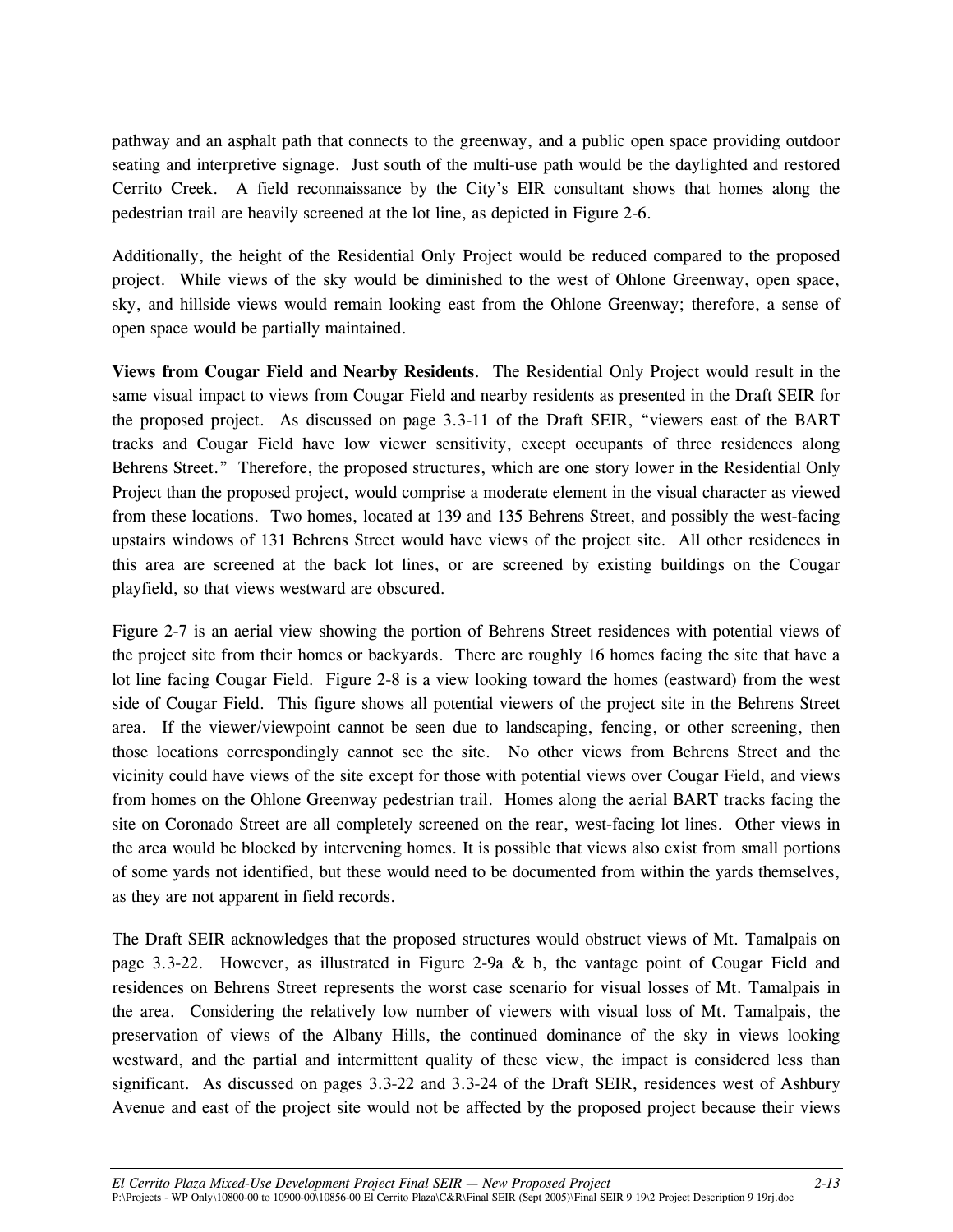Insert Figure 2-6: views along Ohlone Greenway, previously Figure 3-3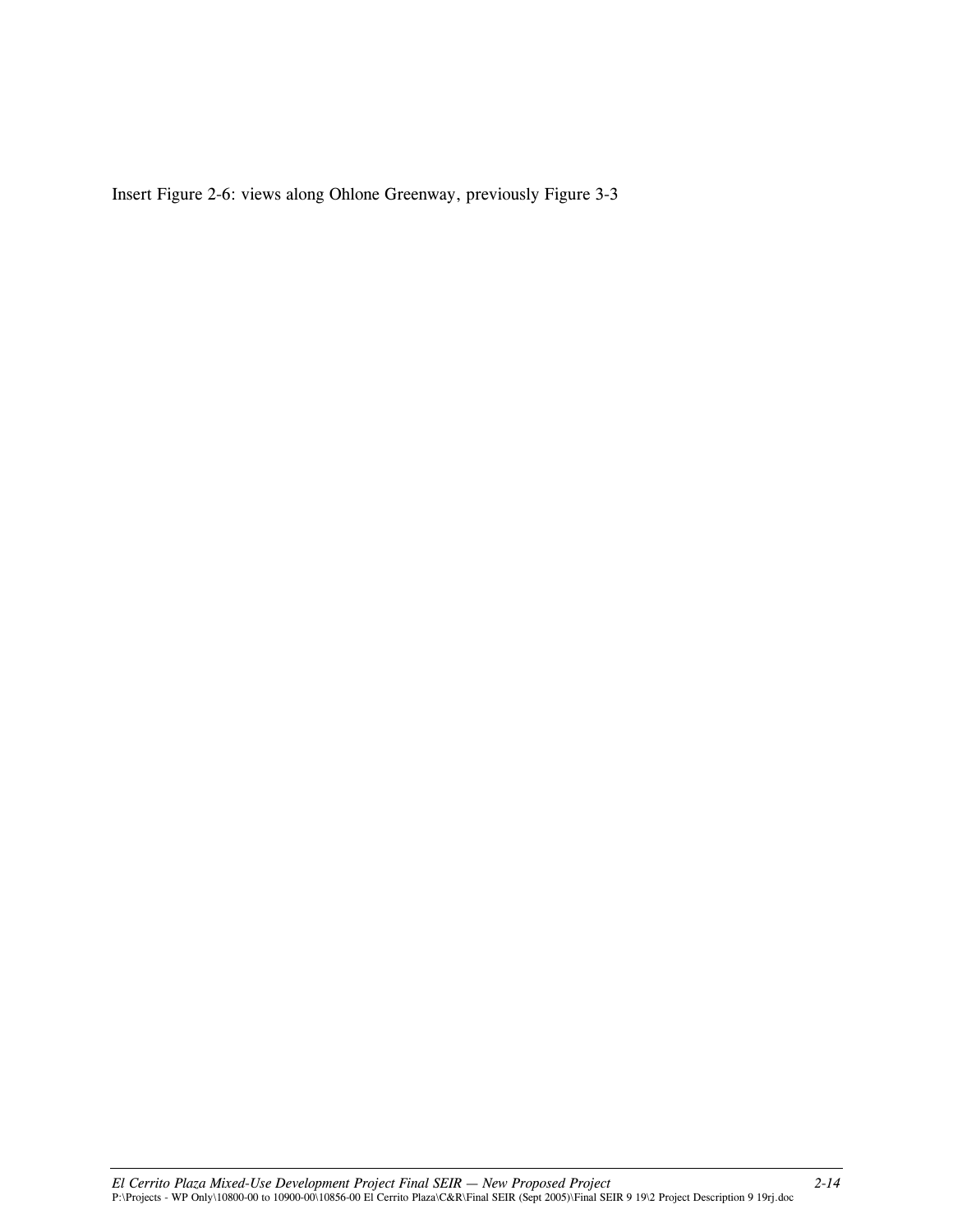Figure 2-7: aerial photo, previously Figure 3-1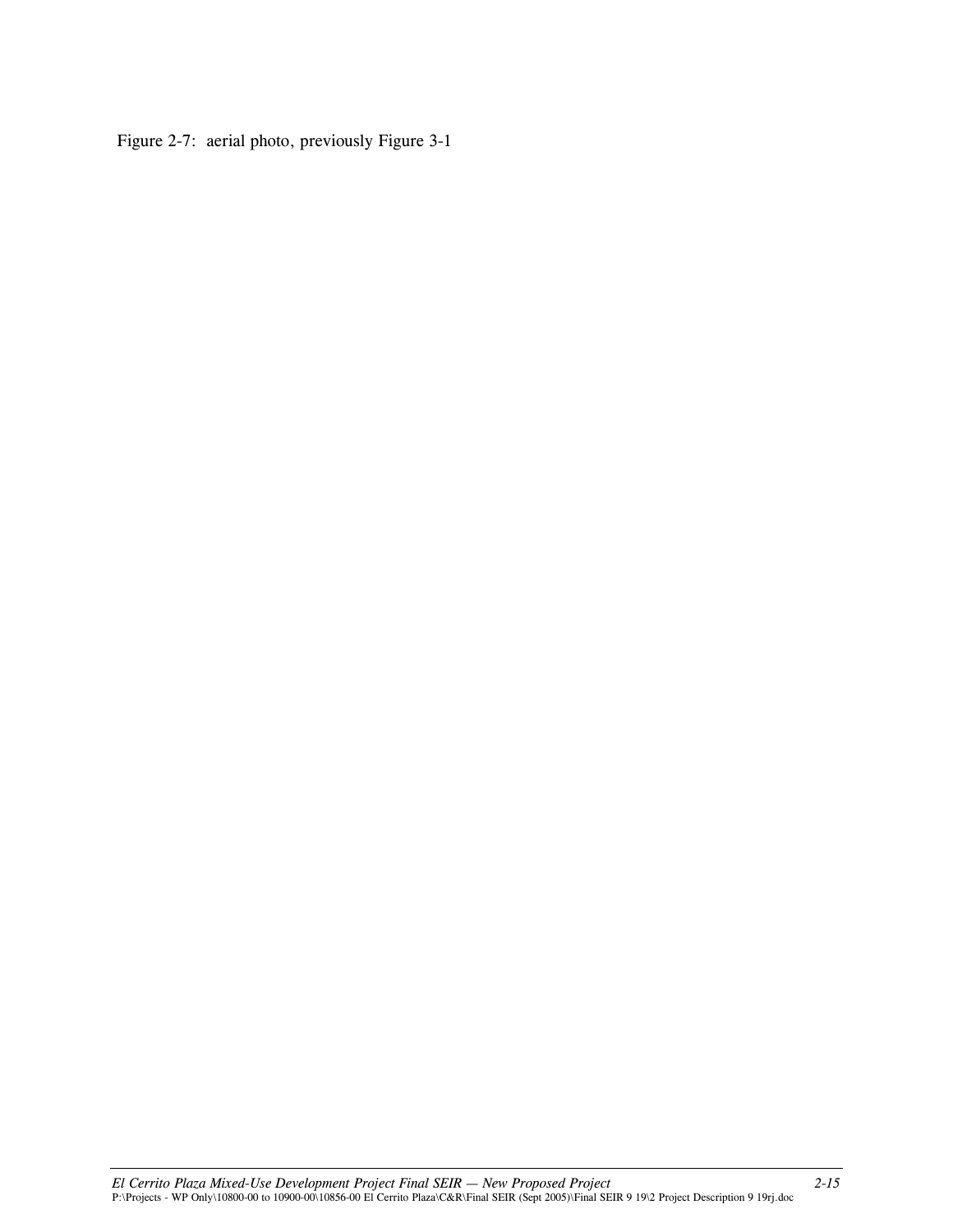Insert Figure 2-8: viewpoints along Behrens, previously Figure 3-2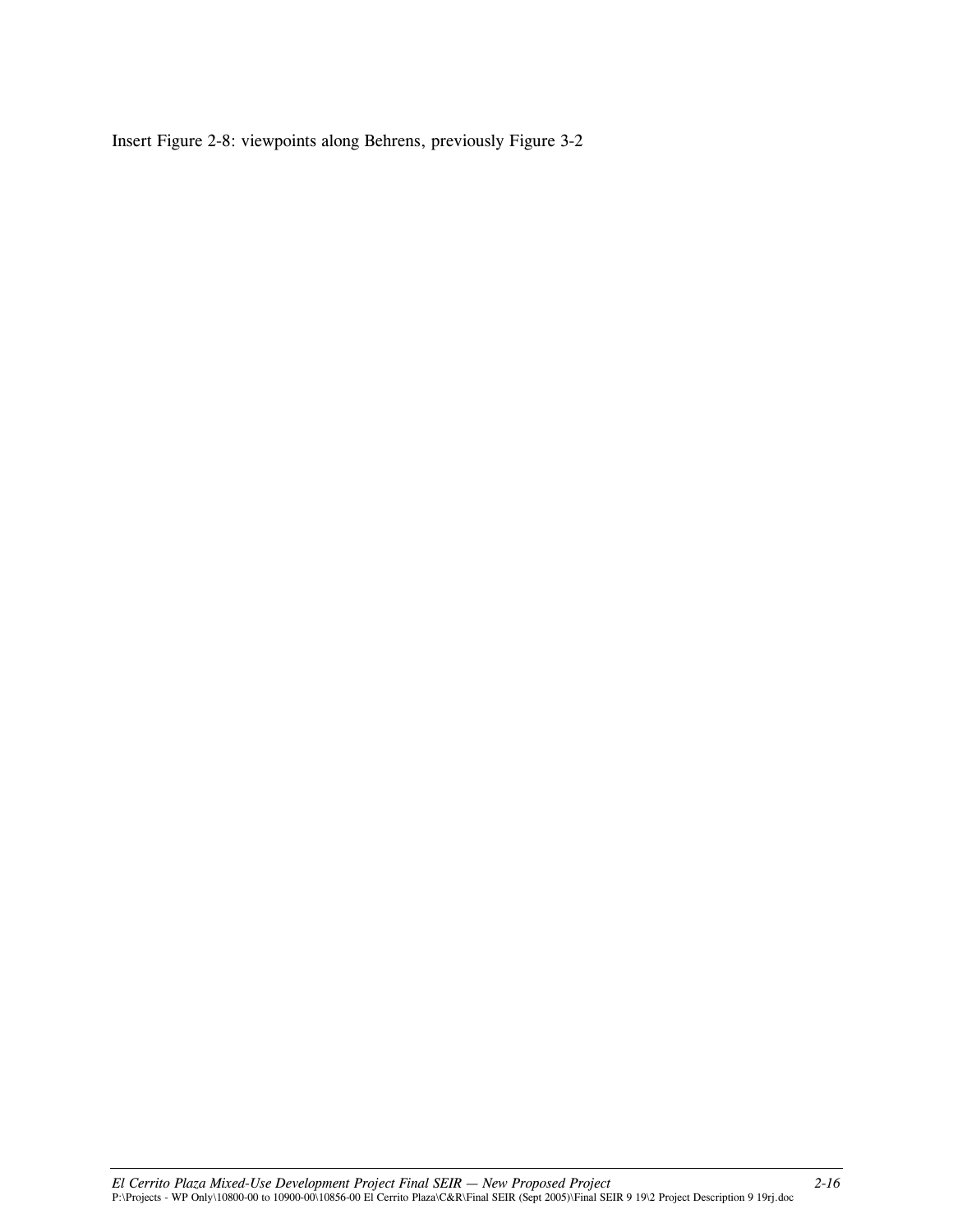#### BOTH FIGURES ARE ON 1 PAGE ONLY

Insert new Figure 2-9a: existing photo across Cougar Field

And

Insert new Figure 2-9b: visual simulation of proposed project across Cougar Field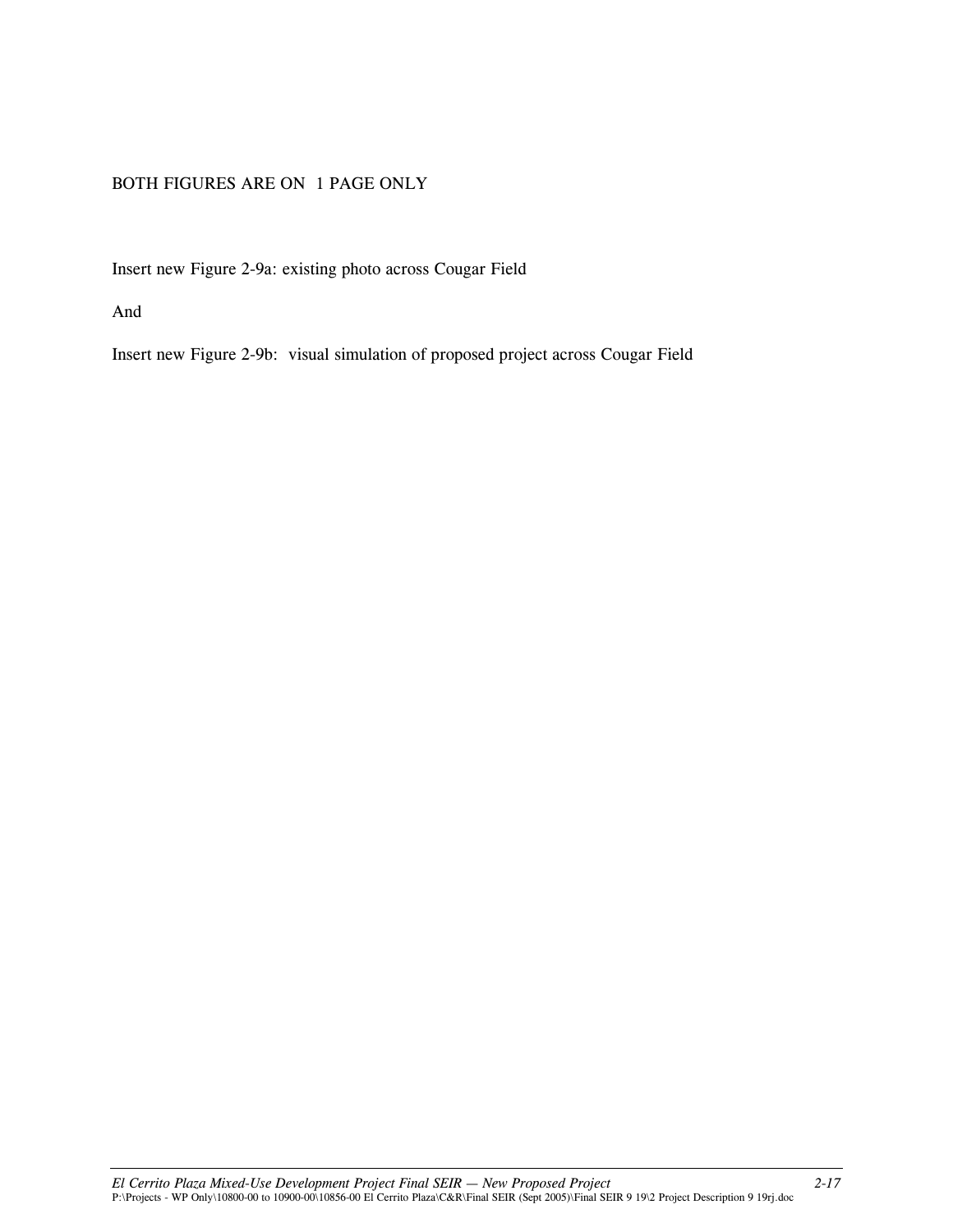of the project site are already obstructed. The proposed project would also have less-than-significant impacts on Albany Hill views for residents east of Ashbury Avenue. The same conclusion would apply to the Residential Only Project. It is important to note that the Residential Only Project would result in lower building heights than the proposed project in the Draft SEIR.

**Scenic Resources.** The Draft SEIR page 3.3-25 states that the proposed project would occur within an undeveloped paved surface parking lot wherein no scenic resources, such as large trees, rock outcroppings, and historic buildings occur. Therefore, the proposed project would not damage scenic resources. The same conclusion would apply to the Residential Only Project since it would be located on the same project site.

**External Lighting.** As is the case for the proposed project, the Residential Only Project would be subject to design review, per Sections 19.16.270 and 19.24.170 of the Zoning Ordinance. The design review board and building plan checker would prevent potential off-site light spillage and glare impacts from external lighting.

**Glare from Vehicles.** The Draft SEIR determined that light and glare impacts originating from vehicles parked in the BART parking garage would result in a potentially significant impact. Since the Residential Only Project does not include the construction of a BART parking garage, this impact is no longer applicable. Accordingly, Mitigation Measure VQ-3.1 would no longer apply.

**Shadows**. The shadow analysis for the proposed project would be equally applicable to the Residential Only Project. While shadow lengths are greatest early in the morning and during sunset, when the sun is closest to the horizon, shadow impacts are most noticeable during the hours between 10:00 am and 3:00 pm. These hours are when sunlight is greatest and its loss due to shadows cast by new development would be most adverse. Later in the afternoon, existing shadows from the aerial BART tracks fall on the Ohlone Greenway and potential project shadows would not add significant shade.

During the morning hours, from sunrise to around 11:30 am, the project buildings would create minimal shade, ranging from about 1 to 5 meters (3 to 15 feet) extending west and northwest of the site toward the El Cerrito Plaza Shopping Center, particularly the Copeland Sports store building. There are no shadow sensitive resources to the west or north of the project site. Afternoon shadows would extend eastward, in the direction of the Ohlone Greenway, and is discussed below.

*Building 1.* Most of the shade from this building is generally to the north, toward the rear portion of the Albertson's store in El Cerrito Plaza Shopping Center. The Ohlone Greenway pedestrian path is about 40 feet east of the Building 1 eastern wall. The Ohlone Greenway bike path is about 65 feet east of the Building 1 eastern wall. Most shade the east of the site would affect the turf area and rows of flowering trees, which create an approximately 40-foot buffer between the building's eastern wall and the pedestrian path. Winter months have the most significant shade effects. From about 1:00 pm to 3:30 pm, the project's shadow would extend about 1 to 8 meters (about 3 to 25 feet) in a northeasterly direction, but would not reach the Ohlone Greenway. There would be no shade to the south, which would be the location of Building 2. Spring shadow impacts are comparable to fall shadow impacts.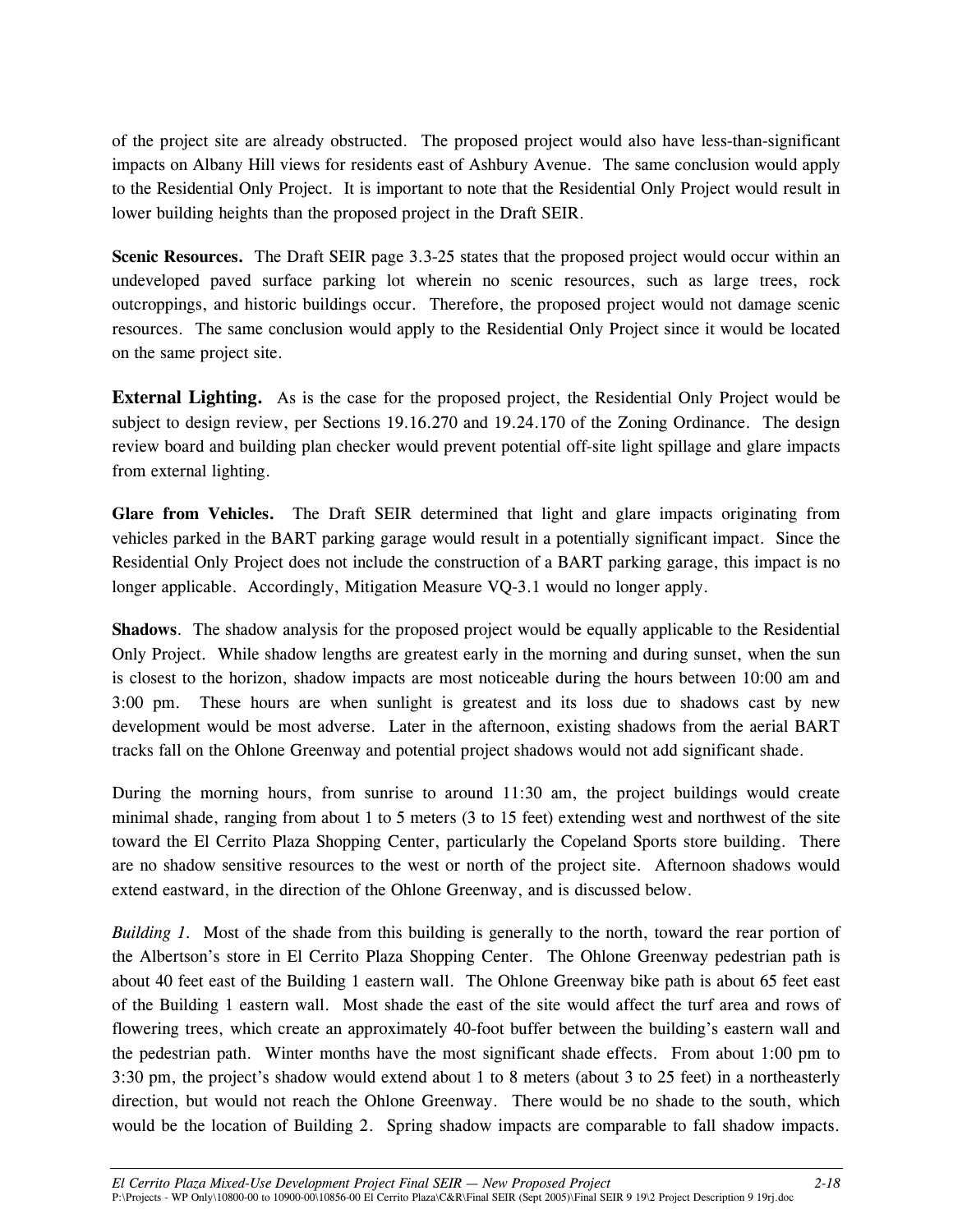During spring and fall, from 1:00 pm to 3:30 pm, shadows would extend about 1 to 5 meters (about 3 to 15 feet) in an easterly direction. There would be no shade to the south, which would be the location of Building 2. Shadows during the summer would create the least impacts during the afternoon hours. This is also a time of year that would be expected to incur the most use of outside areas, such as the Ohlone Greenway and the improved Cerrito Creek Greenway. From between 1:00 pm and 3:30 pm, there would be about 1 to 3 meters (3 to 10 feet) of shade in an easterly direction, meaning that the shadow would not reach the Ohlone Greenway. There would be no shade to the south, which would be the location of Building 2.

*Building 2.*Most of Building 2's shade would be to the north, toward Building 1. The Ohlone Greenway bike path is about 70 feet east of the building's eastern wall. The Ohlone Greenway pedestrian path is about 45 feet east of the building's eastern wall. Most shade that would occur to the east of the site would affect the linear turf area and rows of flowering trees, which create an approximately 45-foot buffer between the building's eastern wall and the Ohlone Greenway pedestrian path. Winter months would have the most noticeable shade effects. From about 1:00 pm to 3:30 pm, the project shadow stretches about 2 to 12 meters (6 to 38 feet) in a northeasterly direction, meaning neither the bike path or pedestrian path would be affected. There is no shade to the south, toward the Cerrito Creek Greenway. Spring shadow impacts are similar to those in the fall. From 1:00 pm to 3:30 pm, there would be about 1 to 4 meters (3 to 13 feet) of shadow extending in an easterly direction. There is no shade to the south, toward the Cerrito Creek Greenway. Shadows occurring during the summer, as opposed to other seasons, would have the least impact on the area east of the project site, which includes the Ohlone Greenway. From about 1:00 pm to 3:30 pm, shade extends about 1 to 3 meters (3 to15 feet) east and slightly north. There would be no shade to the south, toward Cerrito Creek.

Therefore, the most significant shade effects would occur in the afternoon during the winter months and would result in a shadow length of 25 feet east for Building 1 and 38 feet east for Building 2. Both buildings have a turf and flowering tree buffer that extends eastward for about 40 to 45 feet. The Ohlone Greenway pedestrian pathway runs along the edge of the buffer, generally 40 to 45 feet away from the buildings' eastern walls. No shadows would extend past this length for either Building. Therefore, there would be no new shade on the Ohlone Greenway pedestrian pathway or the Ohlone Greenway bike path during any time of the year during afternoon hours (1:00 pm to 3:30 pm).

Based on the above assessment, the Residential Only Project would not significantly affect shadow sensitive resources.

**Cumulative Impacts.** Cumulative visual quality impacts of the Residential Only Project would result in the same beneficial impact identified for the proposed project.

#### **Transportation**

As discussed on page 4-8 of the Draft SEIR, the Residential Only Project would result in similar freeway operations, pedestrian traffic, bicycle and vehicular parking, and bicycle and vehicular circulation impacts as the proposed project. The Residential Only Project would not contribute to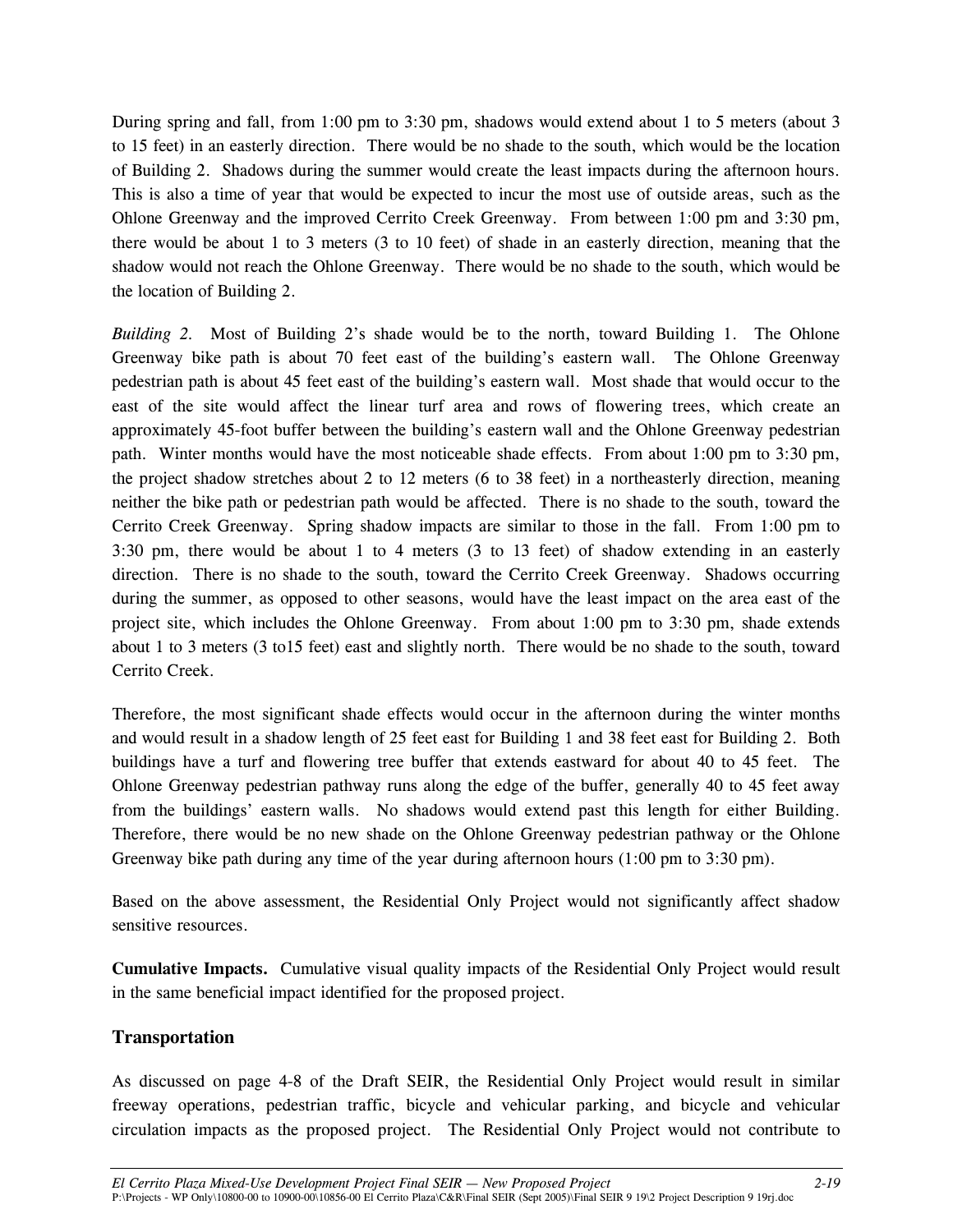impacts at any study intersection and no unsignalized intersections would be expected to meet peak hour warrants as a result of traffic generated by this alternative. The overall impact on study intersections under this alternative would be less than under the proposed project.

**Local Circulation.** The Residential Only Project would generate 824 daily trips and 67 AM and 78 PM peak hour trips. (This represents a 1,549 reduction in weekday trips compared to the proposed project.) These trips would be divided between inbound and outbound traffic and could be expected to occur throughout the peak hour. As a result, the Residential Only Project is estimated to generate one additional trip per minute at the project site itself and less than one trip per minute at both the intersection of Evelyn Avenue and Brighton Avenue and Talbot Avenue and Brighton Avenue, because the inbound and outbound trips would be divided between these two one way streets. At other study locations and throughout the area, the traffic would be less concentrated and would thus result in lesser impacts.

During other periods, such as weekends or, for example, afternoon school pick up, the amount of project-generated traffic would be even less than that during the peak period. In the vicinity of the nearest schools, the project would be expected to generate less than one vehicle every three or four minutes. This amount of traffic is negligible with respect to circulation, pedestrian, or bicycle impacts. It should be noted that the traffic analysis in the Draft SEIR focuses on the "peak hour;" that is, that period of the day when the project and the majority of surrounding uses generate the greatest number of trips. This peak period is different than the peak hour for school traffic, so that the peak hour traffic from residential development at the project site would not appreciably affect vehicular, pedestrian, or bicycle traffic around the schools. Thus, the Residential Only Project would have less-than-significant traffic impacts, similar to the proposed project.

Parking. The Residential Only Project would include 158 parking spaces. The proposal includes 55 single bedroom facilities and 73 two bedroom and townhouse units. Under City of El Cerrito zoning requirements, this development program would require 201 parking spaces. The Residential Only Project would, therefore, result in a shortfall of 43 spaces. This parking supply deficit would normally be considered a significant impact (as with the proposed project); however, the City has the option of finding the parking supply acceptable if the project qualifies for the City's Incentives Program. For this reason, and because the child care facility is not part of the Residential Only Project, Mitigation Measure TR-6.1and TR-6.2 in the Draft SEIR are not applicable to the Residential Only Project.

**TIRE Index**. The TIRE index is a tool that can be used to shed light on the effect of traffic volumes on residential environments. The TIRE index works by measuring the proportion of the increase in daily traffic volumes that result from a proposed project. The notion of proportionality is essential, because the impact being addressed is not sensitive to a fixed level of capacity; the effect of capacity is covered by LOS analysis. Instead, the use of the TIRE index is an effort to understand how a project will change people's perceptions of traffic. The criteria used to determine if there is an impact is stated in the Draft SEIR and is consistent with the 1997 EIR for the Plaza Redevelopment Project; namely, an increase in the TIRE index of 0.1 or greater would be considered a significant impact.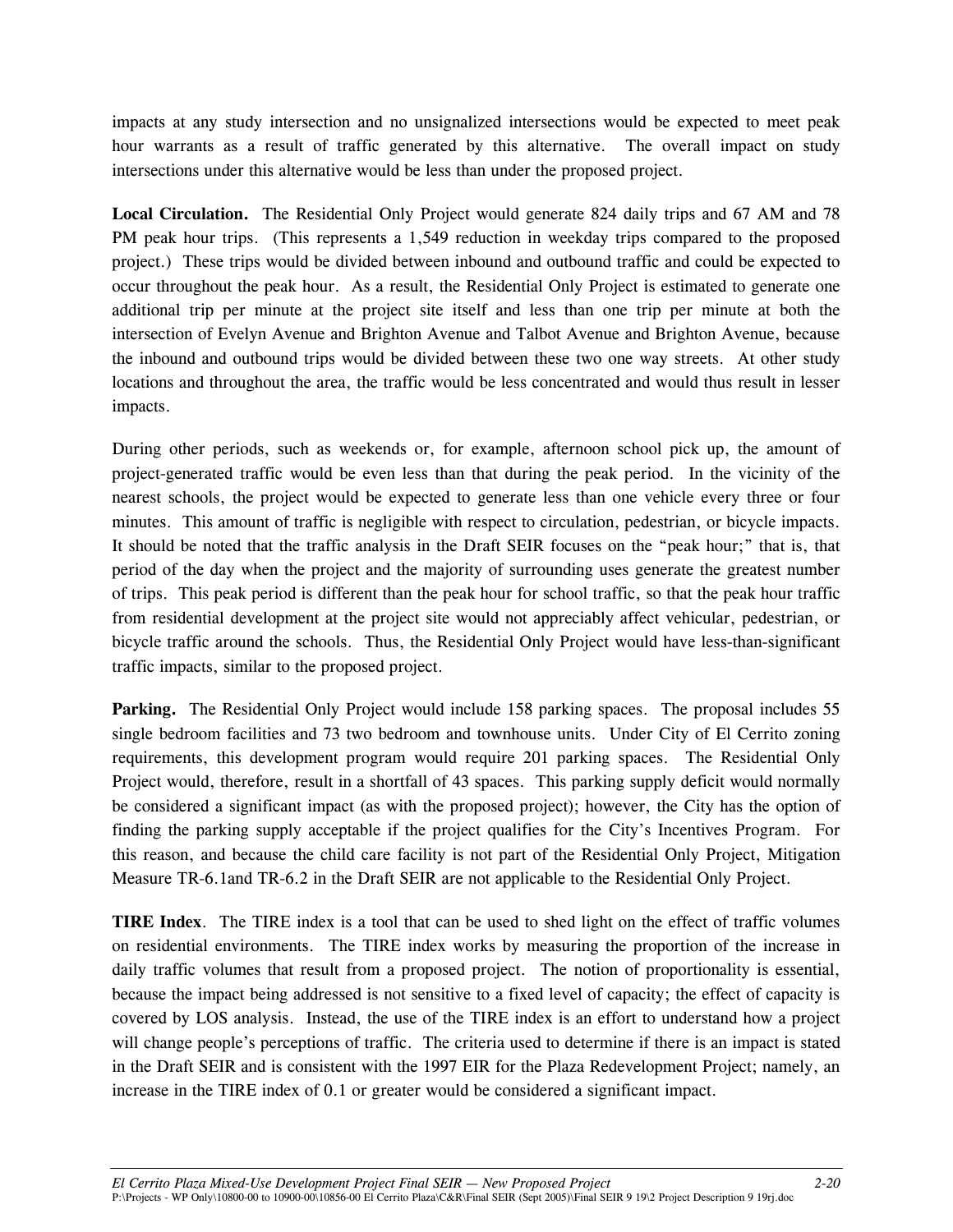In general terms, where existing traffic is low and the contribution of new traffic is proportionally high, there is more likely to be an impact. This is because people's perceptions of the change are likely to be piqued under such circumstances. Conversely, where existing traffic is high and the new traffic is proportionately low there is less likely to be an impact. That is because residents will not perceive the change readily.

Absolute measures of traffic level, such as "high," "very high" or "severe," are useful for information, but they are not indicative of a project impact because there is no nexus between those conditions and the project contribution to any change in perception.

Under the Residential Only Project, the project would not trigger significant TIRE index impacts and thus mitigation is not required. This result is in contrast to that of the previous mixed use proposal with a BART garage and a child care facility, where a significant impact was identified. Consequently, Mitigation Measure TR-3.1 of the Draft SEIR is not applicable to the Residential Only Alternative. The TIRE index analysis of the Residential Only Project is shown in Table 2-1.

| Table 2-1<br>2004 No Project and 2004 with Residential Only Project TIRE Index Analysis |        |                           |        |                                       |                   |  |  |  |
|-----------------------------------------------------------------------------------------|--------|---------------------------|--------|---------------------------------------|-------------------|--|--|--|
|                                                                                         |        | 2004 No Project Condition |        | 2004 with Project<br><b>Condition</b> | Change in         |  |  |  |
| <b>Segment Street</b>                                                                   | Volume | <b>TIRE</b> index         | Volume | <b>TIRE</b> index                     | <b>TIRE</b> index |  |  |  |
| Kains Avenue north of Brighton                                                          | 1,305  | 3.116                     | 1,307  | 3.12                                  | 0.001             |  |  |  |
| Cornell Avenue north of Brighton                                                        | 1,954  | 3.291                     | 1,959  | 3.29                                  | 0.001             |  |  |  |
| Talbot Avenue north of Brighton                                                         | 1,167  | 3.067                     | 1,431  | 3.16                                  | 0.089             |  |  |  |
| Evelyn Avenue north of Brighton                                                         | 1,261  | 3.101                     | 1,520  | 3.18                                  | 0.081             |  |  |  |
| Brighton east of San Pablo                                                              | 6,025  | 3.780                     | 6,329  | 3.80                                  | 0.021             |  |  |  |

*Source:* Dowling Associates, Inc., 2004.

**Cumulative Impacts.** Under the cumulative scenario with the Residential Only Project, all study intersections would continue to operate at acceptable levels, the same finding made for cumulative conditions with the earlier proposed project.

**Near Term Impacts with Albany Street Closures.** Closure of the Albany streets would redistribute background and project traffic that currently exits the Plaza to the south. This shift in traffic would result in more traffic at existing intersections and significant near term and cumulative LOS impacts at the Richmond/Fairmont and San Pablo/Carlson intersections. The Draft SEIR identifies mitigation measures that would mitigate these impacts to less-than-significant levels.

#### **Noise**

**Construction Activity.** The Residential Only Project would result in construction activity at the El Cerrito Plaza Shopping Center. The construction activity would disturb sensitive land uses on and near the project site. As is the case for the proposed project, Residential Only Project would result in a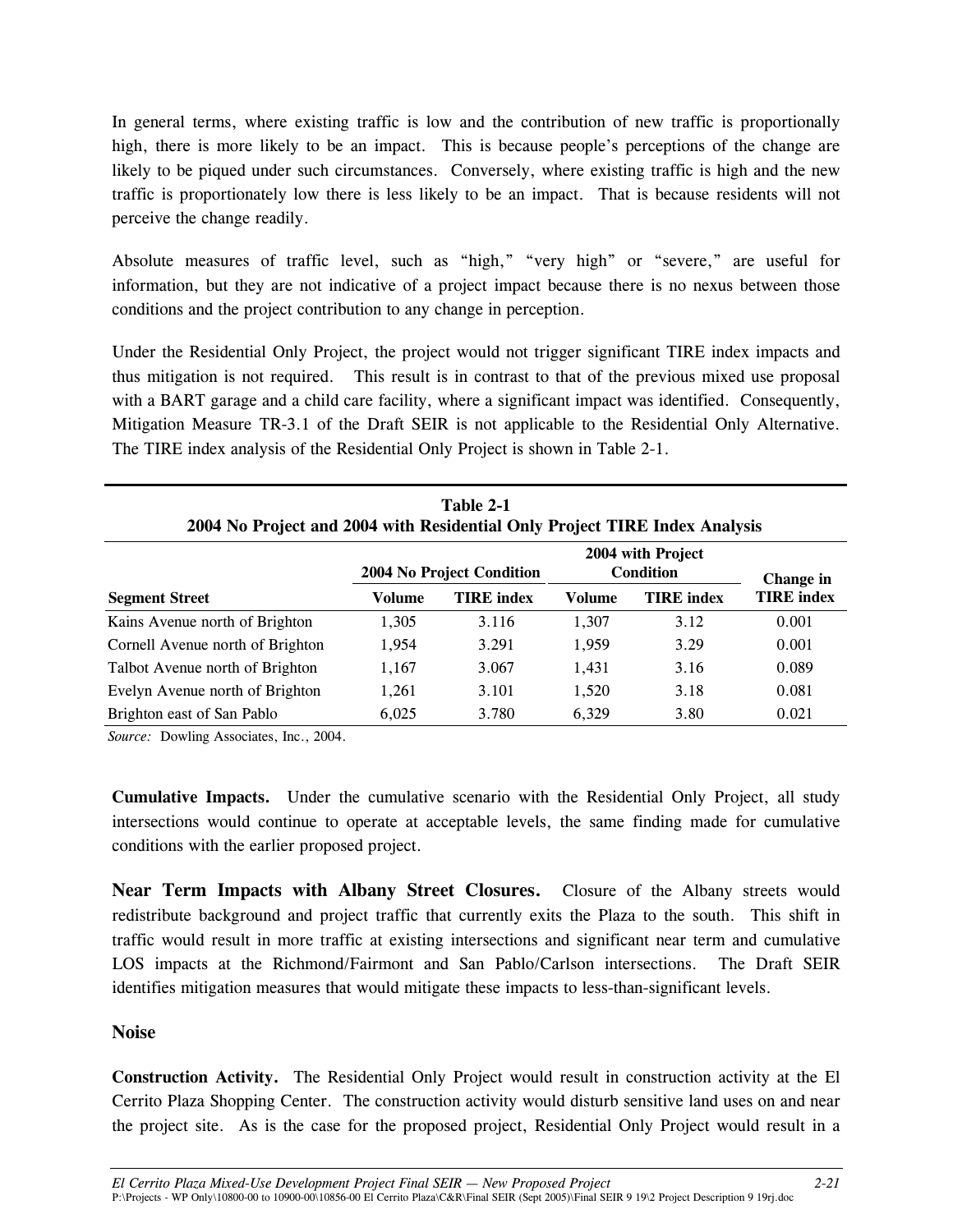potentially significant construction-related noise impact. Because of Mitigation Measure NO-1.1 and the temporary nature of construction noise, this noise impact is regarded as less than significant.

**Exposure to BART Train Noise.** The Residential Only Project would expose new residences at the project site to high levels of BART train noise. This is considered a significant impact. Furthermore, noise generated by the commercial activity at the existing retail commercial facilities, such as truck deliveries, could adversely impact residents of the proposed Residential Only Project. Thus, the Residential Only Project would result in the same potentially significant impact as the proposed project. Implementation of Mitigation Measure NO-2.1, however, would reduce the above-described impacts to a less-than-significant level.

The Residential Only Project does not include a child care facility. Accordingly, noise impacts relating to this facility in the proposed project would no longer apply and Mitigation Measure NO-4.1 would not be necessary under the Residential Only Project.

**Reflection of BART Train Noise.** As discussed on page 3.5-13 of the Draft SEIR, the Residential Only Project would result in an expansive, monolithic wall, which could reflect BART train noise into the residential areas and the Albany Middle School facilities on Cougar Field east of the project site. This potentially significant impact identified in the Draft SEIR applies both to the proposed project and the Residential Only Project; however, with the latter proposal, the design of Building 1 would be less likely to reflect noise than the design for the Measure C parking structure. Any increase in noise level due to reflection of BART noise from the eastern building facade of the Residential Only Project would be 2 dBA or less. This is based on analyses involving similar situations with transportation noise from motor vehicles and rail transit reflected from large walls. With the proposed multi-family building, the sound from BART would travel to the building façade and be reflected back. In this process, it is attenuated because of normal "spreading losses" before coming back to where it was emitted. The sound is then attenuated further just as is the direct sound from the trains. Furthermore, both the BART structure and the train itself will provide some shielding of the reflected sound. Hence, a conservative estimate of 2 dBA increase at most is projected for the case with no mitigation. Implementation of Mitigation Measures NO-5.1 and NO-5.2 from the Draft SEIR would reduce this impact to a less-than-significant level.

Increased BART noise (1 dBA or less) due to reflection from the eastern building facade, with mitigation, would be undetectable and would not make it significantly harder for announcers at Cougar Field to be heard, nor would teachers at Albany Middle School notice a difference, nor would the teen center or joggers using Cougar Field suffer. A 1 dBA or lesser increase in BART noise due to reflection from the proposed multi-family residential project (of the Residential Only Project), would not threaten the mental and physical development of the Albany Middle School students any more than the existing condition does.

The users of Ohlone Greenway would be no more affected by reflected BART noise, and less so with the mitigation provided, than when they are opposite the apartment building adjacent to the southeast corner of the Plaza. There is no evidence that this situation presents a significant impact.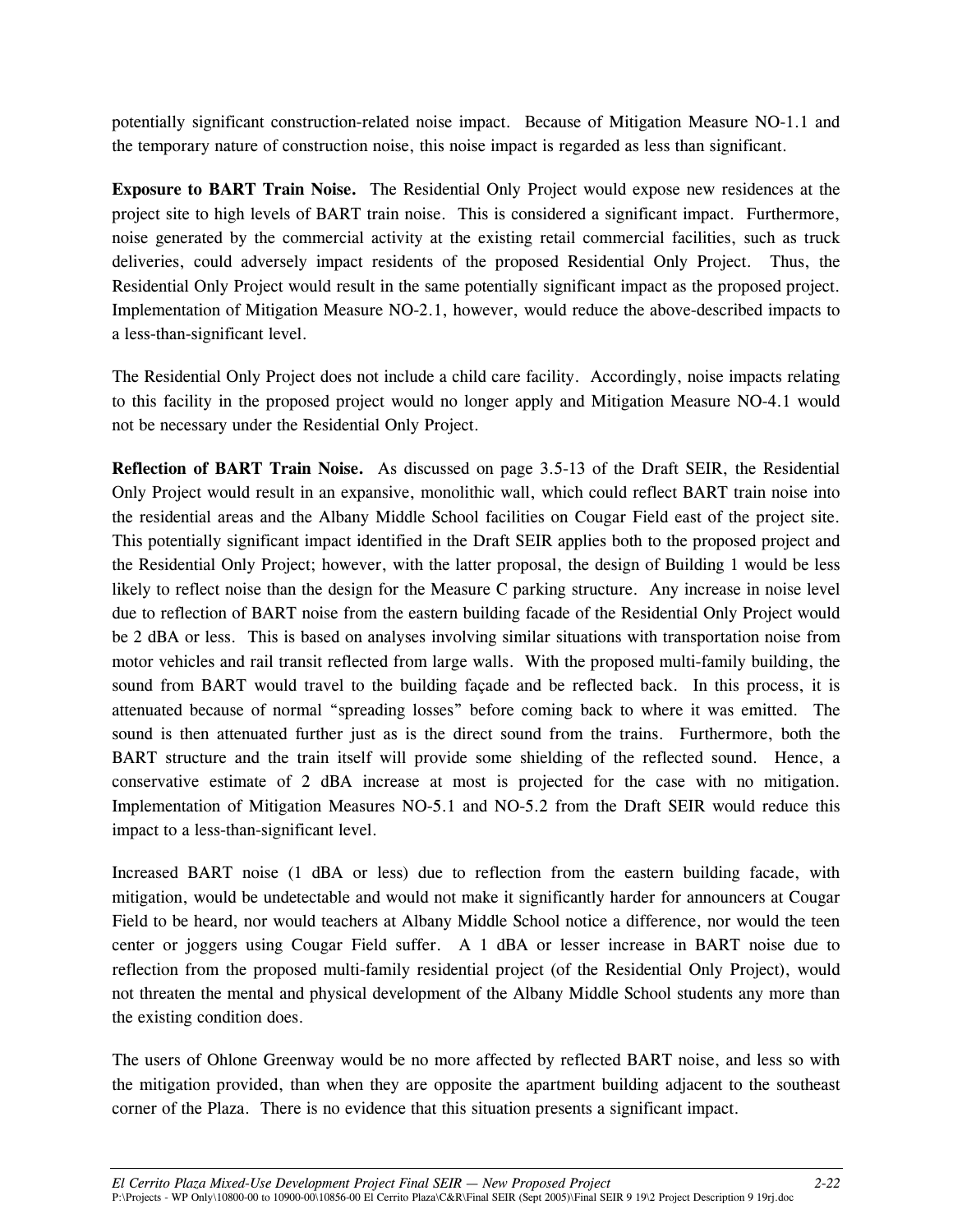**Change in Ambient Traffic Noise.** The Draft SEIR, page 3.5-14, determined that the proposed project would result in more automobile traffic on nearby City streets than exists today. However, the increase would not be so substantial as to result in significant changes in ambient noise levels. The same conclusion would apply to the Residential Only Project. However, it is important to note that this alternative would generate 1,549 fewer weekday daily trips than the proposed project and, as such, would result in a lower magnitude of impacts than the proposed project.

**Garage Noise.** The Draft SEIR on pages 3.5-14 and 3.5-15 identifies a potentially significant noise impact on adjacent residences and a less-than-significant noise impact on Ohlone Greenway and Cougar Field users resulting from the automobiles using the proposed Measure C BART parking garage. Under the Residential Only Project, the BART parking garage would not be constructed. Accordingly, this impact and the associated Mitigation Measure NO-7.1 would not apply.

**Cumulative Impacts.** Cumulative noise impacts of the Residential Only Project would result in the same less-than-significant impact identified for the proposed project.

#### **Air Quality**

**Construction Activity.** The Residential Only Project would result in construction activity at the El Cerrito Plaza Shopping Center. The construction activity could cause emissions of dust or contaminants from equipment exhaust that could contribute to existing air quality violations or expose sensitive receptors to pollutant concentrations. As with the proposed project, this would be considered a temporary but potentially significant impact. Implementation of Mitigation Measures AQ-1.1 and AQ-1.2 would reduce this impact to a less-than-significant level.

**Regional and Local Air Emissions.** The Draft SEIR determined that the proposed 97 dwelling units, the 500-space parking garage, creek daylighting, and a child care facility would not exceed the significance threshold of 80 pounds/day of ROG,  $NO<sub>x</sub>$ , and  $PM<sub>10</sub>$ . Thus, the proposed project would result in a less-than-significant air quality impact as it relates to substantially contributing to an existing regional air quality problem. Furthermore, with the additional traffic generated by the proposed project, the ambient air quality standards for CO would not be exceeded at any intersection within the vicinity of the El Cerrito Plaza Shopping Center. The Residential Only Project would result in a reduced project and 1,549 fewer weekday vehicle trips than the proposed project. Therefore, the magnitude of these air quality impacts under the Residential Only Project would be lower than under the proposed project.

**Toxic Air Contaminants.** As is the case under the proposed project, the Residential Only Project would not place a source of toxic air contaminants (TAC) or objectionable odors near sensitive land uses. Thus, the Residential Only Project would result in a less-than-significant TAC or objectionable odors impact.

**Cumulative Impacts.** Cumulative air quality impacts of the Residential Only Project would result in the same less-than-significant impact identified for the proposed project.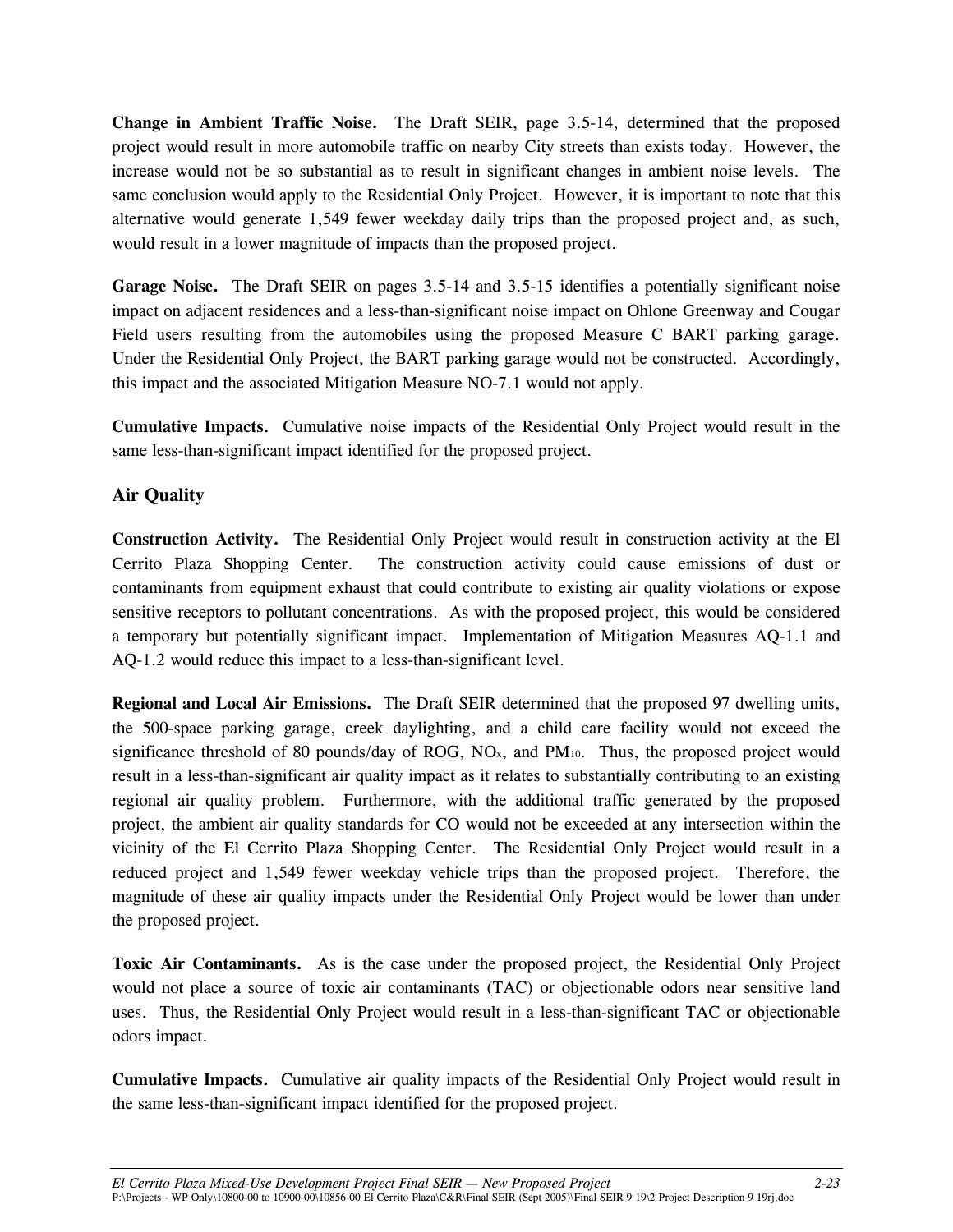### **Cultural Resources**

The Residential Only Project impacts would be similar to the proposed project because the residential development would be located on the same site and would require similar ground disturbance. Mitigation Measure CR-2.1, which reduces potentially significant impacts to prehistoric archaeological resources or human remains to a less-than-significant level would continue to apply.

Cumulative cultural resources impacts of the Residential Only Project would result in the same lessthan-significant impact identified for the proposed project.

# **Biological Resources**

The Draft SEIR determined that the proposed project would result in potentially significant biological resources impacts as they relate to disturbing nesting birds, spread of non-native species to the restored portion of Cerrito Creek, and degradation of the riparian and aquatic habitats due to increased human presence. The Residential Only Project would result in the same impacts. Thus, Mitigation Measures BR-1.1 through BR-3.2 would continue to apply. As is the case under the proposed project, the daylighting and restoration of Cerrito Creek is considered a beneficial impact.

Cumulative biological resources impacts of the Residential Only Project would result in the same lessthan-significant impact identified for the proposed project.

### **Geology, Soils, and Seismicity**

Geology, soils, and seismicity impacts for the Residential Only Project would be the same as those identified for the proposed project because the site location would not change. The Draft SEIR found that all geology, soils, and seismicity related impacts would be less than significant. In addition, the Draft SEIR finding that the proposed project in combination with other pending developments would result in less-than-significant cumulative geo-seismic impacts also applies with the Residential Only Project.

#### **Hydrology and Water Quality**

The Residential Only Project would result in the same hydrology and water quality impacts as the proposed project because the site location, the anticipated level of runoff, and the runoff characteristics would not change substantially. The Draft SEIR found that the proposed project would have less-thansignificant and no impact on hydrology and water quality. The Residential Only Project would likewise not contribute to cumulatively considerable adverse hydrology and water quality impacts.

#### **Hazardous Materials**

The Draft SEIR on page 3.11-8 found that management of hazardous materials in accordance with applicable laws would ensure that impacts from accidental releases would be less than significant. The Residential Only Project would also be required to comply with applicable laws governing the handling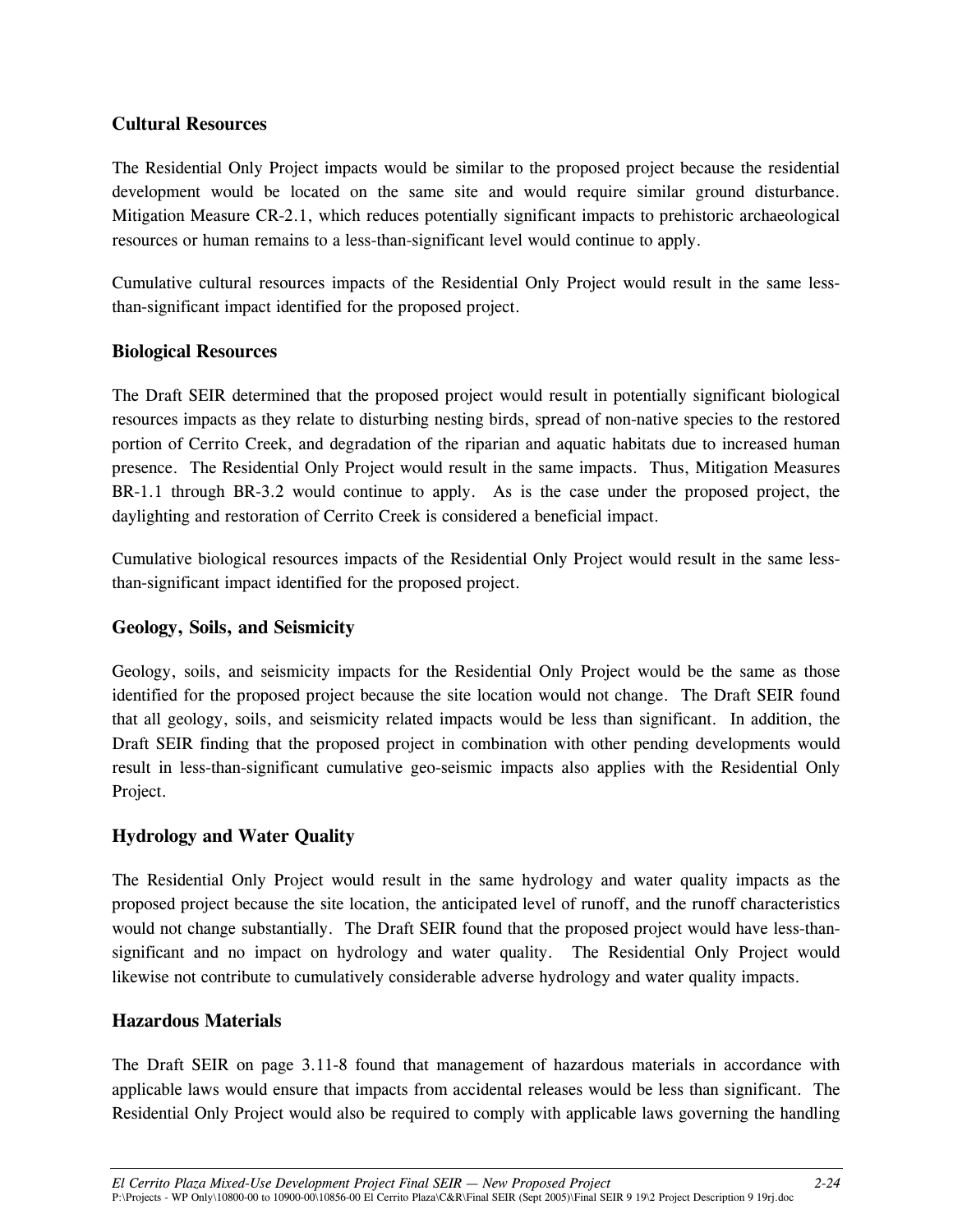of hazardous materials and, thus, would result in the same less-than-significant impact as the proposed project.

Cumulative hazardous material impact of the Residential Only Project would result in the same lessthan-significant impact identified for the proposed project.

# **Utilities**

The Draft SEIR on page 3.12-6 determined that the proposed project would not exceed wastewater treatment requirements of the Regional Water Quality Control Board. The same would be true for the Residential Only Project.

The proposed project would generate water demand of approximately 24,414 gallons per day (gpd). The Residential Only Project would result in 31 more dwelling units than the proposed project. Since residential land uses generally have a higher demand than other land uses, the Residential Only Project would result in a higher water demand. Specifically, tenants living in 128 dwelling units would generate a water demand of 32,000 gallons per day (gpd), or 7,586 gpd more than the proposed project.<sup>3</sup> East Bay Municipal Utility District (EBMUD) has been notified of the change in the project and on April 22, 2005 issued a new 'will serve' letter for the Residential Only Project. Accordingly, this alternative would have sufficient water supplies available from existing entitlements and resources and would not require the expansion or construction of new facilities, other than local lines to connect to the EBMUD facilities.

The wastewater flow associated with the Residential Only Project is anticipated to be 90 percent of the water demand, or 28,800 gpd. This is 6,827 gpd greater than the wastewater flow under the proposed project. The EBMUD wastewater treatment plant has sufficient capacity to accommodate the wastewater flow resulting from the Residential Only Project (see Draft SEIR on page 4-9). Furthermore, the sewer main on Fairmount Avenue has sufficient capacity to accommodate the wastewater flow generated by the Residential Only Project. Thus, this alternative would also result in less-than-significant wastewater impacts, similar to the proposed project.

The Residential Only Project would increase the City of El Cerrito population by an estimated 291 people.4 California Integrated Waste Management Board estimates that each person in jurisdictions within the West Contra Costa Integrated Waste Management Authority generate 1.5 pounds of solid waste per day. Thus, residents of this alternative would be expected to generate approximately 437 pounds of solid waste per day.<sup>5</sup> This is 245 pounds less than under the proposed project because the Residential Only Project does not include the child care facility, which accounted for 52 percent of the waste generated by the proposed project. The Draft SEIR on page 3.12-9 determined that the proposed project would result in a less-than-significant solid waste impact because the Potrero Hills Landfill has sufficient capacity to accommodate solid waste through 2035. Since the Residential Only Project would result in less solid waste, it too would result in a less-than-significant solid waste impact.

<sup>3</sup> 128 dwelling units x 250 gpd =  $32,000$  gpd.

<sup>4</sup> 128 dwelling units x 2.27 persons per household = 290.56 people.

<sup>5</sup> 291 people x 1.5 pounds  $=$  436.5 pounds.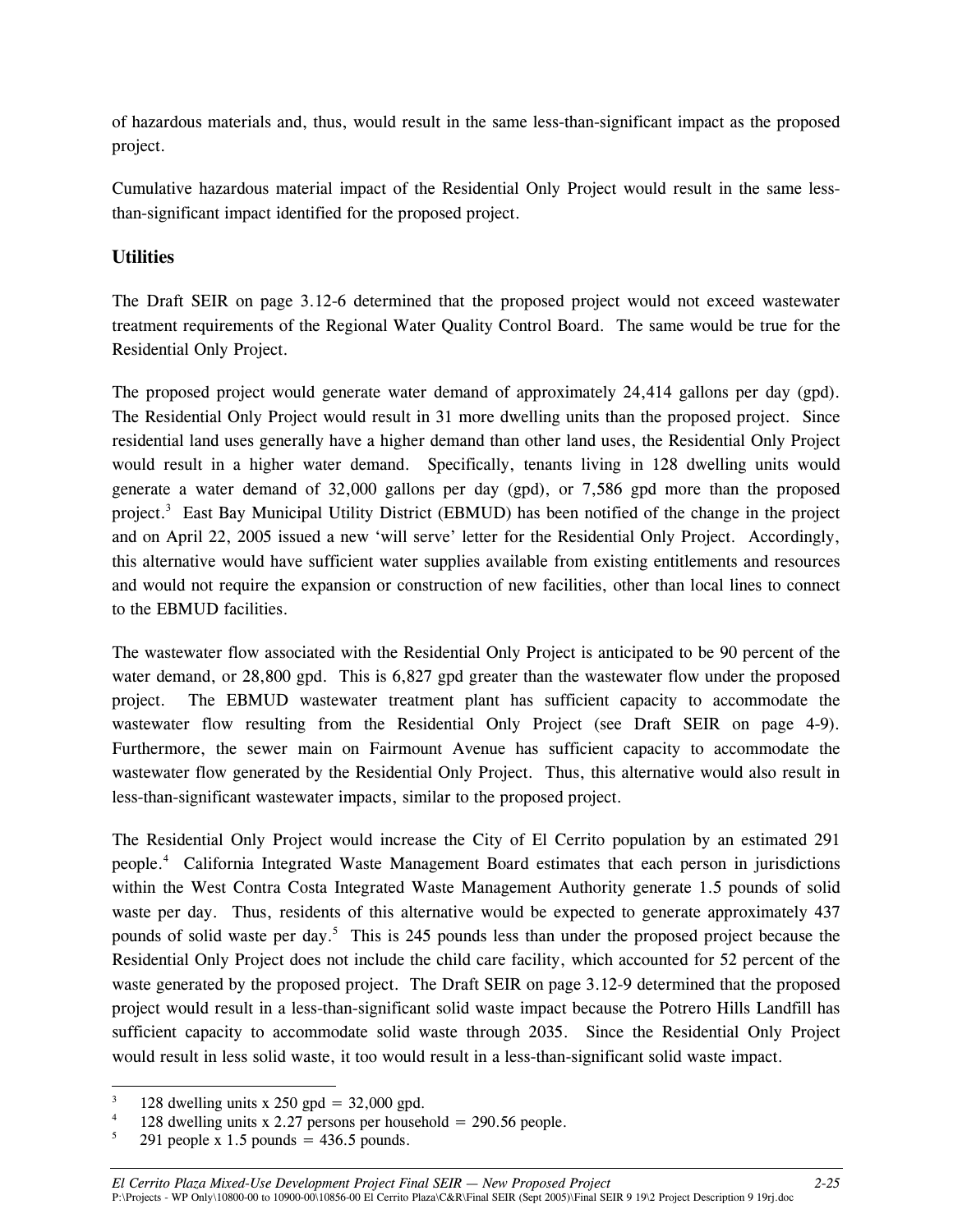As with the proposed project, the Residential Only Project would comply with energy conservation standards and would be adequately served by PG&E and, therefore, would result in less-thansignificant energy impacts.

Cumulative water, wastewater, solid waste, and energy impacts of the Residential Only Project would result in the same less-than-significant impact identified for the proposed project.

# **Public Services**

The Residential Only Project would result in approximately 291 new City of El Cerrito residents. Using the existing ratio of 1.5 firefighters per 1,000 population, this alternative would require additional 0.44 firefighters in order to maintain the existing accepted level of service.<sup>6</sup> As discussed in the Draft SEIR on page 3.13-8, additional firefighters could be accommodated at existing facilities. Thus, the Residential Only Project would result in the same less-than-significant fire protection impact as the proposed project.

Using the existing ratio of 1.3 officers per 1,000 daytime population, the population associated with the Residential Only Project would require an additional 0.38 police officers in order to maintain the existing acceptable level of service.<sup>7</sup> The total daytime El Cerrito population with this alterative would be  $27,826$ .<sup>8</sup> As discussed in the Draft SEIR on page 3.13-9, the analysis assumes that El Cerrito Police Department (ECPD) would not be able to hire additional officers to serve the new residents. Assuming ECPD would retain its existing staff of 37 officers, the population of the Residential Only Project would result in a ratio of 1.3 officers per 1,000 daytime population.<sup>9</sup> Since the existing officer per 1,000 daytime population ratio is also 1.3, this alternative would result in a negligible change in the acceptable police service ratio. The Draft SEIR on page 3.13-9 reached the same conclusion for the proposed project.

Using the student-yield factors from the City of El Cerrito General Plan EIR, the residents of the Residential Only Project would result in approximately 28, 5, and 10 new elementary, middle, and high school students, respectively. Thus, this alternative would result in 6, 1, and 3 more elementary, middle, and high school students than the proposed project in the Draft SEIR. El Cerrito High School exceeds its capacity of 1,256 students by approximately 20 percent and, as such, would not have sufficient room to accommodate the 10 new high school students generated by this alternative. As discussed in the Draft SEIR on page 3.13-12, Section 65996 of the state Government Code explains that payment of school impact fees enabled by the *Leroy F. Greene School Facilities Act* of 1998 is deemed to constitute full and complete mitigation for school impacts. The WCCUSD has enacted development fees in accordance with the *Leroy F. Greene School Facilities Act* and levies these fees on development projects within its service area. Accordingly, the project sponsor is required to pay \$3.88 per square foot of residential development for the purposes of school improvements. As is the case for

 $\overline{a}$ 6 291 new City residents  $/ 1,000 \times 1.5$  firefighters per 1,000 population = 0.44 new firefighters.

<sup>291</sup> people  $/ 1,000 \times 1.3$  officers per 1,000 population = 0.38 officers.

<sup>8</sup> 27,535 existing El Cerrito daytime population  $+ 291$  daytime population generated by the Residential Only Project =  $27,826$ .

<sup>37</sup> sworn police officers /  $(27,826 / 1,000) = 1.3$  police officers per 1,000 daytime population.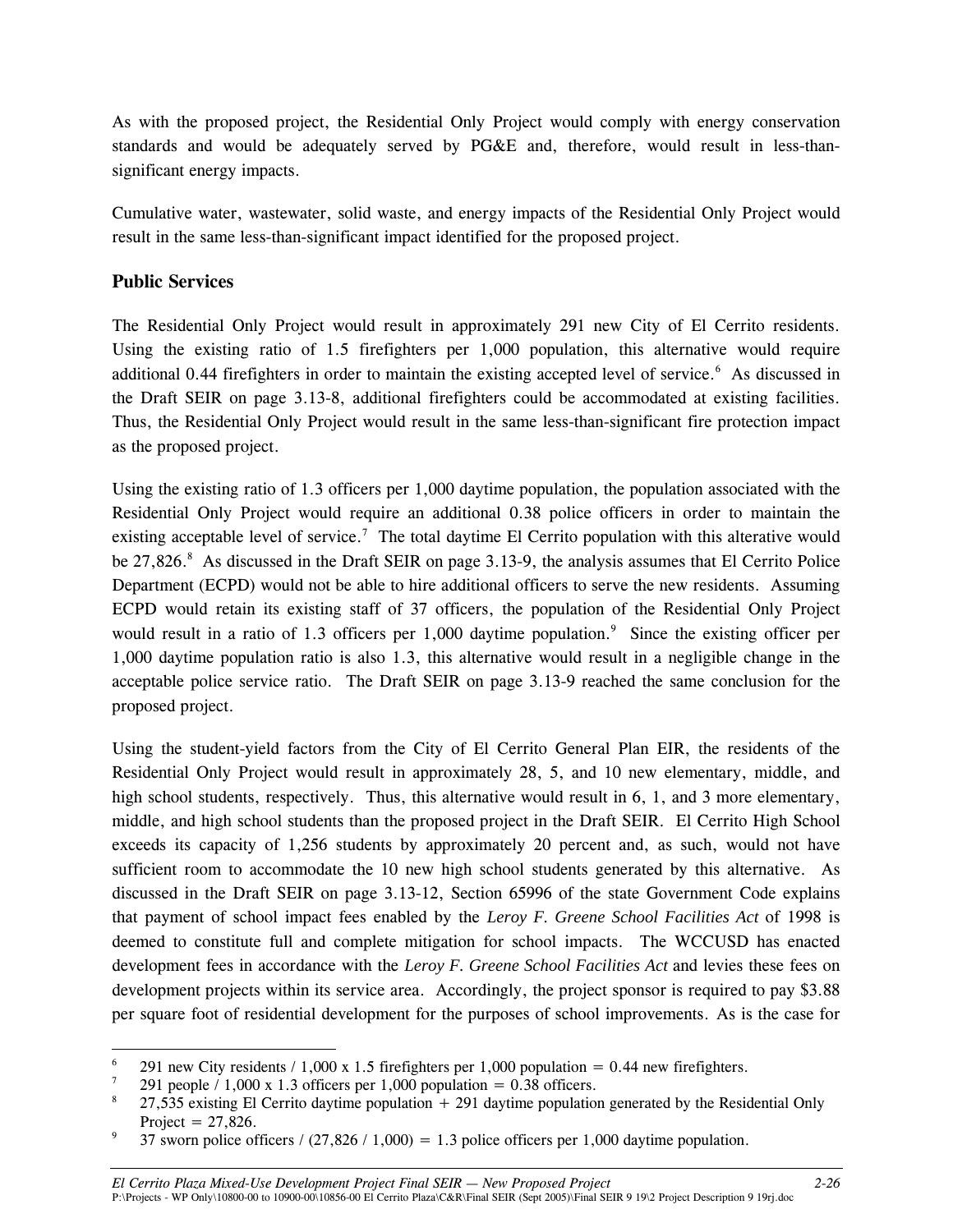the proposed project, fulfillment of this requirement would mitigate the Residential Only Project impacts on schools.

City of El Cerrito General Plan Policy PR1.3 recommends using a level of service standard of five acres of publicly owned parkland per 1,000 residents as the minimum requirement for recreation and open space land. At five acres of parkland per 1,000 residents, the Residential Only Project would be required to provide 1.5 acres of recreational land or a combination of park in-lieu fees and on-site facilities in order to comply with General Plan policies pertaining to parks and open space. The Residential Only Project would provide approximately 15,915 square feet (0.37 acres) of new publicly owned recreational land by daylighting Cerrito Creek and constructing the associated multi-use path. Since the acreage does not fully meet the requirements of Policy PR1.3, the project sponsor would be required to make up the difference with park in-lieu fees pursuant to Policy PR1.12. As is the case for the proposed project, payment of the required fees in combination with the on-site open space would mitigate the Residential Only Project's park/open space impacts. The project sponsor intends to seek relief from this provision from the City Council in exchange for daylighting the creek and providing extensive public open space.

Cumulative fire and police services, school, and recreational impacts of the Residential Only Project would result in the same less-than-significant impact identified for the proposed project.

#### **Summary**

A summary table (Table 2-2), comparable to the one prepared for the proposed project in the Draft SEIR, is provided on the following pages for the Residential Only Project.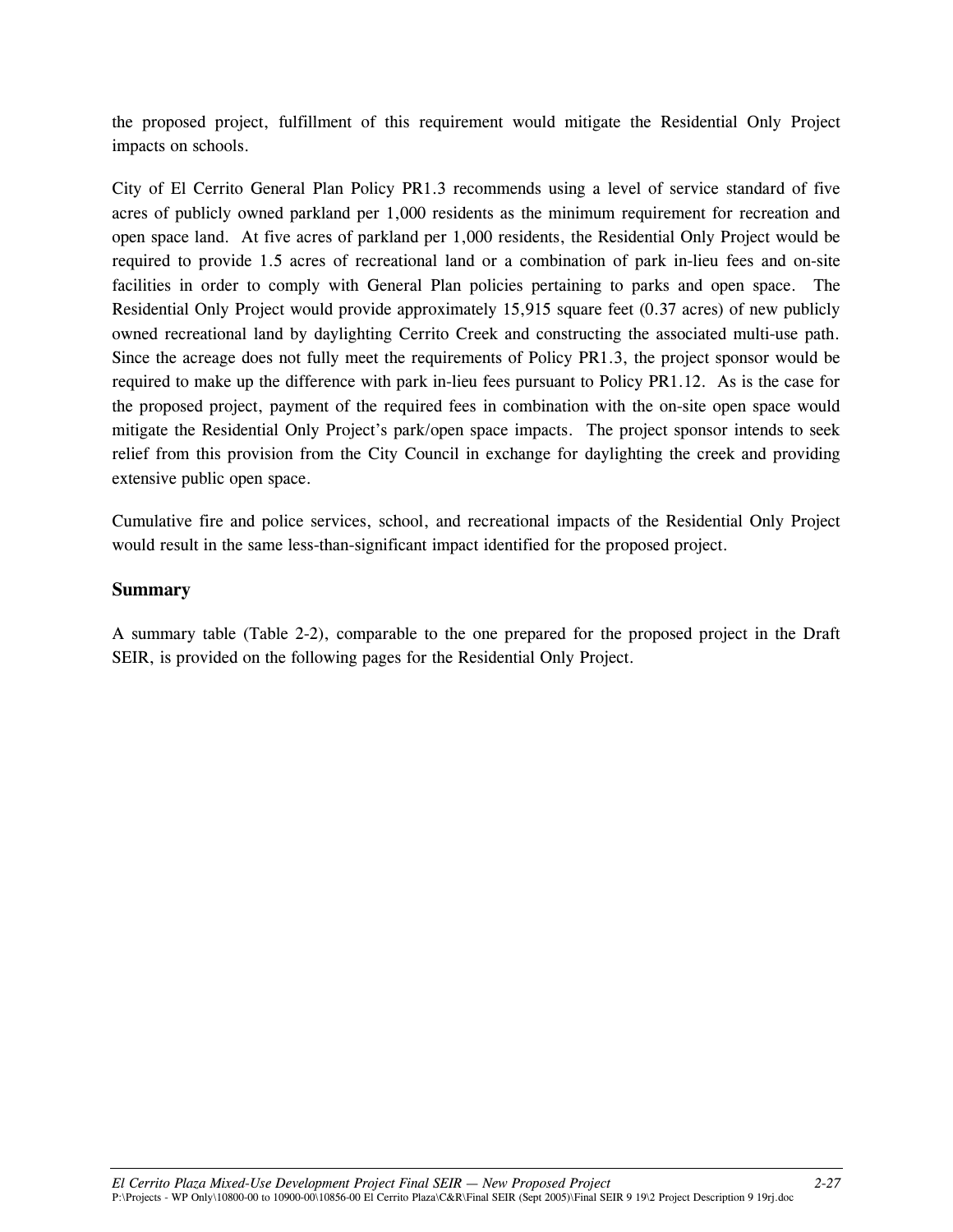| Table 2-2<br><b>Summary of Impacts and Mitigation Measures for the</b><br><b>Residential Only Project</b>                                                                                                                                                                                                                                               |                                                                      |                                        |                                                                   |  |  |  |
|---------------------------------------------------------------------------------------------------------------------------------------------------------------------------------------------------------------------------------------------------------------------------------------------------------------------------------------------------------|----------------------------------------------------------------------|----------------------------------------|-------------------------------------------------------------------|--|--|--|
| <b>Impacts</b>                                                                                                                                                                                                                                                                                                                                          | <b>Impact</b><br>Significance<br><b>Without</b><br><b>Mitigation</b> | <b>Mitigation/Improvement Measures</b> | <b>Impact</b><br><b>Significance</b><br>With<br><b>Mitigation</b> |  |  |  |
| Land Use, Plans, and Zoning                                                                                                                                                                                                                                                                                                                             |                                                                      |                                        |                                                                   |  |  |  |
| LU-1. The proposed project would not physically divide an established<br>community.                                                                                                                                                                                                                                                                     | <b>LTS</b>                                                           | None Required.                         |                                                                   |  |  |  |
| LU-2. The proposed project would be consistent with applicable<br>revitalization goals for the project area.                                                                                                                                                                                                                                            | <b>LTS</b>                                                           | None Required.                         |                                                                   |  |  |  |
| LU-3. The proposed project would not conflict with any applicable<br>habitat conservation plan or natural community conservation plan.                                                                                                                                                                                                                  | NI                                                                   | None Required.                         |                                                                   |  |  |  |
| LU-4. The proposed project, along with the Mill & Lumber and 6420<br>Fairmount Avenue Projects, would intensify development, including<br>residential development, within an area targeted for intensified<br>development by the City and Redevelopment Agency and would thus,<br>cumulatively contribute to the implementation of redevelopment goals. | <b>LTS</b>                                                           | None Required.                         |                                                                   |  |  |  |
| Population, Housing, and Employment                                                                                                                                                                                                                                                                                                                     |                                                                      |                                        |                                                                   |  |  |  |
| <b>PH-1.</b> The population increase resulting from the proposed project is<br>within the 1999 El Cerrito General Plan anticipated population growth<br>by 2020 and, therefore, would result in a less-than-significant<br>population growth impact.                                                                                                    | <b>LTS</b>                                                           | None Required.                         |                                                                   |  |  |  |
| PH-2. The proposed project would further City of El Cerrito Land<br>Use and Housing Element Policies that support Transit-Oriented<br>Development.                                                                                                                                                                                                      | B                                                                    | None Required.                         |                                                                   |  |  |  |
| PH-3. The proposed project would not displace existing housing or a<br>substantial number of people and, therefore, would result in no impact.                                                                                                                                                                                                          | NI                                                                   | None Required.                         |                                                                   |  |  |  |

| <b>Legend:</b> (S) Significant Adverse<br>Impact | (SU) Significant, Unavoidable Adverse<br>Impact | (PS) Potentially Significant Adverse<br>Impact | (LTS) | Less than Significant Adverse<br>Impact | (B) Beneficial<br>Impact | $(NI)$ No<br>Impact |
|--------------------------------------------------|-------------------------------------------------|------------------------------------------------|-------|-----------------------------------------|--------------------------|---------------------|
|                                                  |                                                 |                                                |       |                                         |                          |                     |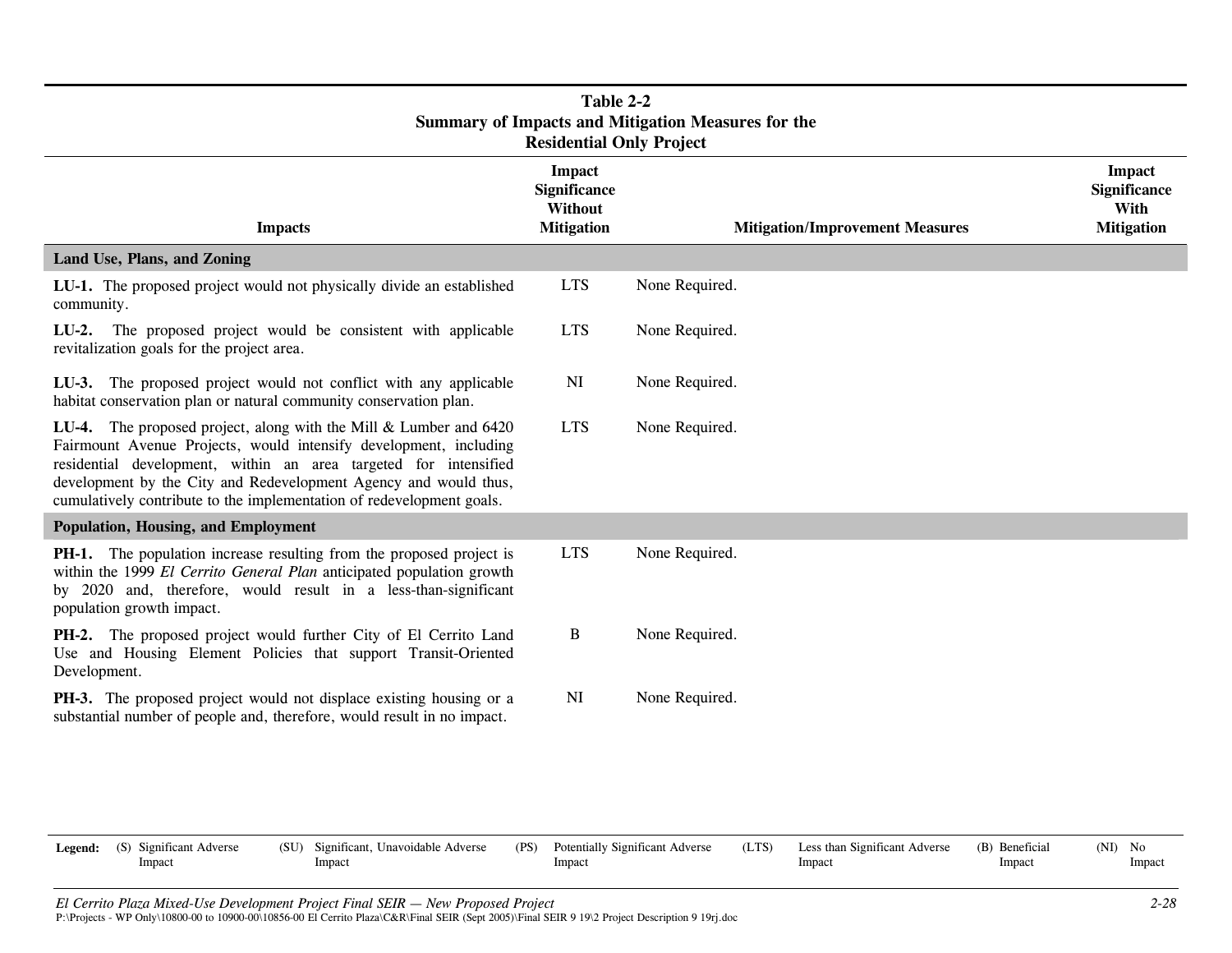|                                                                                                                                                                                                                                                                                        | Table 2-2 (Continued)<br><b>Residential Only Project</b>                    | <b>Summary of Impacts and Mitigation Measures for the</b> |                                         |                          |                                                                   |
|----------------------------------------------------------------------------------------------------------------------------------------------------------------------------------------------------------------------------------------------------------------------------------------|-----------------------------------------------------------------------------|-----------------------------------------------------------|-----------------------------------------|--------------------------|-------------------------------------------------------------------|
| <b>Impacts</b>                                                                                                                                                                                                                                                                         | <b>Impact</b><br><b>Significance</b><br><b>Without</b><br><b>Mitigation</b> |                                                           | <b>Mitigation/Improvement Measures</b>  |                          | <b>Impact</b><br><b>Significance</b><br>With<br><b>Mitigation</b> |
| <b>PH-4.</b> The development under the proposed project, along with the<br>Mill & Lumber and 6420 Fairmount Avenue Projects, would be within<br>the City growth projections of the 1999 General Plan. Consequently,<br>cumulative effect on population would be less than significant. | <b>LTS</b>                                                                  | None Required.                                            |                                         |                          |                                                                   |
| <b>Visual Quality</b>                                                                                                                                                                                                                                                                  |                                                                             |                                                           |                                         |                          |                                                                   |
| VQ-1. The proposed project would not significantly affect vistas or<br>visual character as seen by viewers to the north, west, south, or east of<br>the site.                                                                                                                          | <b>LTS</b>                                                                  | None Required.                                            |                                         |                          |                                                                   |
| VQ-2. The proposed project would not damage scenic resources and<br>would add creek views to the site.                                                                                                                                                                                 | B                                                                           | None Required.                                            |                                         |                          |                                                                   |
| VQ-3. The proposed project would result in a less-than-significant<br>external lighting impact because it would comply with City Resolution<br>82-9 and would be subject to the City's design review process.                                                                          | <b>LTS</b>                                                                  | None Required.                                            |                                         |                          |                                                                   |
| VQ-4. In combination with nearby anticipated development, the<br>proposed project would improve blight conditions in the vicinity and<br>thus, result in a cumulatively beneficial impact.                                                                                             | B                                                                           | None Required.                                            |                                         |                          |                                                                   |
| <b>Transportation</b>                                                                                                                                                                                                                                                                  |                                                                             |                                                           |                                         |                          |                                                                   |
| TR-1. Project traffic would not adversely affect freeway operations.                                                                                                                                                                                                                   | <b>LTS</b>                                                                  | None Required.                                            |                                         |                          |                                                                   |
| TR-2. Project traffic would not contribute to near term impacts at any<br>study intersection. No unsignalized intersections are expected to meet<br>peak hour warrants as a result of project traffic in the near term<br>analysis scenario.                                           | <b>LTS</b>                                                                  | None Required.                                            |                                         |                          |                                                                   |
| TR-3. The proposed project would affect the residential quality of life<br>along local streets in the City of Albany but not to a significant degree.                                                                                                                                  | <b>LTS</b>                                                                  | None Required.                                            |                                         |                          |                                                                   |
| Legend:<br>(S) Significant Adverse<br>(SU)<br>Significant, Unavoidable Adverse<br>Impact<br>Impact                                                                                                                                                                                     | (PS)<br>Impact                                                              | Potentially Significant Adverse<br>(LTS)                  | Less than Significant Adverse<br>Impact | (B) Beneficial<br>Impact | $(NI)$ No<br>Impact                                               |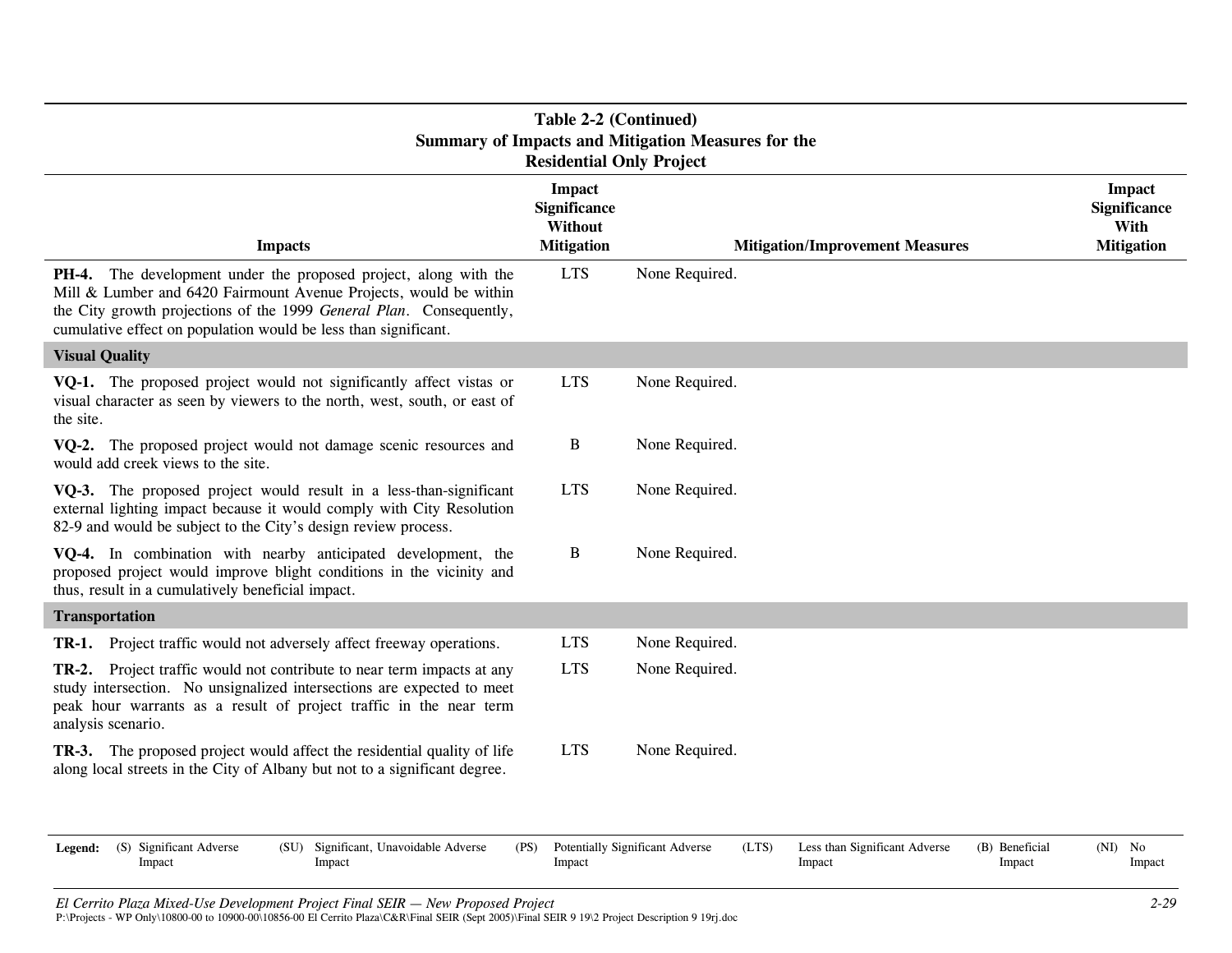| Table 2-2 (Continued)<br><b>Summary of Impacts and Mitigation Measures for the</b><br><b>Residential Only Project</b>                                                                                                                                                                                                                    |                                                                      |                                                                                                                                                                                                                                                                                                                                                                                                          |                                                                   |  |  |  |
|------------------------------------------------------------------------------------------------------------------------------------------------------------------------------------------------------------------------------------------------------------------------------------------------------------------------------------------|----------------------------------------------------------------------|----------------------------------------------------------------------------------------------------------------------------------------------------------------------------------------------------------------------------------------------------------------------------------------------------------------------------------------------------------------------------------------------------------|-------------------------------------------------------------------|--|--|--|
| <b>Impacts</b>                                                                                                                                                                                                                                                                                                                           | <b>Impact</b><br><b>Significance</b><br>Without<br><b>Mitigation</b> | <b>Mitigation/Improvement Measures</b>                                                                                                                                                                                                                                                                                                                                                                   | <b>Impact</b><br><b>Significance</b><br>With<br><b>Mitigation</b> |  |  |  |
| TR-4. Although on-site pedestrian facilities are adequate, the<br>proposed project would add pedestrian traffic to the Ohlone Greenway<br>crossing at Fairmount Avenue where deficient lines of sight are already<br>a concern but would be mitigated by the eastbound STOP sign on<br>Fairmount Avenue at the Ohlone Greenway crossing. | <b>LTS</b>                                                           | None Required.                                                                                                                                                                                                                                                                                                                                                                                           |                                                                   |  |  |  |
| TR-5. The proposed project site plan does not indicate bicycle<br>parking, other than a bike rack along the multi-use path, and would not<br>be expected to serve future bicycle parking demand.                                                                                                                                         | S                                                                    | TR-5.1 Provide Bicycle Parking.<br>The project sponsor shall<br>identify areas suitable for bike parking accessible to guests of the<br>project residents. Additionally, bike parking shall be made<br>available within the project garages for residents to use.                                                                                                                                        | <b>LTS</b>                                                        |  |  |  |
| TR-6. The projected parking demand from the residential units may<br>exceed the on-site parking supply, resulting in residents parking at the<br>El Cerrito Plaza Shopping Center. If the project qualifies for the City's<br>Incentive Program as intended by the project sponsor, the City may<br>find the parking supply acceptable.  | <b>LTS</b>                                                           | None Required.                                                                                                                                                                                                                                                                                                                                                                                           |                                                                   |  |  |  |
| TR-7. The area at the rear of the Albertsons/Savon store does not                                                                                                                                                                                                                                                                        | <b>LTS</b>                                                           | None Required.                                                                                                                                                                                                                                                                                                                                                                                           |                                                                   |  |  |  |
| have traffic markings or controls. However, the limited number of<br>trips generated by the proposed project would not result in unsafe                                                                                                                                                                                                  |                                                                      | <b>IMPROVEMENT MEASURE.</b>                                                                                                                                                                                                                                                                                                                                                                              |                                                                   |  |  |  |
| traffic movements.                                                                                                                                                                                                                                                                                                                       |                                                                      | Stripe area behind Albertson's & Ross to clearly delineate loading<br>zones and an emergency access drive.                                                                                                                                                                                                                                                                                               |                                                                   |  |  |  |
| <b>TR-8.</b> The proposed project would increase traffic in the vicinity of<br>major pedestrian and bicycle circulation facilities that are part of the<br>approved Cerrito Greenway Project improvements.                                                                                                                               | <b>LTS</b>                                                           | None Required.                                                                                                                                                                                                                                                                                                                                                                                           |                                                                   |  |  |  |
| TR-9. Cumulative 2025 with Project Conditions would result in the<br>intersection of Richmond Street and Fairmount Avenue operating at<br>LOS E during the AM and PM peak hours.                                                                                                                                                         | S                                                                    | Signalize Richmond Street and Fairmount Avenue. The<br>$TR-9.1$<br>City of El Cerrito shall eliminate the STOP signs at Richmond<br>Street and Fairmont Avenue including the STOP sign planned at<br>the crosswalk to the El Cerrito Plaza BART Station platform.<br>Each of these shall be replaced by signal controls. Additional<br>signal indications shall be placed controlling outbound movements | <b>LTS</b>                                                        |  |  |  |
| (S) Significant Adverse<br>(SU) Significant, Unavoidable Adverse<br>Legend:<br>Impact<br>Impact                                                                                                                                                                                                                                          | (PS)<br>Impact                                                       | Potentially Significant Adverse<br>Less than Significant Adverse<br>(LTS)<br>(B) Beneficial<br>Impact<br>Impact                                                                                                                                                                                                                                                                                          | $(NI)$ No<br>Impact                                               |  |  |  |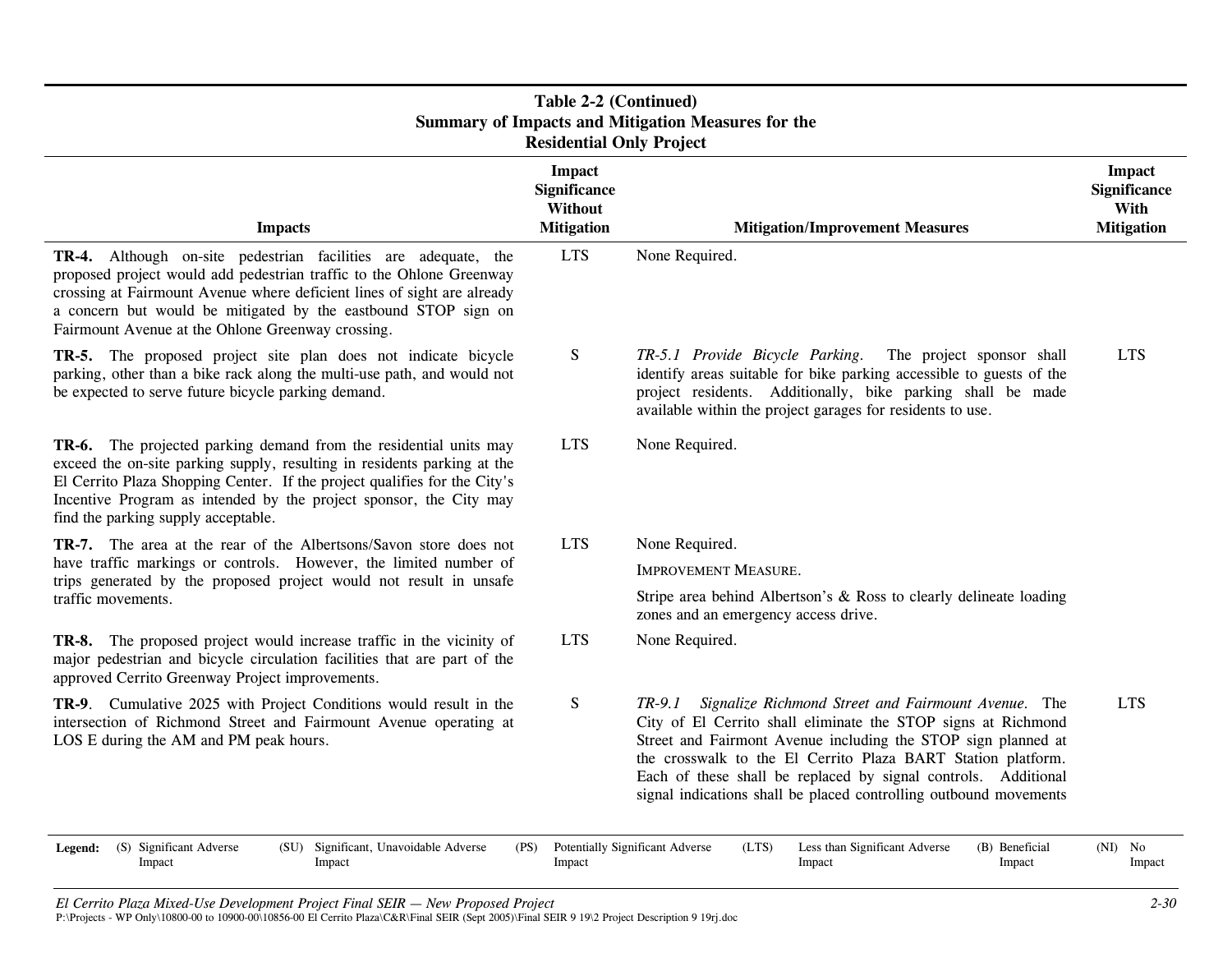| Table 2-2 (Continued)<br><b>Summary of Impacts and Mitigation Measures for the</b><br><b>Residential Only Project</b>                                                           |                                                                      |                                                                                                                                                                                                                                                                                                                                                                                                                                                                                                                                        |                                                                   |  |  |  |
|---------------------------------------------------------------------------------------------------------------------------------------------------------------------------------|----------------------------------------------------------------------|----------------------------------------------------------------------------------------------------------------------------------------------------------------------------------------------------------------------------------------------------------------------------------------------------------------------------------------------------------------------------------------------------------------------------------------------------------------------------------------------------------------------------------------|-------------------------------------------------------------------|--|--|--|
| <b>Impacts</b>                                                                                                                                                                  | <b>Impact</b><br><b>Significance</b><br>Without<br><b>Mitigation</b> | <b>Mitigation/Improvement Measures</b>                                                                                                                                                                                                                                                                                                                                                                                                                                                                                                 | <b>Impact</b><br><b>Significance</b><br>With<br><b>Mitigation</b> |  |  |  |
|                                                                                                                                                                                 |                                                                      | from the passenger loading lanes running along the east side of the<br>El Cerrito Plaza Bart Station platform. This leg and Richmond<br>Street would be operated on a split phase. Although the impact is<br>not experienced until background traffic reaches cumulative levels,<br>the signal shall be installed with the project and funded by the<br>project sponsor. This would maximize the benefit of the signal by<br>eliminating the need for monitoring and avoiding any interim<br>period where the impact goes unaddressed. |                                                                   |  |  |  |
| <b>Noise</b>                                                                                                                                                                    |                                                                      |                                                                                                                                                                                                                                                                                                                                                                                                                                                                                                                                        |                                                                   |  |  |  |
| NO-1. Construction of the proposed project would disturb sensitive<br>land uses on and near the project site. This would be a temporary, but<br>potentially significant impact. | <b>PS</b>                                                            | NO-1.1 Implement Feasible Construction Noise Controls.<br>The<br>following construction noise and reduction requirements shall be<br>included in the construction contracts for the proposed project:<br>limit construction hours to between 7:00 a.m. and 6:00 p.m.<br>a.<br>Monday through Friday, and 8:00 a.m. to 5:00 p.m. on<br>weekends and holidays unless night work is reviewed and<br>authorized by the Building Official;                                                                                                  | <b>LTS</b>                                                        |  |  |  |
|                                                                                                                                                                                 |                                                                      | require use of construction equipment with noise reduction<br>b.<br>devices, such as mufflers, which are in good condition;                                                                                                                                                                                                                                                                                                                                                                                                            |                                                                   |  |  |  |
|                                                                                                                                                                                 |                                                                      | erect temporary plywood walls along portions of the<br>$c_{\cdot}$<br>construction sites facing existing residences. The height of<br>the temporary plywood walls would be designed so that a<br>direct line-of-sight is eliminated (i.e., up to 15 feet high for<br>residences east and south of the project site);                                                                                                                                                                                                                   |                                                                   |  |  |  |
|                                                                                                                                                                                 |                                                                      | minimize the use of impact tools to the extent possible, and<br>d.<br>locate stationary noise sources away from residential areas;<br>and                                                                                                                                                                                                                                                                                                                                                                                              |                                                                   |  |  |  |
|                                                                                                                                                                                 |                                                                      | require use of acoustic shielding with such equipment when<br>e.<br>feasible and appropriate.                                                                                                                                                                                                                                                                                                                                                                                                                                          |                                                                   |  |  |  |
| (S) Significant Adverse<br>(SU) Significant, Unavoidable Adverse<br>Legend:<br>Impact<br>Impact                                                                                 | (PS)<br>Impact                                                       | Potentially Significant Adverse<br>(LTS)<br>Less than Significant Adverse<br>(B) Beneficial<br>Impact<br>Impact                                                                                                                                                                                                                                                                                                                                                                                                                        | $(NI)$ No<br>Impact                                               |  |  |  |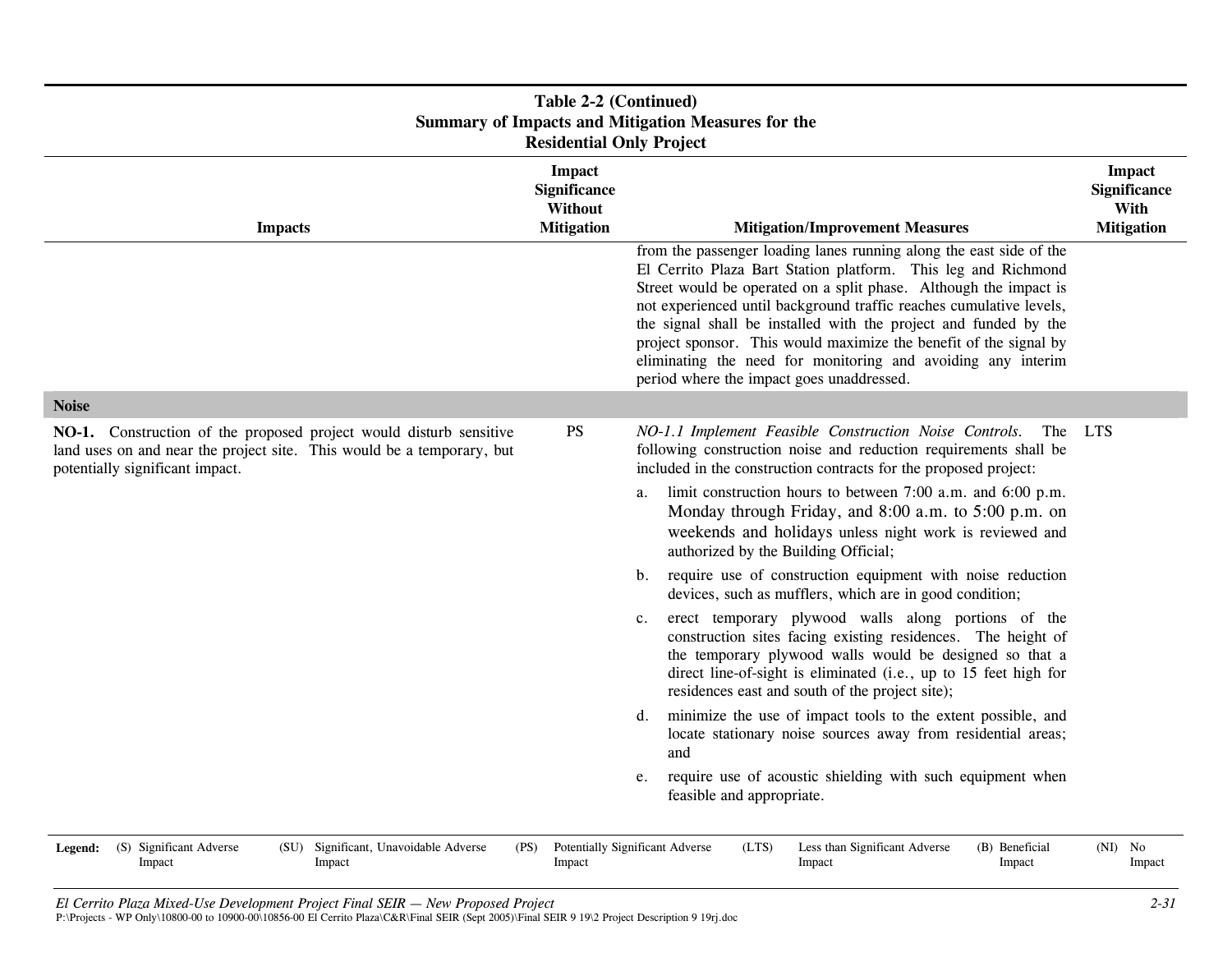| Table 2-2 (Continued)<br><b>Summary of Impacts and Mitigation Measures for the</b><br><b>Residential Only Project</b>                                                                            |                                                                      |                                                                                                                                                                                                                                                                                                                                                                                                                                                                                                                                                                                                                                                                                                                                                                                                                                                                                                                 |                                                            |  |  |  |
|--------------------------------------------------------------------------------------------------------------------------------------------------------------------------------------------------|----------------------------------------------------------------------|-----------------------------------------------------------------------------------------------------------------------------------------------------------------------------------------------------------------------------------------------------------------------------------------------------------------------------------------------------------------------------------------------------------------------------------------------------------------------------------------------------------------------------------------------------------------------------------------------------------------------------------------------------------------------------------------------------------------------------------------------------------------------------------------------------------------------------------------------------------------------------------------------------------------|------------------------------------------------------------|--|--|--|
| <b>Impacts</b>                                                                                                                                                                                   | <b>Impact</b><br><b>Significance</b><br>Without<br><b>Mitigation</b> | <b>Mitigation/Improvement Measures</b>                                                                                                                                                                                                                                                                                                                                                                                                                                                                                                                                                                                                                                                                                                                                                                                                                                                                          | <b>Impact</b><br>Significance<br>With<br><b>Mitigation</b> |  |  |  |
| NO-2. New multi-family residences proposed for the project site<br>would be exposed to high levels of BART train noise.                                                                          | S                                                                    | NO-2.1 Implement Interior Noise Level Reduction in Building<br>Design. The City shall require the project sponsor to retain a<br>qualified acoustician to perform site-specific noise measurements<br>and a detailed acoustical analysis of the interior noise levels for the<br>project's residential units prior to issuance of a building permit.<br>The acoustical analysis shall take into account the specific<br>character of BART train noise and any other local noise sources<br>(e.g., the parking garage, mechanical equipment, and delivery<br>trucks) where the exterior ambient noise level exceeds 60 Ldn. The<br>project sponsors shall reduce interior noise to 45 Ldn by<br>implementing one or more of the following recommended<br>mitigation measures:<br>Noise mitigating, acoustically tested windows shall be<br>a.<br>required in conjunction with a properly insulated exterior wall | <b>LTS</b>                                                 |  |  |  |
|                                                                                                                                                                                                  |                                                                      | sufficient to reduce BART train noise. As per Title 24 of the<br>CAC, a mechanical ventilation system would need to be<br>provided for all units that must have their windows closed in<br>order to meet the 45 Ltn maximum. Given the high levels of<br>BART noise, the window design must be tested by a certified<br>acoustical testing laboratory.                                                                                                                                                                                                                                                                                                                                                                                                                                                                                                                                                          |                                                            |  |  |  |
|                                                                                                                                                                                                  |                                                                      | Where feasible, buildings shall be oriented so windows do not<br>$b_{\cdot}$<br>directly face BART tracks. Some or all windows not directly<br>facing BART may still need to be acoustically rated to provide<br>more noise reduction than would be available with standard<br>construction.                                                                                                                                                                                                                                                                                                                                                                                                                                                                                                                                                                                                                    |                                                            |  |  |  |
| NO-3. Nuisance noise at nearby proposed residences could occur as a<br>result of operational activities at the existing retail/commercial<br>businesses at the El Cerrito Plaza Shopping Center. | <b>PS</b>                                                            | Implementation of Mitigation Measure NO-2.1 would reduce<br>potential noise impacts related to operational noise from existing<br>retail/commercial businesses to a less-than-significant level.                                                                                                                                                                                                                                                                                                                                                                                                                                                                                                                                                                                                                                                                                                                | <b>LTS</b>                                                 |  |  |  |

| Legend: | (S) Significant Adverse | (SU)<br>Significant, Unavoidable Adverse | (PS) | Potentially Significant Adverse | (LTS) | Less than Significant Adverse | (B) Beneficial | (NI) | No     |
|---------|-------------------------|------------------------------------------|------|---------------------------------|-------|-------------------------------|----------------|------|--------|
|         | <b>Impact</b>           | Impact                                   |      | Impact                          |       | mpact                         | Impact         |      | Impact |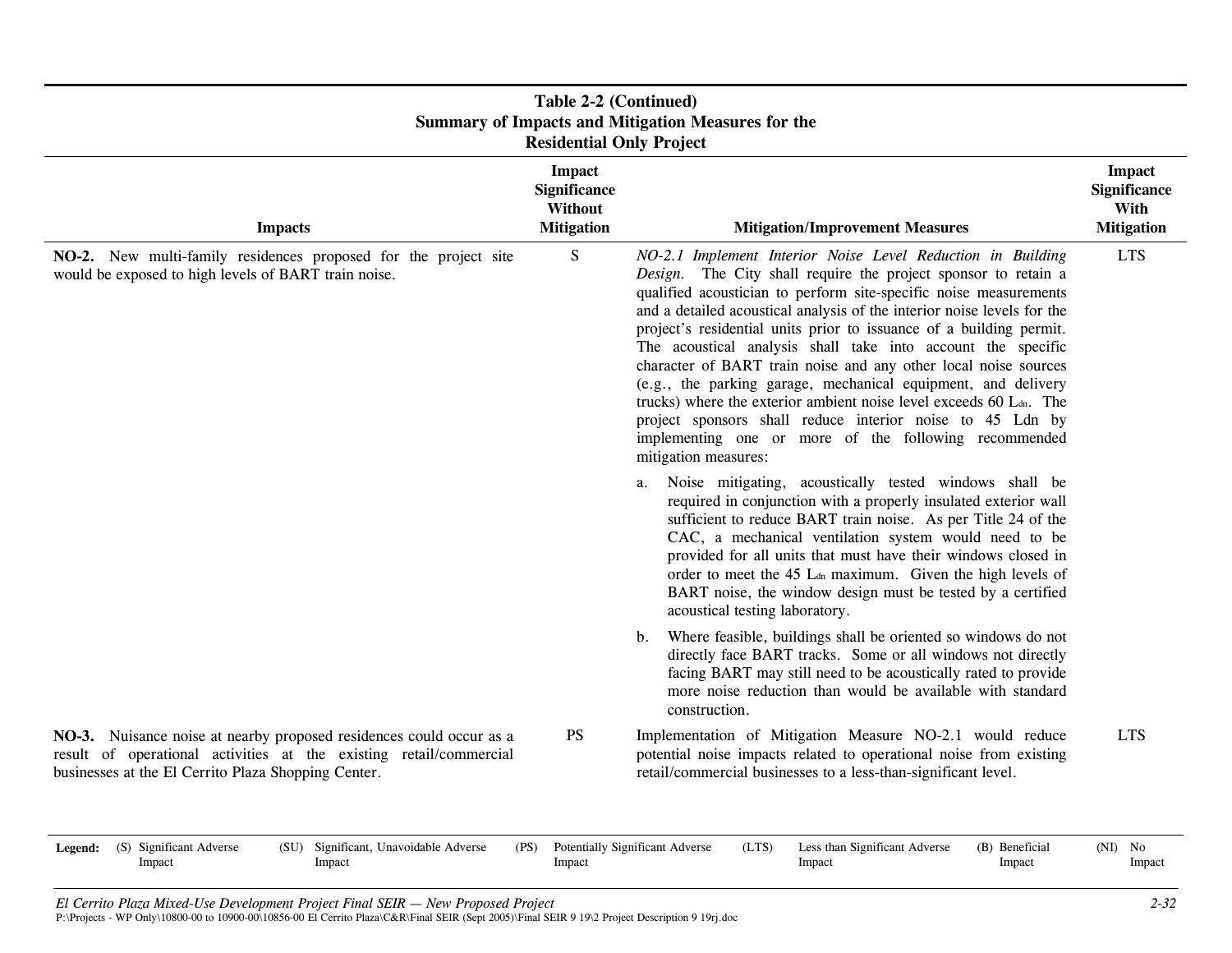| Table 2-2 (Continued)<br><b>Summary of Impacts and Mitigation Measures for the</b><br><b>Residential Only Project</b>                                                                                                                                            |                                                                      |                                                                                                                                                                                                                                                                                                                                                                                                                                                                                                                                                                                                                                                                                                                                                                                                                                                                                                                                                                                                                                                                                                                                                                                                                                                                                                                                                                   |                                                                   |  |  |
|------------------------------------------------------------------------------------------------------------------------------------------------------------------------------------------------------------------------------------------------------------------|----------------------------------------------------------------------|-------------------------------------------------------------------------------------------------------------------------------------------------------------------------------------------------------------------------------------------------------------------------------------------------------------------------------------------------------------------------------------------------------------------------------------------------------------------------------------------------------------------------------------------------------------------------------------------------------------------------------------------------------------------------------------------------------------------------------------------------------------------------------------------------------------------------------------------------------------------------------------------------------------------------------------------------------------------------------------------------------------------------------------------------------------------------------------------------------------------------------------------------------------------------------------------------------------------------------------------------------------------------------------------------------------------------------------------------------------------|-------------------------------------------------------------------|--|--|
| <b>Impacts</b>                                                                                                                                                                                                                                                   | <b>Impact</b><br><b>Significance</b><br>Without<br><b>Mitigation</b> | <b>Mitigation/Improvement Measures</b>                                                                                                                                                                                                                                                                                                                                                                                                                                                                                                                                                                                                                                                                                                                                                                                                                                                                                                                                                                                                                                                                                                                                                                                                                                                                                                                            | <b>Impact</b><br><b>Significance</b><br>With<br><b>Mitigation</b> |  |  |
| NO-4. The residential building design may result in an expansive,<br>monolithic wall close to the BART tracks that could reflect BART train<br>noise into the residential areas and the Albany Middle School facilities<br>on Cougar Field east of the project.  | <b>PS</b>                                                            | NO-4.1 Implement Residential Architectural Design Features.<br>Within 100 feet of the BART tracks, the proposed residential units<br>shall be designed with non-monolithic walls that incorporate<br>architectural or physical breaks in the design of the wall(s).<br>Physical breaks diffuse or scatter the reflected sound, whereas a<br>monolithic wall reflects all of the incident sound. A building<br>design shall be selected that does not reflect a substantial amount<br>of noise from BART trains. A reasonable design goal is to limit<br>increases in BART train noise to no more than 1 dBA for<br>residences within 500 feet of the eastern property line of the<br>project site. Data on the adequacy of this design shall be<br>submitted by the project sponsor prior to review by the Design<br>Review Board and issuance of a building permit.<br>NO-4.2 Use Sound Absorptive Treatment for Walls Facing BART<br>Tracks. If Mitigation Measure NO-4.1 above is infeasible, the<br>project sponsor shall apply appropriate sound absorptive treatment<br>to those walls close to and facing the BART tracks. An absorption<br>treatment shall be selected that minimizes reflection of BART train<br>noise. Since absorption is more effective at reducing noise levels,<br>a reasonable design goal is to limit increases to no more than 1 | <b>LTS</b>                                                        |  |  |
|                                                                                                                                                                                                                                                                  |                                                                      | dBA for residences within 500 feet of the eastern property line of<br>the project site. Data on the adequacy of the absorptive treatment<br>shall be submitted by the project sponsor prior to review by the<br>Design Review Board and issuance of a building permit.                                                                                                                                                                                                                                                                                                                                                                                                                                                                                                                                                                                                                                                                                                                                                                                                                                                                                                                                                                                                                                                                                            |                                                                   |  |  |
| NO-5. The project would result in more automobile traffic on nearby<br>city streets than exists today. Traffic volume on local residential streets<br>would increase, but not so substantially that significant changes in<br>ambient noise levels would result. | <b>LTS</b>                                                           | None Required.                                                                                                                                                                                                                                                                                                                                                                                                                                                                                                                                                                                                                                                                                                                                                                                                                                                                                                                                                                                                                                                                                                                                                                                                                                                                                                                                                    |                                                                   |  |  |

| Legend: | (S) Significant Adverse | (SU)<br>Significant, Unavoidable Adverse | (PS) | <b>Potentially Significant Adverse</b> | (LTS) | Less than Significant Adverse | (B) Beneficial | (NI)<br>No |
|---------|-------------------------|------------------------------------------|------|----------------------------------------|-------|-------------------------------|----------------|------------|
|         | Impact                  | Impact                                   |      | Impact                                 |       | Impact                        | Impact         | Impact     |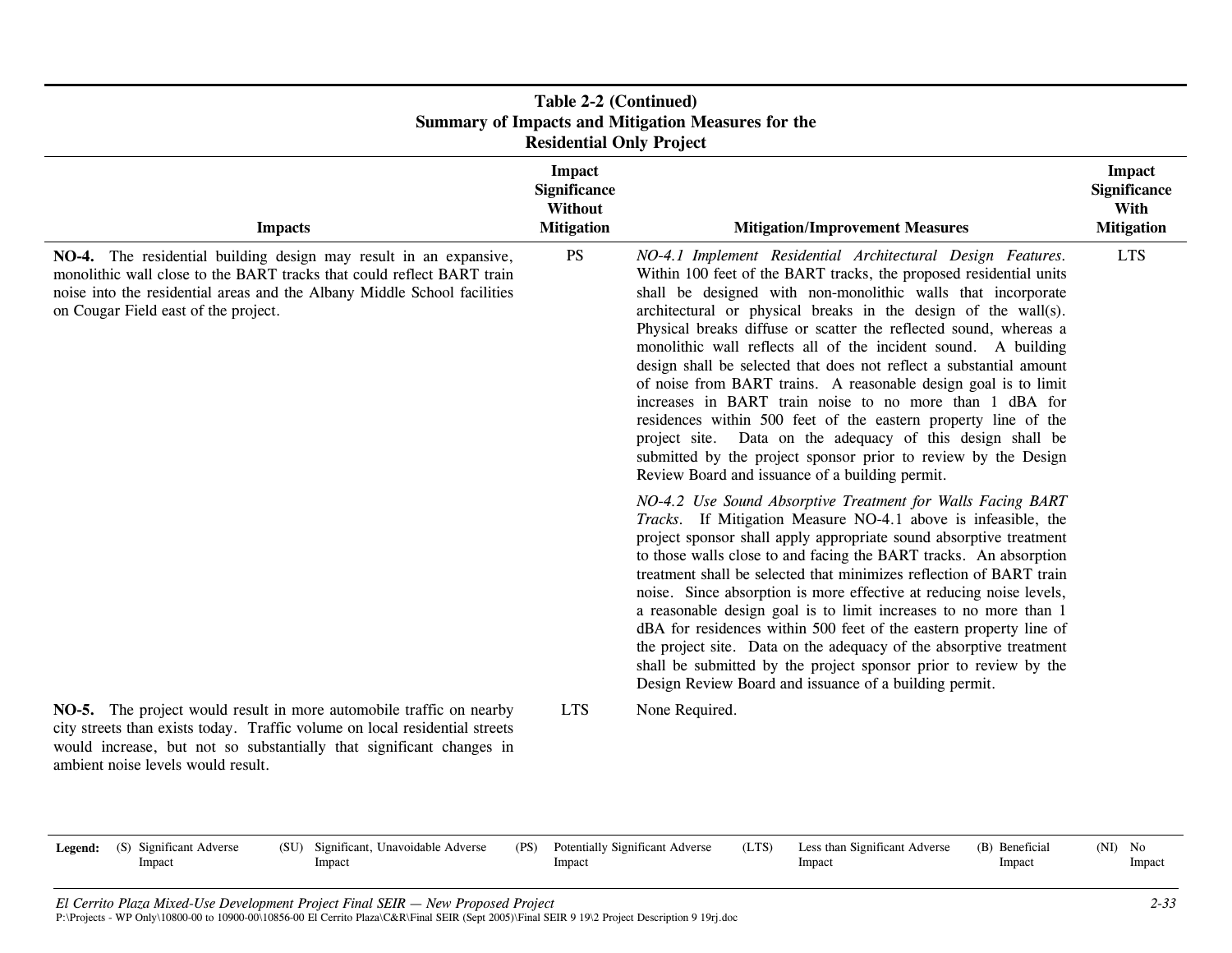| <b>Table 2-2 (Continued)</b><br><b>Summary of Impacts and Mitigation Measures for the</b><br><b>Residential Only Project</b>                                                                                                                                                                                                      |                                                                      |                                                                                                                                                                                                                                                                                                                                                                               |                                                                   |  |  |
|-----------------------------------------------------------------------------------------------------------------------------------------------------------------------------------------------------------------------------------------------------------------------------------------------------------------------------------|----------------------------------------------------------------------|-------------------------------------------------------------------------------------------------------------------------------------------------------------------------------------------------------------------------------------------------------------------------------------------------------------------------------------------------------------------------------|-------------------------------------------------------------------|--|--|
| <b>Impacts</b>                                                                                                                                                                                                                                                                                                                    | <b>Impact</b><br><b>Significance</b><br>Without<br><b>Mitigation</b> | <b>Mitigation/Improvement Measures</b>                                                                                                                                                                                                                                                                                                                                        | <b>Impact</b><br><b>Significance</b><br>With<br><b>Mitigation</b> |  |  |
| NO-6. Traffic generated from the proposed project, in combination<br>with other development projects, would not have cumulative noise<br>effects.                                                                                                                                                                                 | <b>LTS</b>                                                           | None Required.                                                                                                                                                                                                                                                                                                                                                                |                                                                   |  |  |
| <b>Air Quality</b>                                                                                                                                                                                                                                                                                                                |                                                                      |                                                                                                                                                                                                                                                                                                                                                                               |                                                                   |  |  |
| AQ-1. Construction activities associated with site development could<br>cause emissions of dust or contaminants from equipment exhaust that<br>could contribute to existing air quality violations or expose sensitive<br>receptors to pollutant concentrations. This would be a temporary but<br>potentially significant impact. | <b>PS</b>                                                            | AQ-1.1 Implement Recommended Dust Control Measures.<br>To<br>reduce particulate matter emissions during project construction<br>phases, the project sponsor shall require the construction<br>contractors to comply with the dust control strategies developed by<br>the BAAQMD. The project sponsor shall include, in construction<br>contracts, the following requirements: | <b>LTS</b>                                                        |  |  |
|                                                                                                                                                                                                                                                                                                                                   |                                                                      | Cover all trucks hauling construction debris from the site;<br>a.                                                                                                                                                                                                                                                                                                             |                                                                   |  |  |
|                                                                                                                                                                                                                                                                                                                                   |                                                                      | Water all exposed or disturbed soil surfaces at least twice<br>b.<br>daily;                                                                                                                                                                                                                                                                                                   |                                                                   |  |  |
|                                                                                                                                                                                                                                                                                                                                   |                                                                      | Use watering to control dust generation during break-up of<br>$c_{\cdot}$<br>pavement;                                                                                                                                                                                                                                                                                        |                                                                   |  |  |
|                                                                                                                                                                                                                                                                                                                                   |                                                                      | Pave, apply water three times daily, or apply (non-toxic) soil<br>d.<br>stabilizers on all unpaved parking areas and staging areas;                                                                                                                                                                                                                                           |                                                                   |  |  |
|                                                                                                                                                                                                                                                                                                                                   |                                                                      | Sweep daily (with water sweepers) all paved parking areas<br>e.<br>and staging areas during the earthwork phases of construction;                                                                                                                                                                                                                                             |                                                                   |  |  |
|                                                                                                                                                                                                                                                                                                                                   |                                                                      | Provide daily clean-up of mud and dirt carried onto paved<br>f.<br>streets from the site;                                                                                                                                                                                                                                                                                     |                                                                   |  |  |
|                                                                                                                                                                                                                                                                                                                                   |                                                                      | Enclose, cover, water twice daily, or apply non-toxic soil<br>g.<br>binders to exposed stockpiles (dirt, sand, etc.);                                                                                                                                                                                                                                                         |                                                                   |  |  |
|                                                                                                                                                                                                                                                                                                                                   |                                                                      | Limit traffic speeds on unpaved roads to 15 mph;<br>h.                                                                                                                                                                                                                                                                                                                        |                                                                   |  |  |
|                                                                                                                                                                                                                                                                                                                                   |                                                                      | Install sandbags or other erosion control measures to prevent<br>i.<br>silt runoff to public roadways; and                                                                                                                                                                                                                                                                    |                                                                   |  |  |
| (S) Significant Adverse<br>(SU)<br>Significant, Unavoidable Adverse<br><b>Legend:</b><br>Impact<br>Impact                                                                                                                                                                                                                         | (PS)<br>Impact                                                       | Potentially Significant Adverse<br>(LTS)<br>Less than Significant Adverse<br>(B) Beneficial<br>Impact<br>Impact                                                                                                                                                                                                                                                               | $(NI)$ No<br>Impact                                               |  |  |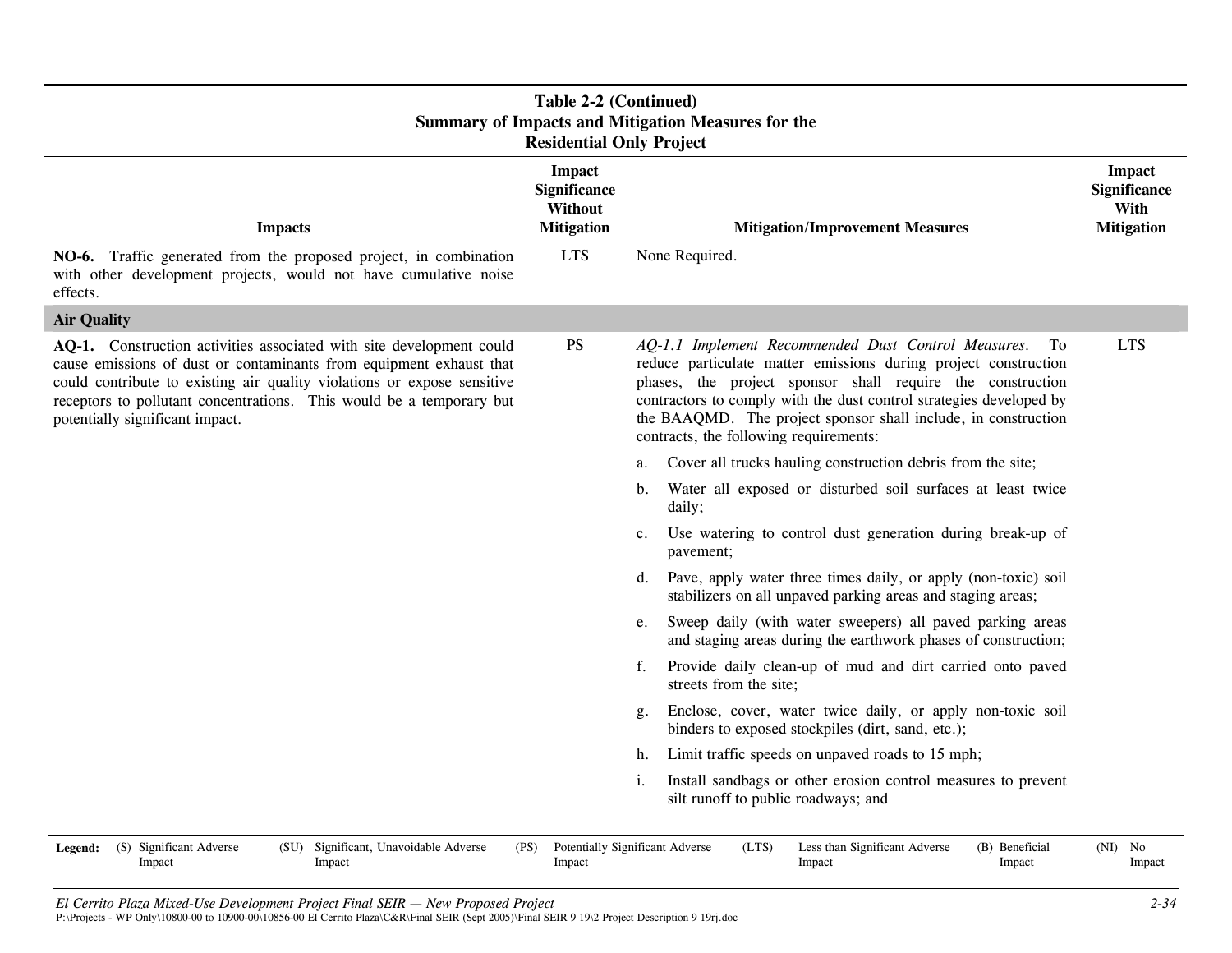| <b>Summary of Impacts and Mitigation Measures for the</b><br><b>Residential Only Project</b>                                                                                                                                                             |                                                                      |                                                                                                                                                                                                                                                                                                                                                                               |                                                                   |  |  |  |  |
|----------------------------------------------------------------------------------------------------------------------------------------------------------------------------------------------------------------------------------------------------------|----------------------------------------------------------------------|-------------------------------------------------------------------------------------------------------------------------------------------------------------------------------------------------------------------------------------------------------------------------------------------------------------------------------------------------------------------------------|-------------------------------------------------------------------|--|--|--|--|
| <b>Impacts</b>                                                                                                                                                                                                                                           | <b>Impact</b><br><b>Significance</b><br>Without<br><b>Mitigation</b> | <b>Mitigation/Improvement Measures</b>                                                                                                                                                                                                                                                                                                                                        | <b>Impact</b><br><b>Significance</b><br>With<br><b>Mitigation</b> |  |  |  |  |
|                                                                                                                                                                                                                                                          |                                                                      | Replant vegetation in disturbed areas as quickly as possible.<br>j.                                                                                                                                                                                                                                                                                                           |                                                                   |  |  |  |  |
|                                                                                                                                                                                                                                                          |                                                                      | AQ-1.2 Implement Recommended Equipment Exhaust Control<br>Measures. To reduce equipment exhaust emissions during project<br>construction phases, the project sponsor shall require the<br>construction contractors to comply with control strategies<br>developed by the BAAQMD. The project sponsor shall include, in<br>construction contracts, the following requirements: |                                                                   |  |  |  |  |
|                                                                                                                                                                                                                                                          |                                                                      | Use alternative fueled construction equipment, as feasible;<br>$\bullet$                                                                                                                                                                                                                                                                                                      |                                                                   |  |  |  |  |
|                                                                                                                                                                                                                                                          |                                                                      | Minimize idling time (e.g., five minutes maximum);<br>$\bullet$                                                                                                                                                                                                                                                                                                               |                                                                   |  |  |  |  |
|                                                                                                                                                                                                                                                          |                                                                      | Maintain properly tuned equipment; and<br>$\bullet$                                                                                                                                                                                                                                                                                                                           |                                                                   |  |  |  |  |
|                                                                                                                                                                                                                                                          |                                                                      | Limit the hours of operation of heavy duty equipment<br>$\bullet$<br>and/or the amount of equipment in use.                                                                                                                                                                                                                                                                   |                                                                   |  |  |  |  |
| AQ-2. The proposed project would not exceed the significance<br>threshold of 80 pounds/day of ROG, NO <sub>x</sub> and PM <sub>10</sub> . Therefore, air<br>emissions would not contribute substantially to an existing regional air<br>quality problem. | <b>LTS</b>                                                           | None Required.                                                                                                                                                                                                                                                                                                                                                                |                                                                   |  |  |  |  |
| AQ-3. With the addition of project traffic to nearby roadway<br>intersections, the ambient air quality standards for CO would not be<br>exceeded at any intersection within the vicinity of the El Cerrito Plaza<br>Shopping Center.                     | <b>LTS</b>                                                           | None Required.                                                                                                                                                                                                                                                                                                                                                                |                                                                   |  |  |  |  |
| AQ-4. Development of the proposed project would not place a source<br>of TACs or objectionable odors near sensitive land uses.                                                                                                                           | <b>LTS</b>                                                           | None Required.                                                                                                                                                                                                                                                                                                                                                                |                                                                   |  |  |  |  |
| AQ-5. The proposed project's contributions to cumulative air<br>emissions would not result in a significant cumulative air quality<br>impact.                                                                                                            | <b>LTS</b>                                                           | None Required.                                                                                                                                                                                                                                                                                                                                                                |                                                                   |  |  |  |  |

#### Impact Impact Impact Impact

Impact

Impact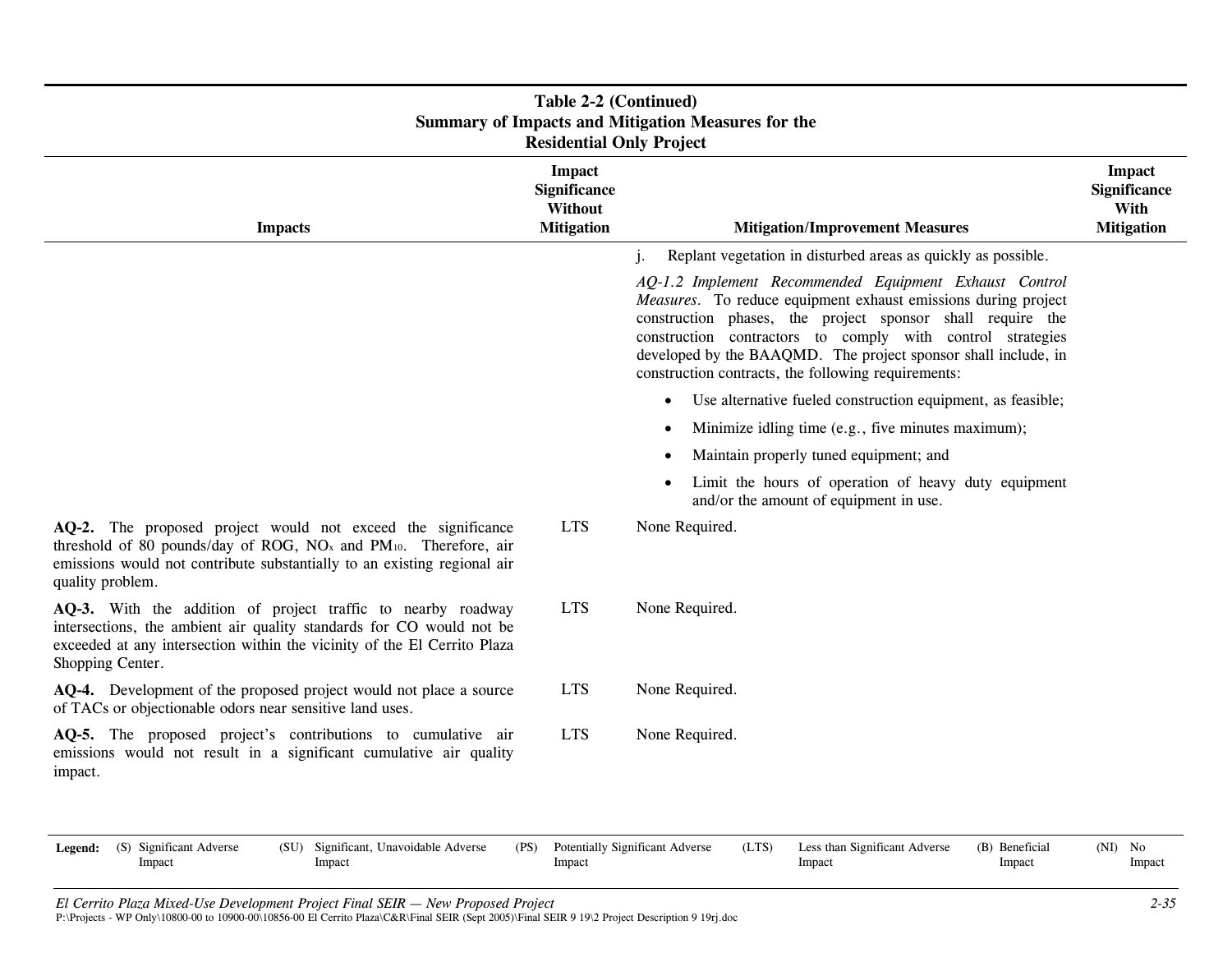| Table 2-2 (Continued)<br><b>Summary of Impacts and Mitigation Measures for the</b><br><b>Residential Only Project</b>                                                              |                                                                             |                                                                                                                                                                                                                                                                                                                                                                                                                                                                                                                                                                                                                                                                                                                                                                                                                                                                                                                                                                                                                                                                                                                                                                                                                                                                                                                                                                                                            |                                                                   |  |  |  |
|------------------------------------------------------------------------------------------------------------------------------------------------------------------------------------|-----------------------------------------------------------------------------|------------------------------------------------------------------------------------------------------------------------------------------------------------------------------------------------------------------------------------------------------------------------------------------------------------------------------------------------------------------------------------------------------------------------------------------------------------------------------------------------------------------------------------------------------------------------------------------------------------------------------------------------------------------------------------------------------------------------------------------------------------------------------------------------------------------------------------------------------------------------------------------------------------------------------------------------------------------------------------------------------------------------------------------------------------------------------------------------------------------------------------------------------------------------------------------------------------------------------------------------------------------------------------------------------------------------------------------------------------------------------------------------------------|-------------------------------------------------------------------|--|--|--|
| <b>Impacts</b>                                                                                                                                                                     | <b>Impact</b><br><b>Significance</b><br><b>Without</b><br><b>Mitigation</b> | <b>Mitigation/Improvement Measures</b>                                                                                                                                                                                                                                                                                                                                                                                                                                                                                                                                                                                                                                                                                                                                                                                                                                                                                                                                                                                                                                                                                                                                                                                                                                                                                                                                                                     | <b>Impact</b><br><b>Significance</b><br>With<br><b>Mitigation</b> |  |  |  |
| <b>Cultural Resources</b>                                                                                                                                                          |                                                                             |                                                                                                                                                                                                                                                                                                                                                                                                                                                                                                                                                                                                                                                                                                                                                                                                                                                                                                                                                                                                                                                                                                                                                                                                                                                                                                                                                                                                            |                                                                   |  |  |  |
| <b>CR-1.</b> The proposed project would have a less-than-significant impact<br>on historic resources.                                                                              | <b>LTS</b>                                                                  | None Required.                                                                                                                                                                                                                                                                                                                                                                                                                                                                                                                                                                                                                                                                                                                                                                                                                                                                                                                                                                                                                                                                                                                                                                                                                                                                                                                                                                                             |                                                                   |  |  |  |
| CR-2. The proposed project would have a potentially significant<br>impact on prehistoric archaeological resource or human remains that<br>could be discovered during construction. | <b>PS</b>                                                                   | CR-2.1 Protocol and Procedures for Encountering Archaeological<br>Resources. The following provisions shall be incorporated into the<br>grading and construction contracts to address the potential to<br>encounter currently unknown cultural resources:                                                                                                                                                                                                                                                                                                                                                                                                                                                                                                                                                                                                                                                                                                                                                                                                                                                                                                                                                                                                                                                                                                                                                  | <b>LTS</b>                                                        |  |  |  |
|                                                                                                                                                                                    |                                                                             | If potential historical or unique archaeological resources are<br>a.<br>discovered during construction, all work in the immediate<br>vicinity shall be suspended and alteration of the materials and<br>their context shall be avoided pending site investigation by a<br>qualified archaeological or cultural resources consultant<br>retained by the project sponsor. The immediate vicinity<br>wherein work shall be suspended shall be approximately 50<br>feet from the discovery or within an appropriate distance to be<br>determined by the retained archaeologist or consultant.<br>Construction work shall not commence again until the<br>archaeological or cultural resources consultant has been given<br>an opportunity to examine the findings, assess their<br>significance, and offer proposals for any additional<br>exploratory measures deemed necessary for the further<br>evaluation of and/or mitigation of adverse impacts to any<br>potential historical resources or unique archaeological<br>resources that have been encountered.<br>If the find is determined to be a historical or unique<br>$b_{\cdot}$<br>archaeological resource, and if avoidance of the resource<br>would not be feasible, the archaeological or cultural resources<br>consultant shall prepare a plan for the methodical excavation<br>of those portions of the site that would be adversely affected. |                                                                   |  |  |  |

| <b>Legend:</b> (S) Significant Adverse | Significant, Unavoidable Adverse<br>(SU) | (PS) | <b>Potentially Significant Adverse</b> | (LTS) | Less than Significant Adverse | (B) Beneficial | (NI) | No.    |
|----------------------------------------|------------------------------------------|------|----------------------------------------|-------|-------------------------------|----------------|------|--------|
| Impact                                 | Impact                                   |      | Impact                                 |       | Impact                        | Impact         |      | Impact |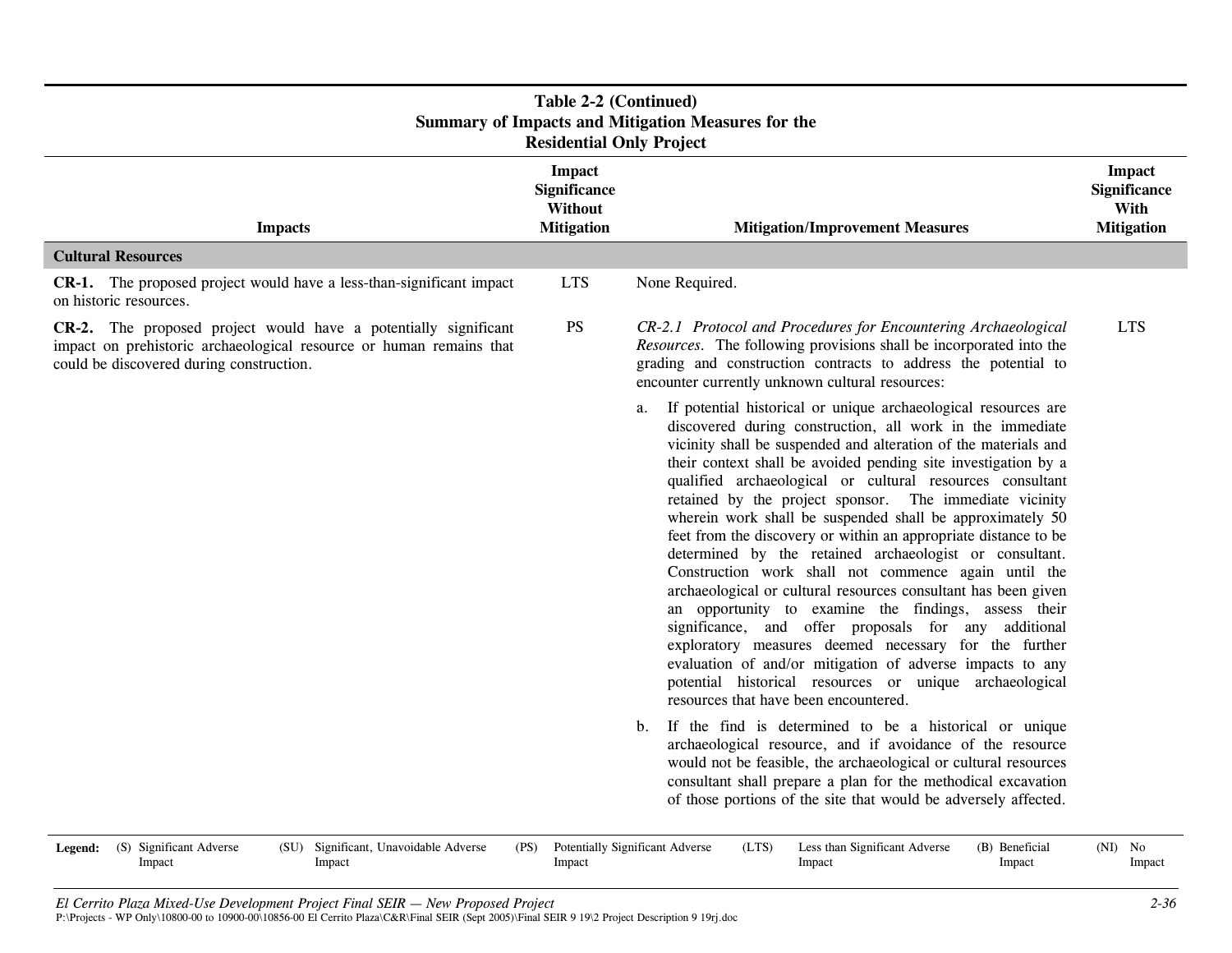| Table 2-2 (Continued)<br><b>Summary of Impacts and Mitigation Measures for the</b><br><b>Residential Only Project</b> |                                                               |                                                                                                                                                                                                                                                                                                                                                                                                                                                                                                                                                                                                                                                                                                                                                                                                                                                                                                                                                                                                                     |                                                                   |  |  |
|-----------------------------------------------------------------------------------------------------------------------|---------------------------------------------------------------|---------------------------------------------------------------------------------------------------------------------------------------------------------------------------------------------------------------------------------------------------------------------------------------------------------------------------------------------------------------------------------------------------------------------------------------------------------------------------------------------------------------------------------------------------------------------------------------------------------------------------------------------------------------------------------------------------------------------------------------------------------------------------------------------------------------------------------------------------------------------------------------------------------------------------------------------------------------------------------------------------------------------|-------------------------------------------------------------------|--|--|
| <b>Impacts</b>                                                                                                        | <b>Impact</b><br>Significance<br>Without<br><b>Mitigation</b> | <b>Mitigation/Improvement Measures</b>                                                                                                                                                                                                                                                                                                                                                                                                                                                                                                                                                                                                                                                                                                                                                                                                                                                                                                                                                                              | <b>Impact</b><br><b>Significance</b><br>With<br><b>Mitigation</b> |  |  |
|                                                                                                                       |                                                               | The plan shall be designed to result in the extraction of<br>sufficient volumes of non-redundant archaeological data to<br>address important regional research considerations. The work<br>shall be performed by the archaeological or cultural resources<br>consultant, and shall result in detailed technical reports. Such<br>reports shall be submitted to the California Historical<br>Resources Regional Information Center. Construction in the<br>vicinity of the find shall be accomplished in accordance with<br>current professional standards and shall not recommence until<br>this work is completed.                                                                                                                                                                                                                                                                                                                                                                                                 |                                                                   |  |  |
|                                                                                                                       | $c_{\cdot}$                                                   | The project sponsor shall assure that project personnel are<br>informed that collecting significant historical or unique<br>archaeological resources discovered during development of<br>the proposed project is prohibited by law.                                                                                                                                                                                                                                                                                                                                                                                                                                                                                                                                                                                                                                                                                                                                                                                 |                                                                   |  |  |
|                                                                                                                       | d.                                                            | If human remains are discovered, there shall be no further<br>excavation or disturbance of the discovery site or any nearby<br>area reasonably suspected to overlie adjacent human remains<br>until the project sponsor has complied with the provisions of<br>State CEQA Guidelines Section 15064.5(e). In general, these<br>provisions require that the County Coroner shall be notified<br>immediately. If the remains are found to be Native<br>American, the County Coroner shall notify the Native<br>American Heritage Commission within 24 hours. The most<br>likely descendant of the deceased Native American shall be<br>notified by the City and given the chance to make<br>recommendations for the remains. If the City is unable to<br>identify the most likely descendent, or if no recommendations<br>are made within 24 hours, remains may be reinterred with<br>appropriate dignity elsewhere on the property in a location not<br>subject to further subsurface disturbance. If recommendations |                                                                   |  |  |

| <b>Legend:</b> (S) Significant Adverse | (SU) Significant, Unavoidable Adverse | (PS) Potentially Significant Adverse | (LTS) | Less than Significant Adverse | (B) Beneficial | $(NI)$ No |        |
|----------------------------------------|---------------------------------------|--------------------------------------|-------|-------------------------------|----------------|-----------|--------|
| Impact                                 | Impact                                | Impact                               |       | Impact                        | Impact         |           | Impact |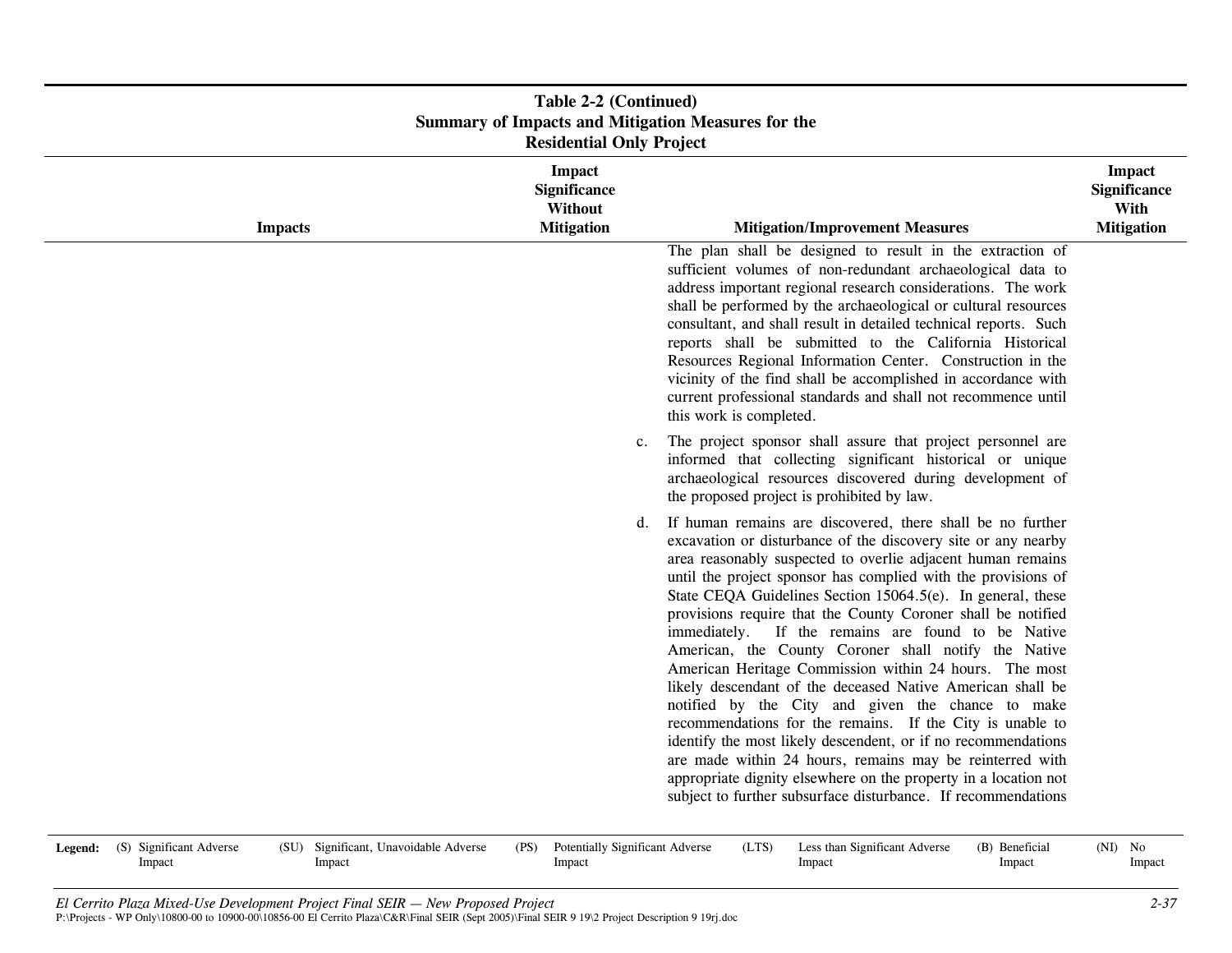| Table 2-2 (Continued)<br><b>Summary of Impacts and Mitigation Measures for the</b><br><b>Residential Only Project</b>                                                                                                                |                                                               |                                                                                                                                                                                                                                                                                                                                                                                                                                                                                                                                                                                                                                                                                                                                                                                                                                                                                                                                                                                                                                                                                                                                                        |                                                                   |  |  |
|--------------------------------------------------------------------------------------------------------------------------------------------------------------------------------------------------------------------------------------|---------------------------------------------------------------|--------------------------------------------------------------------------------------------------------------------------------------------------------------------------------------------------------------------------------------------------------------------------------------------------------------------------------------------------------------------------------------------------------------------------------------------------------------------------------------------------------------------------------------------------------------------------------------------------------------------------------------------------------------------------------------------------------------------------------------------------------------------------------------------------------------------------------------------------------------------------------------------------------------------------------------------------------------------------------------------------------------------------------------------------------------------------------------------------------------------------------------------------------|-------------------------------------------------------------------|--|--|
| <b>Impacts</b>                                                                                                                                                                                                                       | <b>Impact</b><br>Significance<br>Without<br><b>Mitigation</b> | <b>Mitigation/Improvement Measures</b>                                                                                                                                                                                                                                                                                                                                                                                                                                                                                                                                                                                                                                                                                                                                                                                                                                                                                                                                                                                                                                                                                                                 | <b>Impact</b><br><b>Significance</b><br>With<br><b>Mitigation</b> |  |  |
|                                                                                                                                                                                                                                      |                                                               | are made and not accepted, the Native American Heritage<br>Commission will mediate the situation.                                                                                                                                                                                                                                                                                                                                                                                                                                                                                                                                                                                                                                                                                                                                                                                                                                                                                                                                                                                                                                                      |                                                                   |  |  |
| <b>CR-3.</b> The proposed project would have no impact on a unique<br>paleontological resource or site or unique geological feature.                                                                                                 | NI                                                            | None Required                                                                                                                                                                                                                                                                                                                                                                                                                                                                                                                                                                                                                                                                                                                                                                                                                                                                                                                                                                                                                                                                                                                                          |                                                                   |  |  |
| <b>CR-4.</b> The proposed project, along with the 6420 Fairmount Avenue<br>Project, would have less-than-significant cumulative impacts on historic<br>resources.                                                                    | <b>LTS</b>                                                    | None Required.                                                                                                                                                                                                                                                                                                                                                                                                                                                                                                                                                                                                                                                                                                                                                                                                                                                                                                                                                                                                                                                                                                                                         |                                                                   |  |  |
| <b>Biological Resources</b>                                                                                                                                                                                                          |                                                               |                                                                                                                                                                                                                                                                                                                                                                                                                                                                                                                                                                                                                                                                                                                                                                                                                                                                                                                                                                                                                                                                                                                                                        |                                                                   |  |  |
| <b>BR-1.</b> Removal of trees containing nests or eggs of migratory birds,<br>raptors, or any bird species during the nesting season could result in<br>"unlawful take." This impact would be considered potentially<br>significant. | <b>PS</b>                                                     | BR-1.1 Conduct Pre-construction Surveys for Nesting Birds and<br>Implement Protective Measures if Identified. The removal of trees,<br>shrubs, or weedy vegetation shall be avoided during the February<br>1 through August 31 bird nesting period to the extent possible. If<br>no vegetation or tree removal is proposed during the nesting<br>period, no surveys shall be required. If it is not feasible to avoid<br>the nesting period, the project sponsor shall retain a qualified<br>wildlife biologist to conduct a survey for nesting birds no sooner<br>than 14 days prior to the start of removal of trees, shrubs,<br>grassland vegetation, buildings, grading, or other construction<br>activity. Survey results shall be valid for 21 days following the<br>survey; therefore, if vegetation or building removal is not started<br>within 21 days of the survey, another survey shall be required.<br>The area surveyed shall include all construction sites, access roads,<br>and staging areas, as well as areas within 150 feet outside the<br>boundaries of the areas to be cleared or as otherwise determined by<br>the biologist. | <b>LTS</b>                                                        |  |  |
|                                                                                                                                                                                                                                      |                                                               | In the event that an active nest is discovered in the areas to be<br>cleared, or in other habitats within 150 feet of construction<br>boundaries, clearing and construction shall be postponed for at<br>least two weeks or until a wildlife biologist has determined that the                                                                                                                                                                                                                                                                                                                                                                                                                                                                                                                                                                                                                                                                                                                                                                                                                                                                         |                                                                   |  |  |
| (S) Significant Adverse<br>(SU) Significant, Unavoidable Adverse<br>Legend:                                                                                                                                                          | (PS)                                                          | Potentially Significant Adverse<br>(LTS)<br>Less than Significant Adverse<br>(B) Beneficial                                                                                                                                                                                                                                                                                                                                                                                                                                                                                                                                                                                                                                                                                                                                                                                                                                                                                                                                                                                                                                                            | $(NI)$ No                                                         |  |  |

Impact

Impact

Impact

Impact

Impact

Impact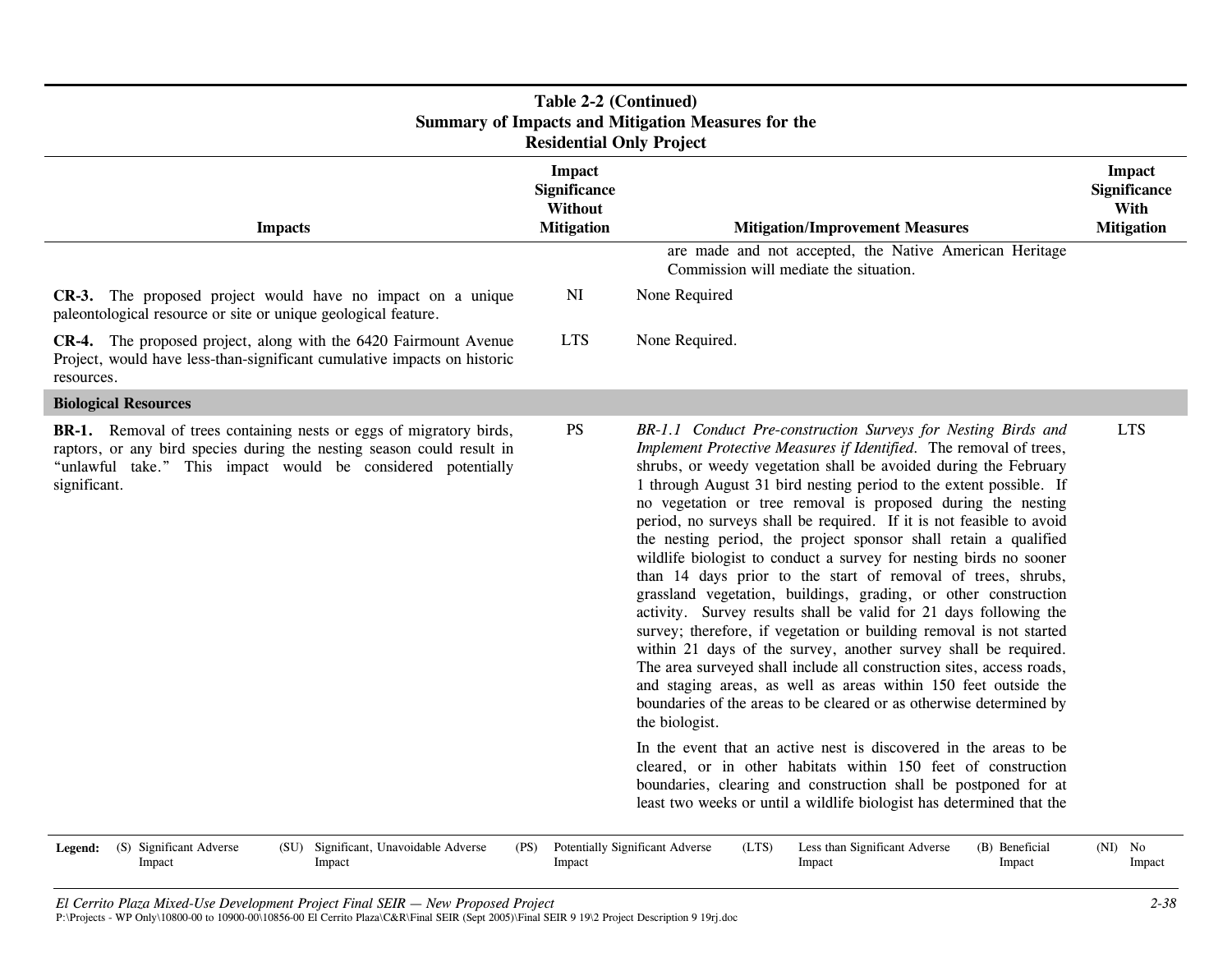| Table 2-2 (Continued)<br><b>Summary of Impacts and Mitigation Measures for the</b><br><b>Residential Only Project</b> |                                                                                                                                                                                                                                                                                                                                                                                                                                                                                                                                                                                                                                                                                                                                                                                                                                                                                                                                                                                                                                                                                     |                                                                                                    |  |  |  |  |
|-----------------------------------------------------------------------------------------------------------------------|-------------------------------------------------------------------------------------------------------------------------------------------------------------------------------------------------------------------------------------------------------------------------------------------------------------------------------------------------------------------------------------------------------------------------------------------------------------------------------------------------------------------------------------------------------------------------------------------------------------------------------------------------------------------------------------------------------------------------------------------------------------------------------------------------------------------------------------------------------------------------------------------------------------------------------------------------------------------------------------------------------------------------------------------------------------------------------------|----------------------------------------------------------------------------------------------------|--|--|--|--|
| <b>Impact</b><br><b>Significance</b><br>Without<br><b>Mitigation</b>                                                  | <b>Mitigation/Improvement Measures</b><br>young have fledged (left the nest), the nest is vacated, and there is                                                                                                                                                                                                                                                                                                                                                                                                                                                                                                                                                                                                                                                                                                                                                                                                                                                                                                                                                                     | <b>Impact</b><br><b>Significance</b><br>With<br><b>Mitigation</b>                                  |  |  |  |  |
| <b>PS</b>                                                                                                             | no evidence of second nesting attempts.<br>BR-2.1 Use Native Species in Landscaping Along Cerrito Creek<br>The construction contract for landscaping the<br>Daylighting.<br>proposed project shall include a Creek Restoration Plan, including,<br>among other things, specifications for plant species compatible<br>with efforts to restore Cerrito Creek in the project area. A list of<br>undesirable, invasive, non-native, exotic plants that should be<br>avoided in landscaping shall be obtained from the California<br>Native Plant Society for use in selecting appropriate plant species.<br>This list shall be used in combination with Table 3.8-1, which lists<br>those plants currently being used in the Cerrito Creek restoration<br>effort to identify plant materials native to the Bay Area for<br>landscaping that would eliminate the introduction of exotic plant<br>species and the possibility of unfavorable competition with native<br>plant species. The list of recommended plant materials shall be<br>incorporated into the Creek Restoration Plan. | <b>LTS</b>                                                                                         |  |  |  |  |
| $\mathbf{P}\mathbf{S}$                                                                                                | BR-3.1 Maintain a Creek Buffer Zone. A minimum 12-foot<br>setback from the top-of-bank shall be incorporated into the design<br>of the proposed project. The project sponsor shall consult with the<br>CDFG to establish appropriate creek setbacks if a 12-foot setback<br>would not be feasible. Impermeable surfaces and buildings would<br>be prohibited within this buffer zone, although a meandering multi-<br>use path would be permitted. If feasible, the paths should be<br>designed with permeable surfaces. The buffer zone, around the<br>path, shall be planted with native species at appropriate densities<br>and in similar proportions as the adjacent recently restored portion<br>of Cerrito Creek next to the project site. The species planted shall<br>be from the List of Plant Species Used in the Cerrito Creek<br>Restoration, provided in Table 3.8-1. Two educational signs shall                                                                                                                                                                     | <b>LTS</b>                                                                                         |  |  |  |  |
|                                                                                                                       |                                                                                                                                                                                                                                                                                                                                                                                                                                                                                                                                                                                                                                                                                                                                                                                                                                                                                                                                                                                                                                                                                     | <b>Potentially Significant Adverse</b><br>(LTS)<br>Less than Significant Adverse<br>(B) Beneficial |  |  |  |  |

Impact

Impact

Impact

Impact

Impact

Impact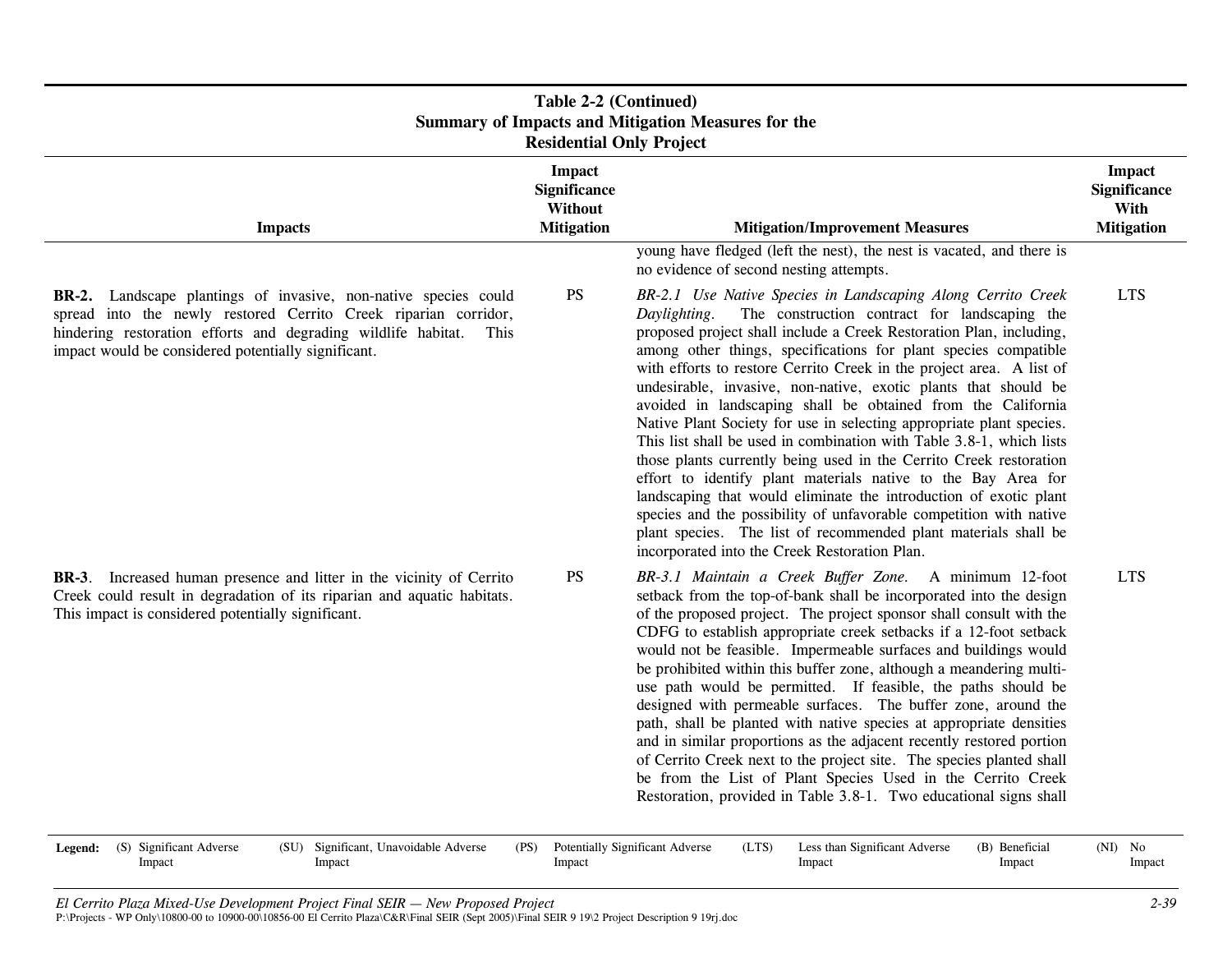| Table 2-2 (Continued)<br><b>Summary of Impacts and Mitigation Measures for the</b><br><b>Residential Only Project</b>                                                                                                                                                                                                                                                                         |                                                                      |                                                                                                                                                                                                                                                                                                                                                                                                                                                                                                                                          |           |                                                            |  |  |
|-----------------------------------------------------------------------------------------------------------------------------------------------------------------------------------------------------------------------------------------------------------------------------------------------------------------------------------------------------------------------------------------------|----------------------------------------------------------------------|------------------------------------------------------------------------------------------------------------------------------------------------------------------------------------------------------------------------------------------------------------------------------------------------------------------------------------------------------------------------------------------------------------------------------------------------------------------------------------------------------------------------------------------|-----------|------------------------------------------------------------|--|--|
| <b>Impacts</b>                                                                                                                                                                                                                                                                                                                                                                                | <b>Impact</b><br><b>Significance</b><br>Without<br><b>Mitigation</b> | <b>Mitigation/Improvement Measures</b>                                                                                                                                                                                                                                                                                                                                                                                                                                                                                                   |           | Impact<br><b>Significance</b><br>With<br><b>Mitigation</b> |  |  |
|                                                                                                                                                                                                                                                                                                                                                                                               |                                                                      | be provided along the 180-foot stretch of the daylighted creek<br>informing the public of the sensitive riparian habitat and<br>discouraging people from accessing the creek except in certain<br>designated locations to be determined in consultation with CDFG).                                                                                                                                                                                                                                                                      |           |                                                            |  |  |
|                                                                                                                                                                                                                                                                                                                                                                                               |                                                                      | BR-3.2 Ensure Periodic Creek Cleanup.<br>To mitigate for<br>increased levels of construction and operational litter in Cerrito<br>Creek, the project sponsor, or whomever has legal responsibility<br>for the creek in the future, shall be responsible for periodic clean-<br>up of the creek channel. In addition, during construction, the<br>construction contractor shall be responsible for keeping litter out of<br>the creek. Following construction, the creek shall be cleaned of<br>litter and garbage on a bi-monthly basis. |           |                                                            |  |  |
| <b>BR-4.</b> Creek daylighting and restoration efforts would result in a 180-<br>foot restored portion of Cerrito Creek. This impact is considered<br>beneficial.                                                                                                                                                                                                                             | B                                                                    | None Required.                                                                                                                                                                                                                                                                                                                                                                                                                                                                                                                           |           |                                                            |  |  |
| <b>BR-5.</b> The proposed project would not result in any adverse<br>cumulative impact on biological resources.                                                                                                                                                                                                                                                                               | <b>LTS</b>                                                           | None Required.                                                                                                                                                                                                                                                                                                                                                                                                                                                                                                                           |           |                                                            |  |  |
| Geology, Soils, and Seismicity                                                                                                                                                                                                                                                                                                                                                                |                                                                      |                                                                                                                                                                                                                                                                                                                                                                                                                                                                                                                                          |           |                                                            |  |  |
| GEO-1. The project would not expose people or structures to potential<br>substantial adverse effects, including the risk of loss, injury, or death<br>involving rupture of a known earthquake fault, as delineated on the<br>most recent Alquist-Priolo Earthquake Fault Zoning Map issued by the<br>State Geologist for the area or based on other substantial evidence of a<br>known fault. | <b>LTS</b>                                                           | None Required.                                                                                                                                                                                                                                                                                                                                                                                                                                                                                                                           |           |                                                            |  |  |
| GEO-2. The project would not expose people or structures to potential<br>substantial adverse effects, including the risk of loss, injury, or death<br>involving strong seismic groundshaking.                                                                                                                                                                                                 | <b>LTS</b>                                                           | None Required.                                                                                                                                                                                                                                                                                                                                                                                                                                                                                                                           |           |                                                            |  |  |
| (S) Significant Adverse<br>(SU) Significant, Unavoidable Adverse<br>Legend:<br>Impact<br>Impact                                                                                                                                                                                                                                                                                               | (PS)<br>Impact                                                       | Potentially Significant Adverse<br>(LTS)<br>Less than Significant Adverse<br>(B) Beneficial<br>Impact<br>Impact                                                                                                                                                                                                                                                                                                                                                                                                                          | $(NI)$ No | Impact                                                     |  |  |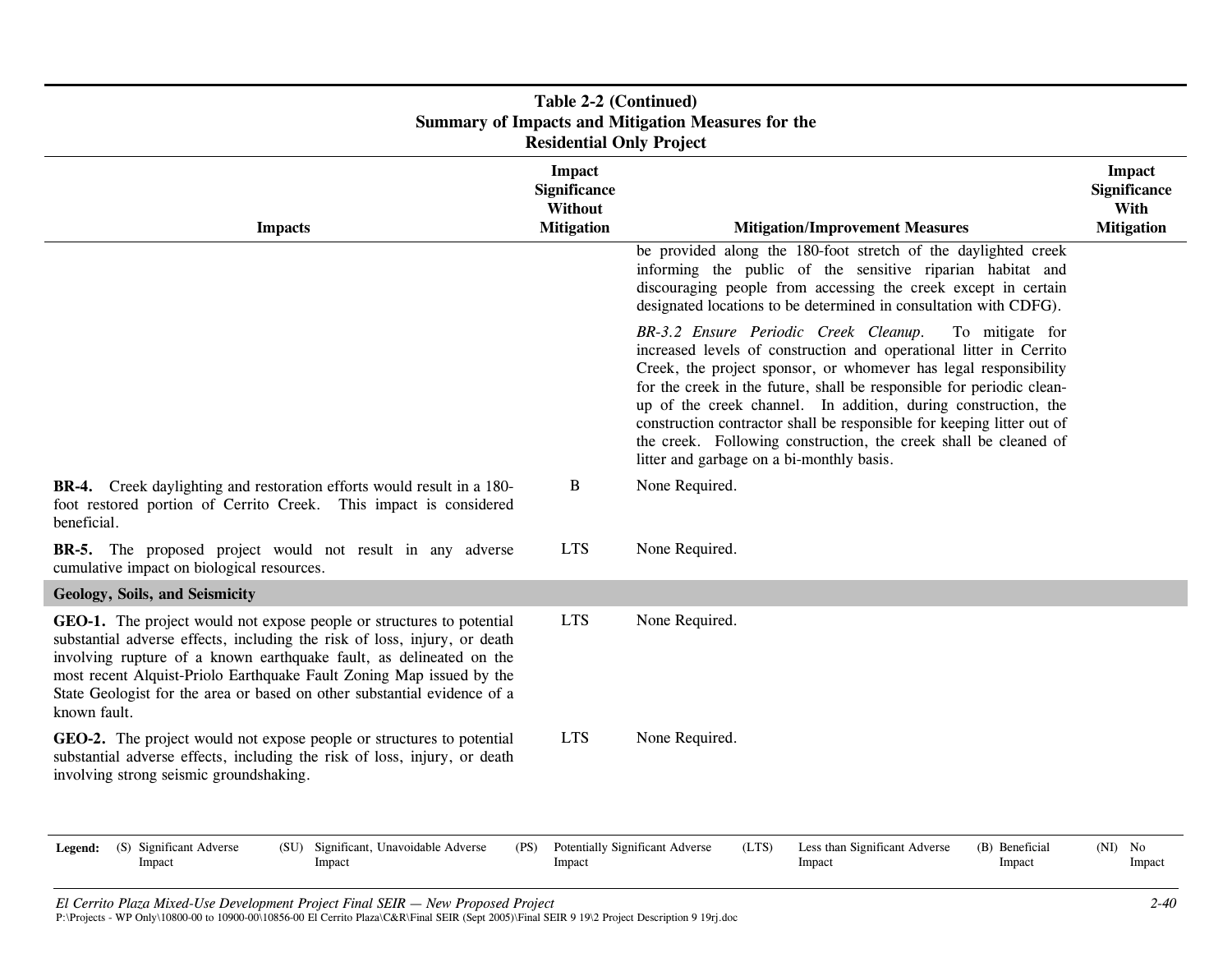| Table 2-2 (Continued)<br><b>Summary of Impacts and Mitigation Measures for the</b><br><b>Residential Only Project</b>                                                                                                                                                 |                                                                      |                                                                                                                 |                                                                   |  |  |  |  |
|-----------------------------------------------------------------------------------------------------------------------------------------------------------------------------------------------------------------------------------------------------------------------|----------------------------------------------------------------------|-----------------------------------------------------------------------------------------------------------------|-------------------------------------------------------------------|--|--|--|--|
| <b>Impacts</b>                                                                                                                                                                                                                                                        | <b>Impact</b><br><b>Significance</b><br>Without<br><b>Mitigation</b> | <b>Mitigation/Improvement Measures</b>                                                                          | <b>Impact</b><br><b>Significance</b><br>With<br><b>Mitigation</b> |  |  |  |  |
| GEO-3. The project would not expose people or structures to potential<br>substantial adverse effects, including the risk of loss, injury, or death<br>involving seismic-related ground failure, including liquefaction.                                               | <b>LTS</b>                                                           | None Required.                                                                                                  |                                                                   |  |  |  |  |
| GEO-4. The project would not expose people or structures to potential<br>substantial adverse effects, including the risk of loss, injury, or death<br>involving landslides.                                                                                           | <b>LTS</b>                                                           | None Required.                                                                                                  |                                                                   |  |  |  |  |
| GEO-5. The project would not result in substantial soil erosion or the<br>loss of topsoil.                                                                                                                                                                            | <b>LTS</b>                                                           | None Required.                                                                                                  |                                                                   |  |  |  |  |
| GEO-6. The project would not be located on a geologic unit or soil<br>that is unstable, or that would become unstable as a result of the<br>project, and potentially result in on- or off-site landslide, lateral<br>spreading, subsidence, liquefaction or collapse. | <b>LTS</b>                                                           | None Required.                                                                                                  |                                                                   |  |  |  |  |
| GEO-7. The project would not be located on expansive soil, as defined<br>in Table 18-1-A of the California Building Code (2001), creating<br>substantial risks to life or property.                                                                                   | <b>LTS</b>                                                           | None Required.                                                                                                  |                                                                   |  |  |  |  |
| The project would not be located on soils incapable of<br>GEO-8.<br>adequately supporting the use of septic tanks or alternative wastewater<br>disposal systems where sewers are not available for the disposal of<br>wastewater.                                     | NI                                                                   | None Required                                                                                                   |                                                                   |  |  |  |  |
| GEO-9.<br>The proposed project would not create cumulatively<br>considerable soils, geology, and seismicity impacts.                                                                                                                                                  | <b>LTS</b>                                                           | None Required.                                                                                                  |                                                                   |  |  |  |  |
| <b>Hydrology and Water Quality</b>                                                                                                                                                                                                                                    |                                                                      |                                                                                                                 |                                                                   |  |  |  |  |
| HY-1. The proposed project would not violate any water quality<br>standards or waste discharge requirements.                                                                                                                                                          | <b>LTS</b>                                                           | None Required.                                                                                                  |                                                                   |  |  |  |  |
| (S) Significant Adverse<br>(SU) Significant, Unavoidable Adverse<br>Legend:<br>Impact<br>Impact                                                                                                                                                                       | (PS)<br>Impact                                                       | Potentially Significant Adverse<br>(LTS)<br>Less than Significant Adverse<br>(B) Beneficial<br>Impact<br>Impact | $(NI)$ No<br>Impact                                               |  |  |  |  |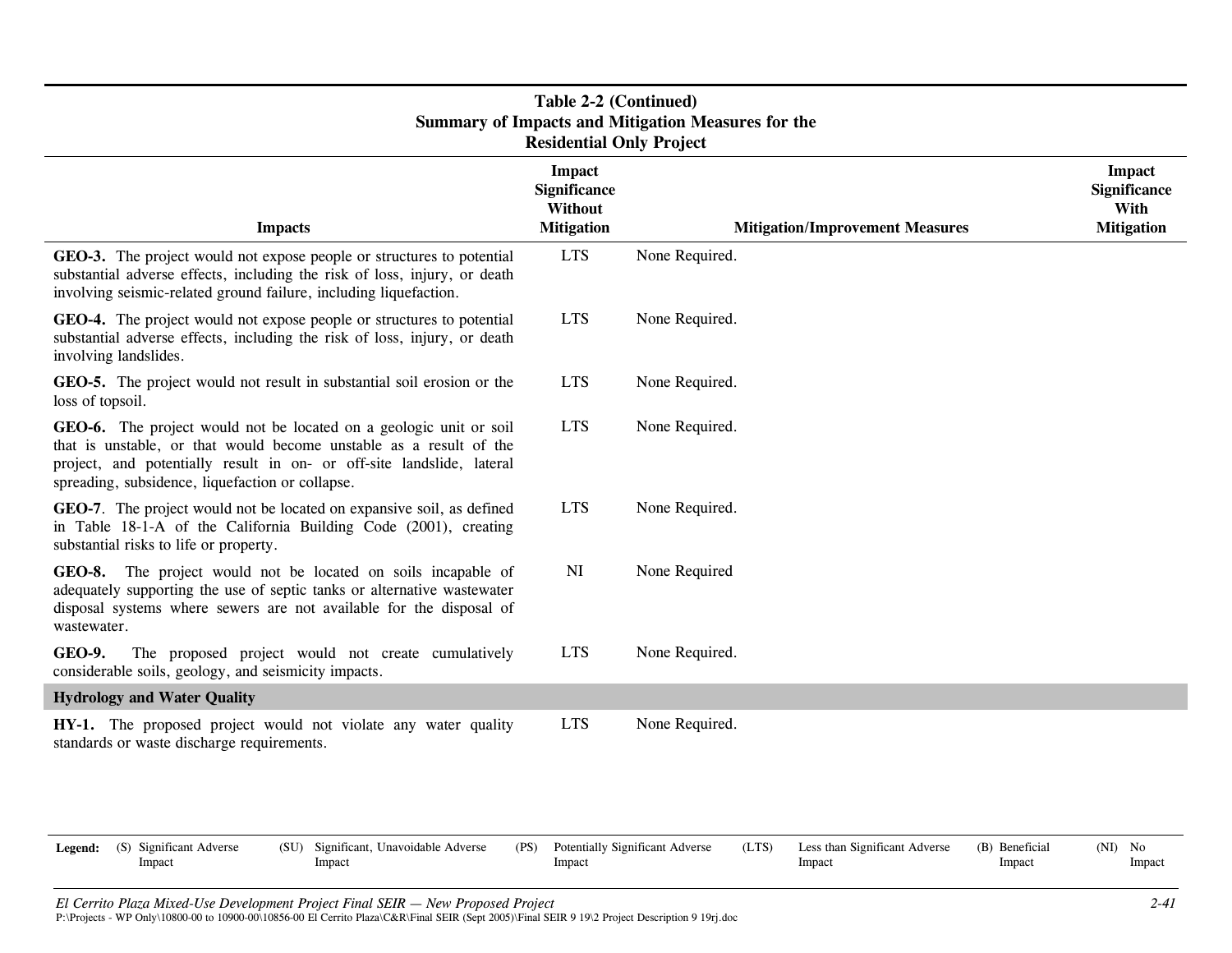| <b>Table 2-2 (Continued)</b><br><b>Summary of Impacts and Mitigation Measures for the</b><br><b>Residential Only Project</b>                                                                                                                                                                                            |                                                               |                                                                                                                 |                                                            |  |  |  |  |
|-------------------------------------------------------------------------------------------------------------------------------------------------------------------------------------------------------------------------------------------------------------------------------------------------------------------------|---------------------------------------------------------------|-----------------------------------------------------------------------------------------------------------------|------------------------------------------------------------|--|--|--|--|
| <b>Impacts</b>                                                                                                                                                                                                                                                                                                          | <b>Impact</b><br>Significance<br>Without<br><b>Mitigation</b> | <b>Mitigation/Improvement Measures</b>                                                                          | <b>Impact</b><br>Significance<br>With<br><b>Mitigation</b> |  |  |  |  |
| HY-2. The proposed project would not substantially deplete<br>groundwater supplies or interfere substantially with groundwater<br>recharge such that there would be a net deficit in aquifer volume or a<br>lowering of the groundwater table.                                                                          | <b>LTS</b>                                                    | None Required.                                                                                                  |                                                            |  |  |  |  |
| HY-3. The proposed project would not substantially alter the existing<br>drainage pattern of the project site or area, including the alteration of<br>the course of a stream or river, in a manner which would result in<br>substantial erosion or siltation on- or off-site.                                           | <b>LTS</b>                                                    | None Required.                                                                                                  |                                                            |  |  |  |  |
| HY-4. The proposed project would not substantially alter the existing<br>drainage pattern of the project site or area, including the alteration of<br>the course of a stream or river, or substantially increase the rate and<br>amount of surface runoff in a manner that would result in flooding on-<br>or off-site. | <b>LTS</b>                                                    | None Required.                                                                                                  |                                                            |  |  |  |  |
| HY-5. The proposed project would not create or contribute runoff<br>water which would exceed the capacity of existing or planned<br>stormwater drainage systems or provide substantially additional sources<br>of polluted runoff.                                                                                      | <b>LTS</b>                                                    | None Required.                                                                                                  |                                                            |  |  |  |  |
| HY-6. The proposed project would not otherwise substantially<br>degrade water quality.                                                                                                                                                                                                                                  | <b>LTS</b>                                                    | None Required.                                                                                                  |                                                            |  |  |  |  |
| HY-7. The proposed project would not place housing within a 100-<br>year flood hazard area as mapped on a federal Flood Hazard Boundary,<br>Flood Insurance Rate Map, or other flood hazard delineation map.                                                                                                            | NI                                                            | None Required.                                                                                                  |                                                            |  |  |  |  |
| HY-8. The proposed project would not place structures that would<br>impede or redirect flood flows within a 100-year flood hazard area.                                                                                                                                                                                 | NI                                                            | None Required.                                                                                                  |                                                            |  |  |  |  |
| HY-9. The proposed project would not expose people or structures to<br>a significant risk of loss, injury or death involving flooding, including<br>flooding as a result of the failure of a levee or dam.                                                                                                              | NI                                                            | None Required.                                                                                                  |                                                            |  |  |  |  |
| (S) Significant Adverse<br>(SU) Significant, Unavoidable Adverse<br>Legend:<br>Impact<br>Impact                                                                                                                                                                                                                         | (PS)<br>Impact                                                | Potentially Significant Adverse<br>(LTS)<br>Less than Significant Adverse<br>(B) Beneficial<br>Impact<br>Impact | $(NI)$ No<br>Impact                                        |  |  |  |  |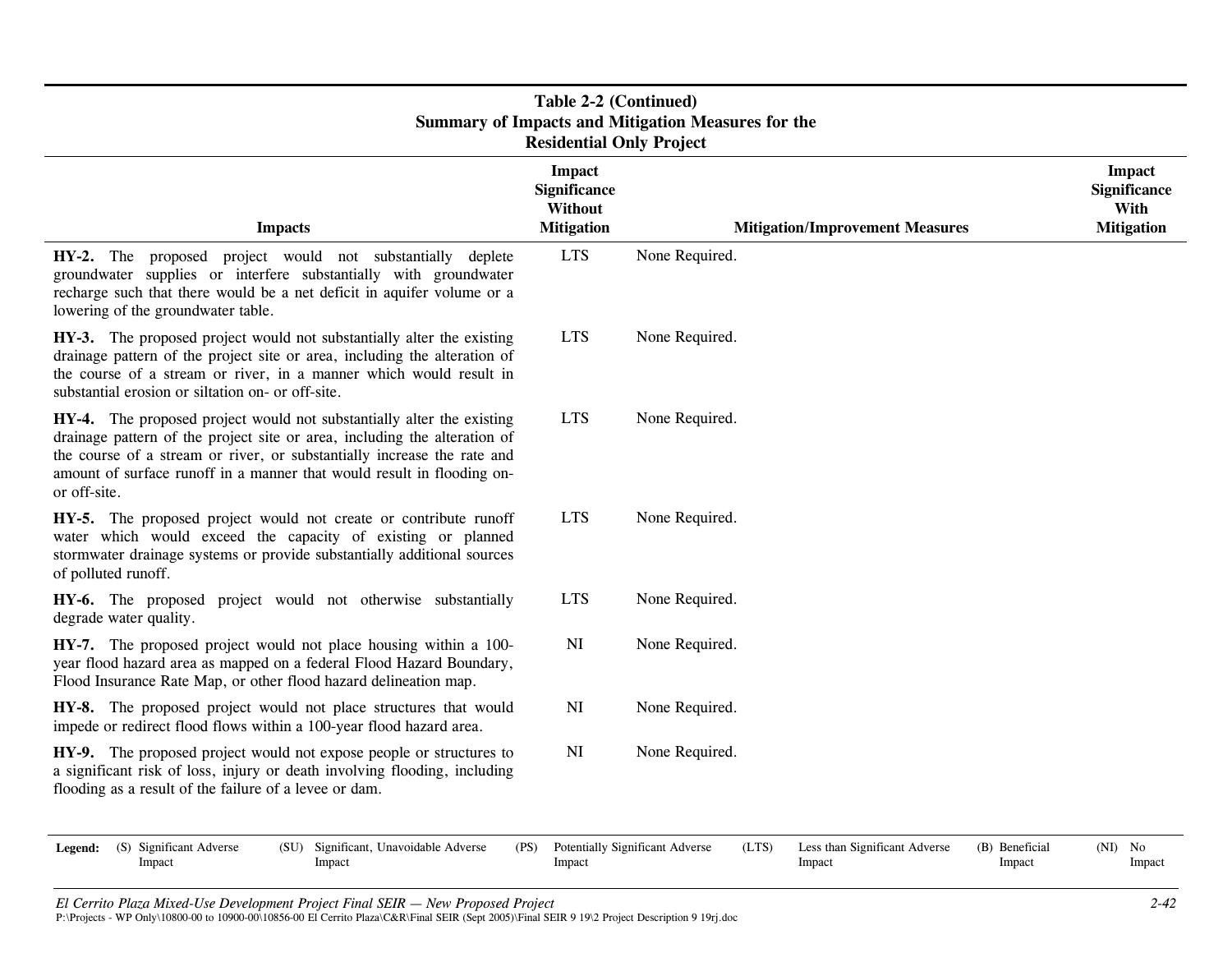| Table 2-2 (Continued)<br><b>Summary of Impacts and Mitigation Measures for the</b><br><b>Residential Only Project</b>                                                                                                                                                                                                                                            |                                                                      |                                                                                                                                                                                              |                                                            |  |  |  |
|------------------------------------------------------------------------------------------------------------------------------------------------------------------------------------------------------------------------------------------------------------------------------------------------------------------------------------------------------------------|----------------------------------------------------------------------|----------------------------------------------------------------------------------------------------------------------------------------------------------------------------------------------|------------------------------------------------------------|--|--|--|
| <b>Impacts</b>                                                                                                                                                                                                                                                                                                                                                   | <b>Impact</b><br>Significance<br><b>Without</b><br><b>Mitigation</b> | <b>Mitigation/Improvement Measures</b>                                                                                                                                                       | <b>Impact</b><br>Significance<br>With<br><b>Mitigation</b> |  |  |  |
| HY-10. The proposed project would not be subject to inundation by<br>seiche, tsunami, or mudflow.                                                                                                                                                                                                                                                                | <b>LTS</b>                                                           | None Required.                                                                                                                                                                               |                                                            |  |  |  |
| HY-11. The cumulative runoff and flooding effects of the proposed<br>project along with other development projects would be less than<br>significant, because the projects individually and collectively would not<br>substantially change existing runoff characteristics.                                                                                      | <b>LTS</b>                                                           | None Required.                                                                                                                                                                               |                                                            |  |  |  |
| <b>Hazardous Materials</b>                                                                                                                                                                                                                                                                                                                                       |                                                                      |                                                                                                                                                                                              |                                                            |  |  |  |
| HM-1. Routine use or accidental release of hazardous materials or<br>hazardous waste during operations of the proposed project could expose<br>people or the environment to these materials. However, management<br>of hazardous materials shall comply with applicable laws so that the<br>impact from accidental releases is considered less than significant. | <b>LTS</b>                                                           | None Required.                                                                                                                                                                               |                                                            |  |  |  |
| HM-2. Project-related hazardous materials use under the proposed<br>project would not contribute to cumulative human and environmental<br>health and safety issues, including hazardous waste generation and<br>disposal.                                                                                                                                        | <b>LTS</b>                                                           | None Required.                                                                                                                                                                               |                                                            |  |  |  |
| <b>Utilities</b>                                                                                                                                                                                                                                                                                                                                                 |                                                                      |                                                                                                                                                                                              |                                                            |  |  |  |
| UT-1. The proposed project would not exceed wastewater treatment<br>requirements of the Regional Water Quality Control Board, resulting in<br>a less-than-significant impact.                                                                                                                                                                                    | <b>LTS</b>                                                           | None Required.                                                                                                                                                                               |                                                            |  |  |  |
| UT-2. The proposed project would have sufficient water supplies                                                                                                                                                                                                                                                                                                  | <b>LTS</b>                                                           | None Required.                                                                                                                                                                               |                                                            |  |  |  |
| available from existing entitlements and resources and, therefore,<br>would result in a less-than-significant water supply impact.                                                                                                                                                                                                                               |                                                                      | IMPROVEMENT MEASURE.<br>The following set of improvement<br>measures would minimize proposed project related impacts.                                                                        |                                                            |  |  |  |
|                                                                                                                                                                                                                                                                                                                                                                  |                                                                      | UT-2.1 Implement Water Conservation Measures. The project<br>sponsor shall include methods of water conservation in the<br>proposed project's buildings and landscaping. These methods shall |                                                            |  |  |  |
| (S) Significant Adverse<br>Significant, Unavoidable Adverse<br>(PS)<br>(SU)<br>Legend:<br>Impact<br>Impact                                                                                                                                                                                                                                                       | Impact                                                               | (B) Beneficial<br>Potentially Significant Adverse<br>(LTS)<br>Less than Significant Adverse<br>Impact<br>Impact                                                                              | $(NI)$ No<br>Impact                                        |  |  |  |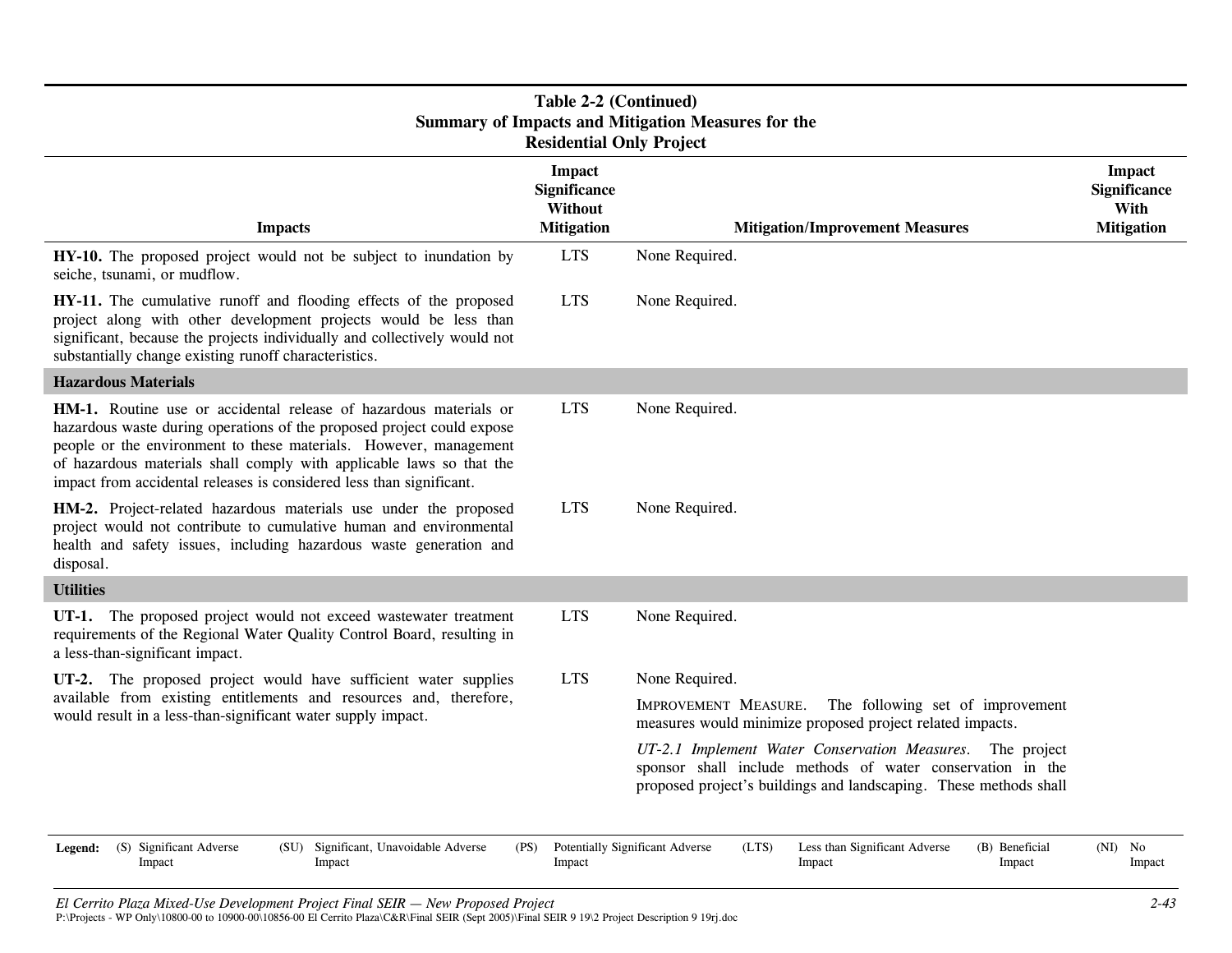| <b>Table 2-2 (Continued)</b><br><b>Summary of Impacts and Mitigation Measures for the</b><br><b>Residential Only Project</b>                                                                                                                                                                                            |                                                                      |                                                                                                                                                                                                                  |                                                                   |  |  |  |
|-------------------------------------------------------------------------------------------------------------------------------------------------------------------------------------------------------------------------------------------------------------------------------------------------------------------------|----------------------------------------------------------------------|------------------------------------------------------------------------------------------------------------------------------------------------------------------------------------------------------------------|-------------------------------------------------------------------|--|--|--|
| <b>Impacts</b>                                                                                                                                                                                                                                                                                                          | <b>Impact</b><br><b>Significance</b><br>Without<br><b>Mitigation</b> | <b>Mitigation/Improvement Measures</b>                                                                                                                                                                           | <b>Impact</b><br><b>Significance</b><br>With<br><b>Mitigation</b> |  |  |  |
|                                                                                                                                                                                                                                                                                                                         |                                                                      | include, but not be limited to the following:                                                                                                                                                                    |                                                                   |  |  |  |
|                                                                                                                                                                                                                                                                                                                         |                                                                      | Install water-conserving dishwashers and washing machines,<br>a.<br>and water-efficient centralized cooling systems;                                                                                             |                                                                   |  |  |  |
|                                                                                                                                                                                                                                                                                                                         |                                                                      | Install water-saving devices such as water-efficient toilets,<br>$b_{\cdot}$<br>faucets, and showerheads;                                                                                                        |                                                                   |  |  |  |
|                                                                                                                                                                                                                                                                                                                         |                                                                      | Design landscaping with drought-resistant and other low-<br>$c_{\cdot}$<br>water-use plants;                                                                                                                     |                                                                   |  |  |  |
|                                                                                                                                                                                                                                                                                                                         |                                                                      | Install water-conserving irrigation systems (e.g.,<br>d.<br>drip<br>irrigation and automated irrigation systems); and                                                                                            |                                                                   |  |  |  |
|                                                                                                                                                                                                                                                                                                                         |                                                                      | Set automatic irrigation systems to irrigate during early<br>e.<br>morning or evening hours to minimize water loss due to<br>evaporation and reset to water less in cooler months and<br>during rainfall season. |                                                                   |  |  |  |
| UT-3. The proposed project would not require construction of new<br>wastewater treatment facilities or expansion of existing facilities, the<br>construction of which could cause significant environmental effects.<br>Accordingly, the proposed project would result in a less-than-significant<br>wastewater impact. | <b>LTS</b>                                                           | None Required.                                                                                                                                                                                                   |                                                                   |  |  |  |
| UT-4. The proposed project would be served by a landfill with<br>sufficient permitted capacity to accommodate the project's solid waste<br>disposal needs and, therefore, would result in a less-than-significant<br>solid waste impact.                                                                                | <b>LTS</b>                                                           | None Required.                                                                                                                                                                                                   |                                                                   |  |  |  |
| UT-5. The proposed project would comply with energy conservation<br>standards and would be adequately served by PG&E and, therefore,<br>would result in less-than-significant energy impacts.                                                                                                                           | <b>LTS</b>                                                           | None Required.                                                                                                                                                                                                   |                                                                   |  |  |  |
| UT-6. The proposed project, in combination with the Mill $&$ Lumber<br>Project and the Fairmount Avenue Project, would have sufficient water                                                                                                                                                                            | <b>LTS</b>                                                           | None Required.                                                                                                                                                                                                   |                                                                   |  |  |  |
| (S) Significant Adverse<br>(SU) Significant, Unavoidable Adverse<br>Legend:<br>Impact<br>Impact                                                                                                                                                                                                                         | (PS)<br>Impact                                                       | Potentially Significant Adverse<br>(LTS)<br>Less than Significant Adverse<br>(B) Beneficial<br>Impact<br>Impact                                                                                                  | $(NI)$ No<br>Impact                                               |  |  |  |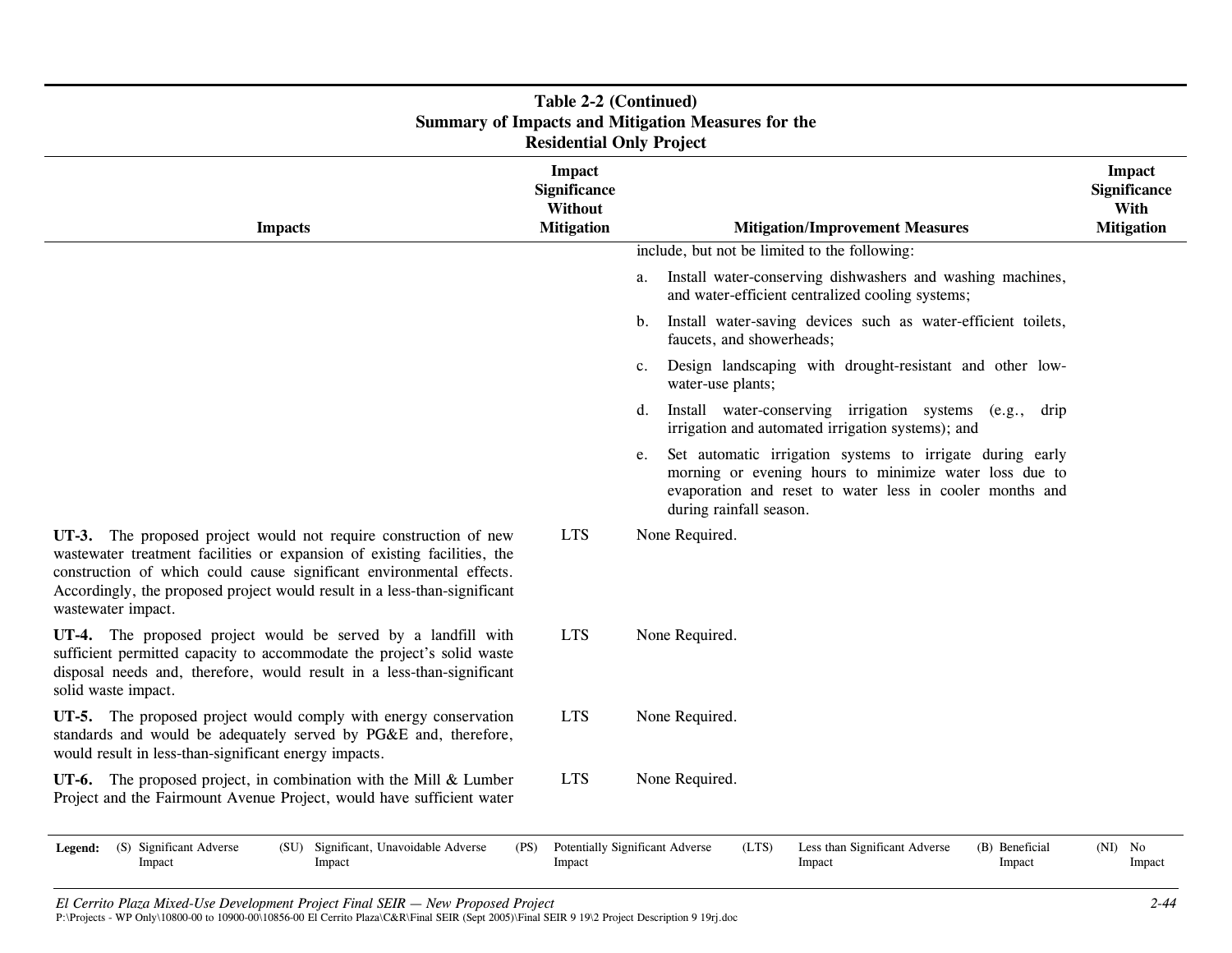| Table 2-2 (Continued)<br><b>Summary of Impacts and Mitigation Measures for the</b><br><b>Residential Only Project</b>                                                                                                                                                                                                                                                                                                  |                                                                             |                                                                                                                                                                                                                                                                                     |                                                                   |  |  |  |
|------------------------------------------------------------------------------------------------------------------------------------------------------------------------------------------------------------------------------------------------------------------------------------------------------------------------------------------------------------------------------------------------------------------------|-----------------------------------------------------------------------------|-------------------------------------------------------------------------------------------------------------------------------------------------------------------------------------------------------------------------------------------------------------------------------------|-------------------------------------------------------------------|--|--|--|
| <b>Impacts</b>                                                                                                                                                                                                                                                                                                                                                                                                         | <b>Impact</b><br><b>Significance</b><br><b>Without</b><br><b>Mitigation</b> | <b>Mitigation/Improvement Measures</b>                                                                                                                                                                                                                                              | <b>Impact</b><br><b>Significance</b><br>With<br><b>Mitigation</b> |  |  |  |
| available<br>existing entitlements<br>from<br>supplies<br>and<br>resources.<br>Accordingly, the proposed project in combination with other<br>foreseeable development would result in a less-than-significant<br>cumulative impact.                                                                                                                                                                                    |                                                                             |                                                                                                                                                                                                                                                                                     |                                                                   |  |  |  |
| UT-7. The wastewater treatment plant and the sewer collection<br>system have sufficient capacity to accommodate the additional<br>wastewater flow from the cumulative El Cerrito development.<br>Accordingly, the proposed project in combination with other<br>foreseeable development would result in a less-than-significant<br>cumulative wastewater impact.                                                       | <b>LTS</b>                                                                  | None Required.                                                                                                                                                                                                                                                                      |                                                                   |  |  |  |
| UT-8. The proposed project, in combination with the Mill $&$ Lumber<br>Project and the Fairmount Avenue Project, would be served by a<br>landfill with sufficient permitted capacity to accommodate the solid<br>waste generated by all three projects. Therefore, the proposed project<br>in combination with other foreseeable development would result in a<br>less-than-significant cumulative solid waste impact. | <b>LTS</b>                                                                  | None Required.                                                                                                                                                                                                                                                                      |                                                                   |  |  |  |
| UT-9. The proposed project, in combination with the Mill $&$ Lumber<br>Project and the Fairmount Avenue Project, would comply with energy<br>conservation standards and would be served by PG&E and, therefore,<br>would result in a less-than-significant cumulative energy impact.                                                                                                                                   | <b>LTS</b>                                                                  | None Required.                                                                                                                                                                                                                                                                      |                                                                   |  |  |  |
| <b>Public Services</b>                                                                                                                                                                                                                                                                                                                                                                                                 |                                                                             |                                                                                                                                                                                                                                                                                     |                                                                   |  |  |  |
| <b>PS-1.</b> Since the proposed project would not necessitate the expansion<br>of existing or construction of new El Cerrito Fire Department facilities<br>in order to maintain the existing acceptable level of service, it would<br>result in a less-than-significant fire protection impact.                                                                                                                        | <b>LTS</b>                                                                  | None Required.<br>IMPROVEMENT MEASURES. The following set of improvement<br>measures would minimize proposed project-related impacts. <sup>10</sup><br>PS-1.1 El Cerrito Fire Department Review of the Proposed<br>Project. ECFD shall review the proposed project to determine the |                                                                   |  |  |  |

<sup>10</sup> A variation of this set of improvement measures was stipulated in the 1994 Redevelopment Plan SEIR and 1997 Redevelopment Project IS.

| <b>Legend:</b> (S) Significant Adverse<br>Impact | (SU) Significant, Unavoidable Adverse<br>Impact | (PS) Potentially Significant Adverse<br>Impact | Less than Significant Adverse<br>(LTS)<br>Impact | (B) Beneficial<br>Impact | (NI)<br>No<br>Impact |
|--------------------------------------------------|-------------------------------------------------|------------------------------------------------|--------------------------------------------------|--------------------------|----------------------|
|                                                  |                                                 |                                                |                                                  |                          |                      |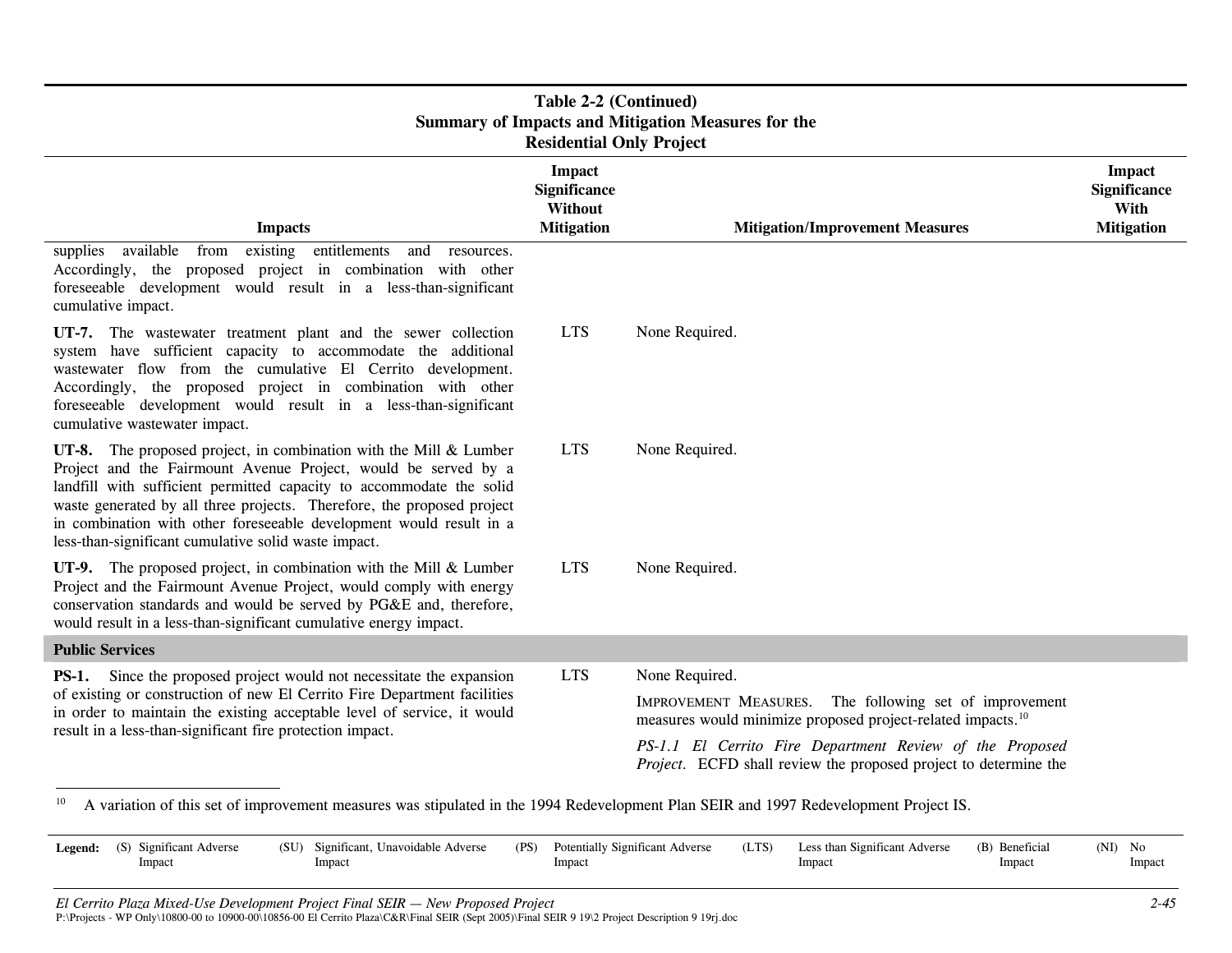| Table 2-2 (Continued)<br><b>Summary of Impacts and Mitigation Measures for the</b><br><b>Residential Only Project</b>                                                                               |                                                                      |                                                                                                                                                                                                                                                                                                                                                                                                                               |                                                            |  |  |  |  |
|-----------------------------------------------------------------------------------------------------------------------------------------------------------------------------------------------------|----------------------------------------------------------------------|-------------------------------------------------------------------------------------------------------------------------------------------------------------------------------------------------------------------------------------------------------------------------------------------------------------------------------------------------------------------------------------------------------------------------------|------------------------------------------------------------|--|--|--|--|
| <b>Impacts</b>                                                                                                                                                                                      | <b>Impact</b><br><b>Significance</b><br>Without<br><b>Mitigation</b> | <b>Mitigation/Improvement Measures</b>                                                                                                                                                                                                                                                                                                                                                                                        | <b>Impact</b><br>Significance<br>With<br><b>Mitigation</b> |  |  |  |  |
|                                                                                                                                                                                                     |                                                                      | need for specialized ECFD staff training, facilities, and equipment<br>to serve the new high rise development (four or more stories) and<br>large footprint structures. Development review of the proposed<br>project shall be closely coordinated with ECFD to ensure that<br>design measures are implemented (e.g., stand pipe, sprinklers,<br>electronic alarm, and other protection systems) to augment ECFD<br>services. |                                                            |  |  |  |  |
| Since the proposed project would not necessitate the expansion<br><b>PS-2.</b>                                                                                                                      | <b>LTS</b>                                                           | None Required.                                                                                                                                                                                                                                                                                                                                                                                                                |                                                            |  |  |  |  |
| of existing or construction of new El Cerrito Police Department<br>facilities in order to maintain acceptable service ratios, it would result<br>in a less-than-significant law enforcement impact. |                                                                      | The following set of improvement<br>IMPROVEMENT MEASURES.<br>measures would minimize proposed project-related impacts.                                                                                                                                                                                                                                                                                                        |                                                            |  |  |  |  |
|                                                                                                                                                                                                     |                                                                      | PS-2.1 El Cerrito Police Department Review of the Proposed<br>Project. The El Cerrito Police Department shall review the<br>proposed project to determine the need for additional security<br>Recommendations made by ECPD shall be<br>measures.<br>incorporated, to the extent feasible, into the proposed project.                                                                                                          |                                                            |  |  |  |  |
|                                                                                                                                                                                                     |                                                                      | PS-2.2 Design New Residential Development and Daylighting of<br>Cerrito Creek Employing "Defensible Space" Concepts to Deter<br>the Potential for Criminal Activity. The project sponsor shall<br>incorporate the following crime prevention design features into the<br>proposed project design: <sup>11</sup>                                                                                                               |                                                            |  |  |  |  |
|                                                                                                                                                                                                     |                                                                      | a. Provide exterior lighting for visibility at night on streets,<br>pedestrian and bicycle paths, and possible entrapment spots;                                                                                                                                                                                                                                                                                              |                                                            |  |  |  |  |
|                                                                                                                                                                                                     |                                                                      | Provide adequate light for nighttime use of paths to and from<br>b <sub>1</sub>                                                                                                                                                                                                                                                                                                                                               |                                                            |  |  |  |  |

<sup>&</sup>lt;sup>11</sup> Crime prevention design features were selectively chosen from Environmental Monitor, *Crime Prevention Through Environmental Design: Concepts and Measures for Use in Land Development in San Diego*, 1998.

<sup>&</sup>lt;sup>12</sup> Crime prevention design features for parking garages were selectively chosen from a National Institute of Justice publication, *Crime Prevention Through Environmental Design in Parking Facilities*, Mary S. Smith, Vice President and Director of Parking Consulting and Study Services for Walker Parking Consultants, 1996.

| <b>Legend:</b> (S) Significant Adverse | (SU) Significant, Unavoidable Adverse | (PS) Potentially Significant Adverse | Less than Significant Adverse<br>(LTS) | (B) Beneficial | (NI) No |
|----------------------------------------|---------------------------------------|--------------------------------------|----------------------------------------|----------------|---------|
| Impact                                 | Impact                                | Impact                               | Impact                                 | Impact         | Impact  |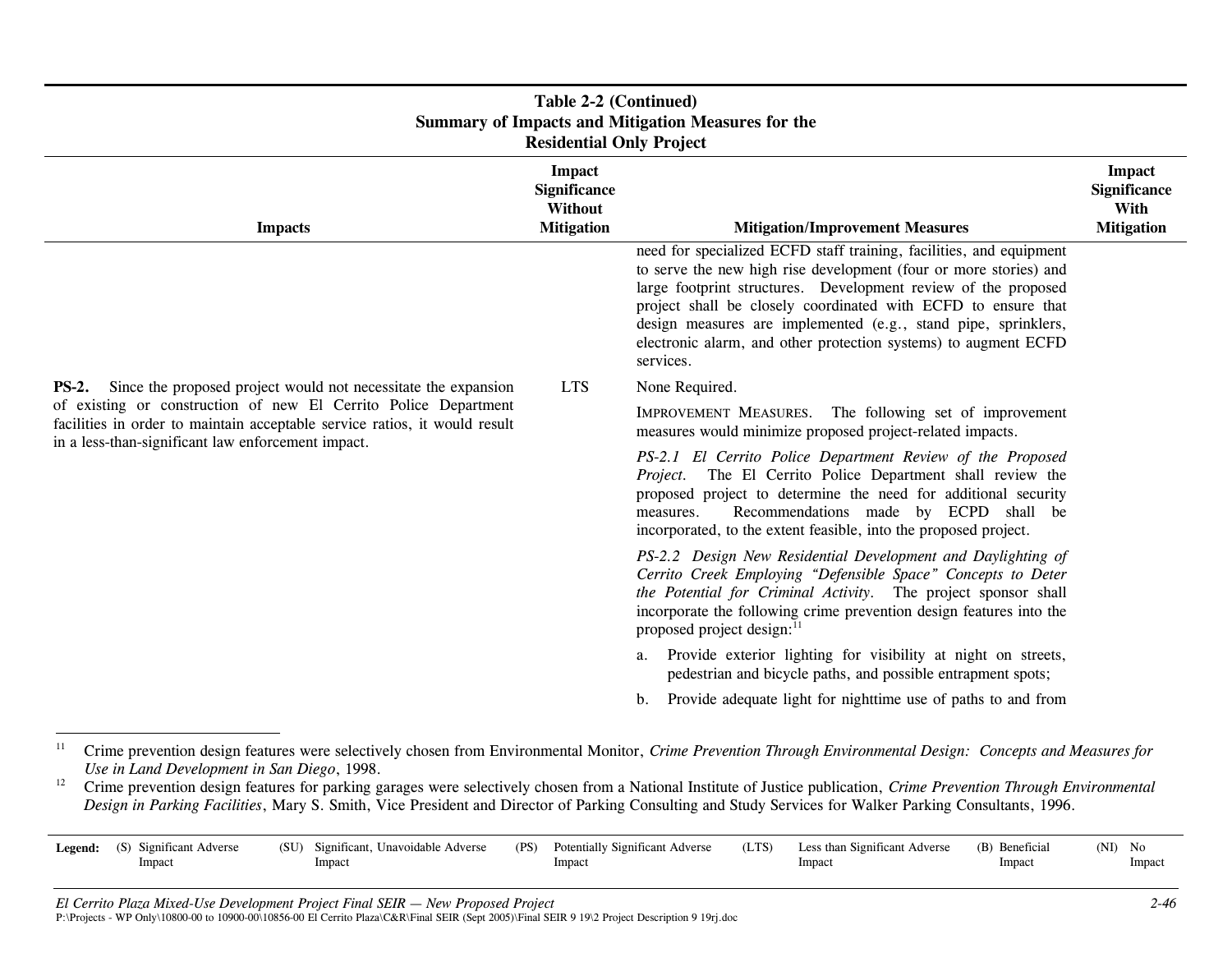|         | <b>Table 2-2 (Continued)</b><br><b>Summary of Impacts and Mitigation Measures for the</b><br><b>Residential Only Project</b> |                |                                                 |      |                                                                      |             |                                                                                                                                                                                                                                                  |  |                                                            |
|---------|------------------------------------------------------------------------------------------------------------------------------|----------------|-------------------------------------------------|------|----------------------------------------------------------------------|-------------|--------------------------------------------------------------------------------------------------------------------------------------------------------------------------------------------------------------------------------------------------|--|------------------------------------------------------------|
|         |                                                                                                                              | <b>Impacts</b> |                                                 |      | <b>Impact</b><br><b>Significance</b><br>Without<br><b>Mitigation</b> |             | <b>Mitigation/Improvement Measures</b>                                                                                                                                                                                                           |  | Impact<br><b>Significance</b><br>With<br><b>Mitigation</b> |
|         |                                                                                                                              |                |                                                 |      |                                                                      |             | the entrances and exits of buildings;                                                                                                                                                                                                            |  |                                                            |
|         |                                                                                                                              |                |                                                 |      |                                                                      | $c_{\cdot}$ | Install peepholes in the doors to each dwelling unit for<br>viewing people seeking entrance;                                                                                                                                                     |  |                                                            |
|         |                                                                                                                              |                |                                                 |      |                                                                      | d.          | Use open landscaping and see-through fences instead of solid<br>walls or hedges for boundaries where privacy or<br>environmental noise mitigation is not required;                                                                               |  |                                                            |
|         |                                                                                                                              |                |                                                 |      |                                                                      | e.          | Trim creek side vegetation to prevent excessive enclosure of<br>areas that could be used for hiding while maintaining<br>sufficient canopy cover to provide suitable habitat for animals.                                                        |  |                                                            |
|         |                                                                                                                              |                |                                                 |      |                                                                      | f.          | Provide keys, entry card, or access codes to residents or<br>occupants;                                                                                                                                                                          |  |                                                            |
|         |                                                                                                                              |                |                                                 |      |                                                                      | g.          | Use open fences, e.g., vertical wrought iron or decorative<br>iron, that are easier to see through, harder to climb, and less<br>susceptible to graffiti; and                                                                                    |  |                                                            |
|         |                                                                                                                              |                |                                                 |      |                                                                      | h.          | Use graffiti-resistant paint or anti-graffiti coatings on walls,<br>benches, light poles, and signs.                                                                                                                                             |  |                                                            |
|         |                                                                                                                              |                |                                                 |      |                                                                      | i.          | Provide adequate additional lighting for visibility and security<br>along Ohlone Greenway and the adjacent emergency vehicle<br>access road.                                                                                                     |  |                                                            |
|         |                                                                                                                              |                |                                                 |      |                                                                      |             | PS-2.3 Design the Podium Level Parking Garage with Security<br>Measures to Deter the Potential for Criminal Activity. Project<br>sponsor, to the extent feasible, shall provide the following crime<br>prevention design features: <sup>12</sup> |  |                                                            |
|         |                                                                                                                              |                |                                                 |      |                                                                      | a.          | Provide a lighting system for public areas that is reliable, easy<br>to maintain, able to withstand the elements, and protected<br>from vandalism;                                                                                               |  |                                                            |
|         |                                                                                                                              |                |                                                 |      |                                                                      | b.          | Increase natural surveillance of the site and common areas by                                                                                                                                                                                    |  |                                                            |
| Legend: | (S) Significant Adverse<br>Impact                                                                                            |                | (SU) Significant, Unavoidable Adverse<br>Impact | (PS) | Potentially Significant Adverse<br>Impact                            |             | (LTS)<br>Less than Significant Adverse<br>(B) Beneficial<br>Impact<br>Impact                                                                                                                                                                     |  | $(NI)$ No<br>Impact                                        |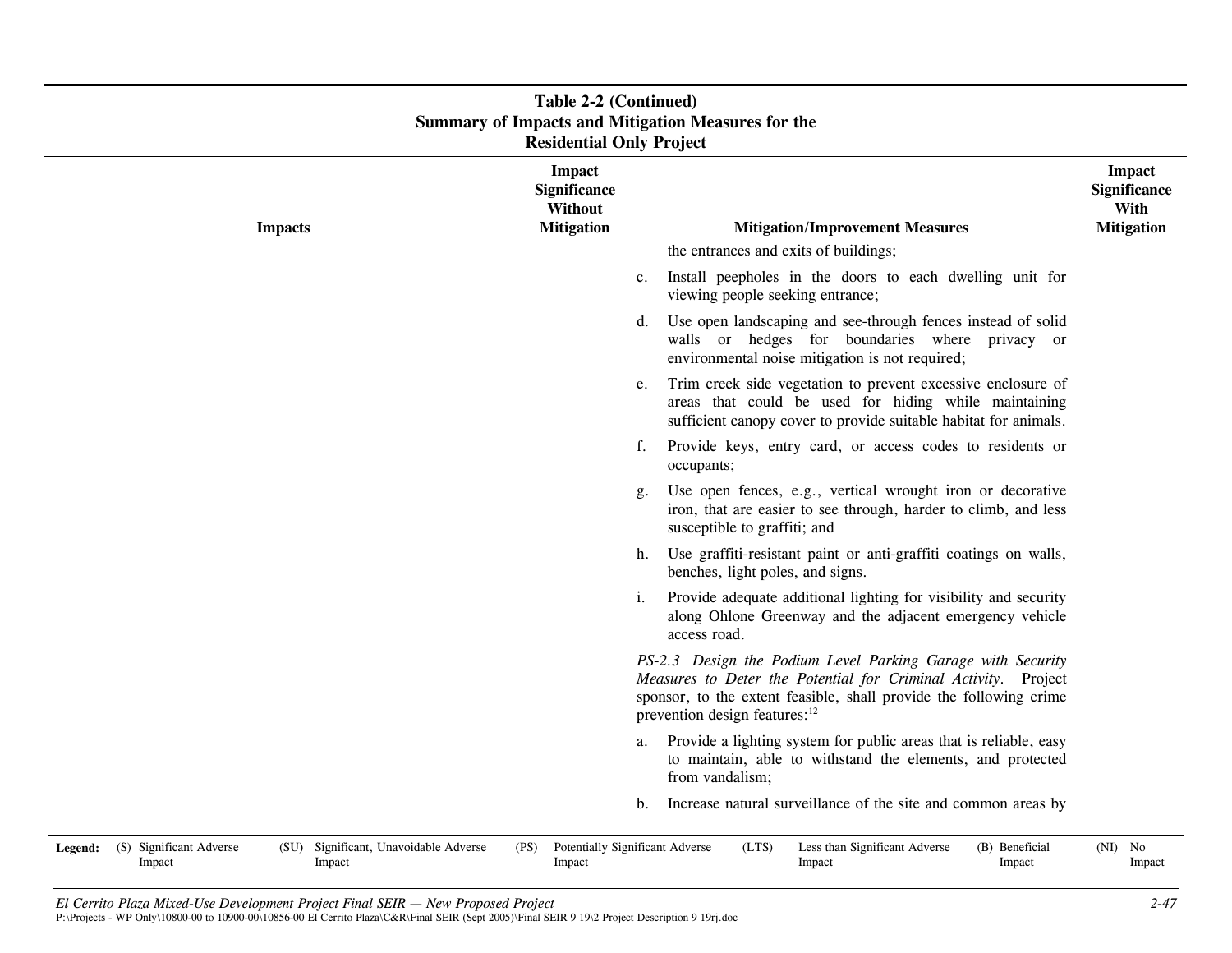| <b>Summary of Impacts and Mitigation Measures for the</b><br><b>Residential Only Project</b>                                                                                                                                                                                                                                                                                                                                                         |                                                                      |             |                                                                                                                                                                                             |                                                                   |  |  |  |  |
|------------------------------------------------------------------------------------------------------------------------------------------------------------------------------------------------------------------------------------------------------------------------------------------------------------------------------------------------------------------------------------------------------------------------------------------------------|----------------------------------------------------------------------|-------------|---------------------------------------------------------------------------------------------------------------------------------------------------------------------------------------------|-------------------------------------------------------------------|--|--|--|--|
| <b>Impacts</b>                                                                                                                                                                                                                                                                                                                                                                                                                                       | <b>Impact</b><br><b>Significance</b><br>Without<br><b>Mitigation</b> |             | <b>Mitigation/Improvement Measures</b>                                                                                                                                                      | <b>Impact</b><br><b>Significance</b><br>With<br><b>Mitigation</b> |  |  |  |  |
|                                                                                                                                                                                                                                                                                                                                                                                                                                                      |                                                                      |             | maximizing the openness of these areas and enabling site<br>occupants to have direct views of these areas;                                                                                  |                                                                   |  |  |  |  |
|                                                                                                                                                                                                                                                                                                                                                                                                                                                      |                                                                      | $c_{\cdot}$ | Locate attendant booths, parking offices, and security stations<br>where attendants can directly monitor activity;                                                                          |                                                                   |  |  |  |  |
|                                                                                                                                                                                                                                                                                                                                                                                                                                                      |                                                                      | d.          | Avoid dead-end parking areas as well as nooks and crannies<br>in the general design of parking facilities;                                                                                  |                                                                   |  |  |  |  |
|                                                                                                                                                                                                                                                                                                                                                                                                                                                      |                                                                      | e.          | Plant and maintain shrubbery proposed around the buildings<br>in a manner to eliminate hiding places;                                                                                       |                                                                   |  |  |  |  |
|                                                                                                                                                                                                                                                                                                                                                                                                                                                      |                                                                      | f.          | Design stairwells and elevator lobbies to be as open as the<br>code permits;                                                                                                                |                                                                   |  |  |  |  |
|                                                                                                                                                                                                                                                                                                                                                                                                                                                      |                                                                      | g.          | Close off potential hiding places below stairs;                                                                                                                                             |                                                                   |  |  |  |  |
|                                                                                                                                                                                                                                                                                                                                                                                                                                                      |                                                                      | h.          | Provide signs and graphics to help orient patrons and allow<br>them to move quickly in and out of the parking facility.                                                                     |                                                                   |  |  |  |  |
|                                                                                                                                                                                                                                                                                                                                                                                                                                                      |                                                                      |             | PS-2.4 Provide Design Features for Emergency Situations. The<br>project sponsor shall provide emergency indicator beacons and call<br>boxes for public safety purposes.                     |                                                                   |  |  |  |  |
|                                                                                                                                                                                                                                                                                                                                                                                                                                                      |                                                                      |             | PS-2.5 Provide Video Surveillance. The project sponsor shall<br>provide 24-hour video security cameras that would have full<br>coverage of the parking areas and along the Ohlone Greenway. |                                                                   |  |  |  |  |
| The proposed project would generate 28, 5, and 10 new<br><b>PS-3.</b><br>elementary, middle and high school students, respectively, in the City<br>of El Cerrito. Currently, El Cerrito High School does not have the<br>necessary capacity to accommodate 10 additional students. However,<br>payment by the project sponsor of the required school impact fees<br>would mitigate the proposed project's school impact to less than<br>significant. | <b>LTS</b>                                                           |             | None Required.                                                                                                                                                                              |                                                                   |  |  |  |  |

# **Table 2-2 (Continued)**

| <b>Legend:</b> (S) Significant Adverse | (PS)<br>Significant, Unavoidable Adverse<br>(SU) |  | Potentially Significant Adverse | (LTS) | Less than Significant Adverse | (B) Beneficial | $(NI)$ No |
|----------------------------------------|--------------------------------------------------|--|---------------------------------|-------|-------------------------------|----------------|-----------|
| Impact                                 | Impact                                           |  | Impact                          |       | Impact                        | Impact         | Impact    |